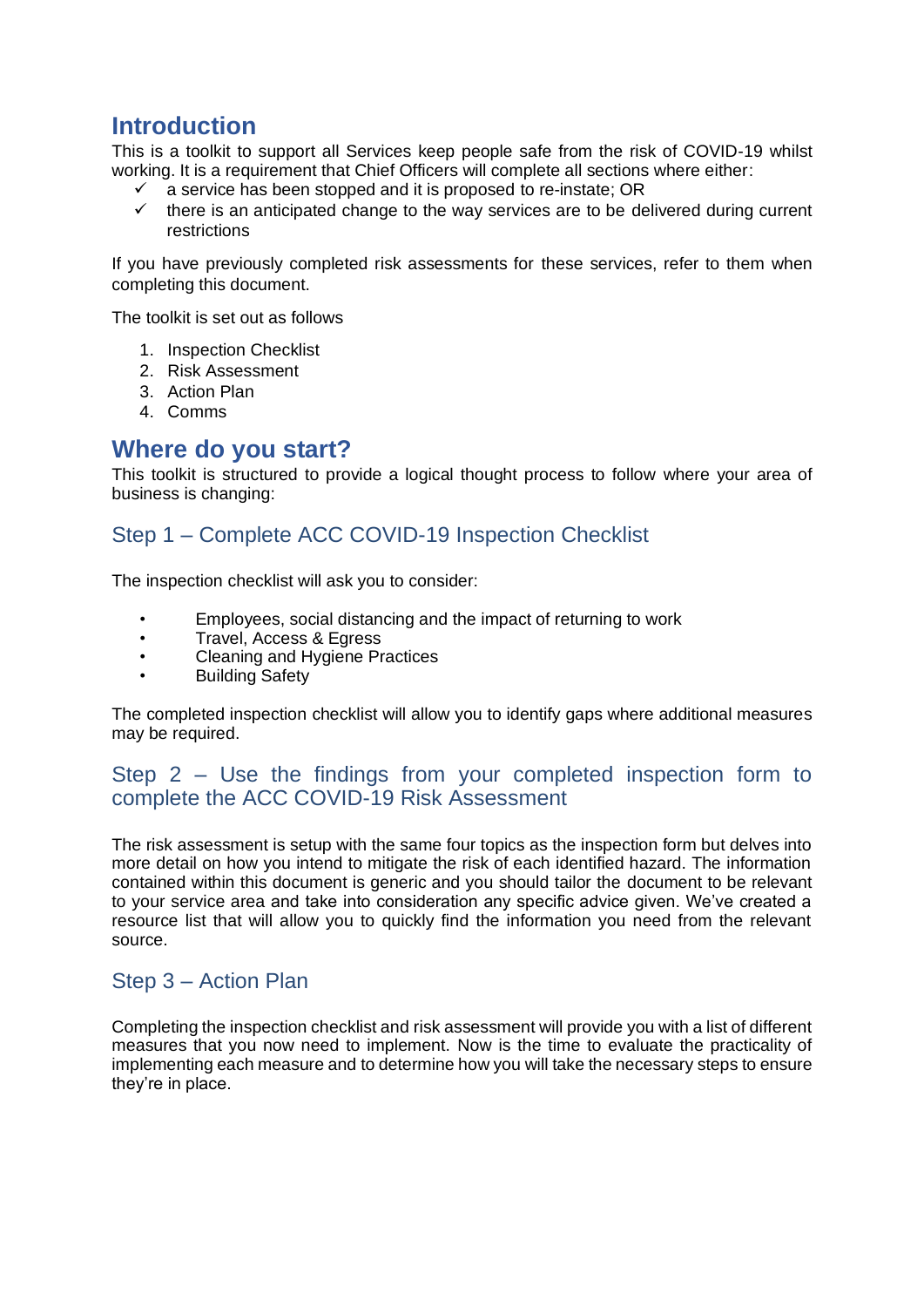#### Step 4 – Communication

Communication is key and there's a lot of change that your staff need to digest and consider before any change to service provision is implemented. Continuous communication throughout this process will demonstrate that you are putting staff safety at the heart of this process. You must communicate the risks and controls within your risk assessment directly to your staff and ensure that they understand exactly what is required from them and you.

#### Step 5 – Review

The information around COVID-19 changes on a frequent basis. The Corporate Health and Safety Team reviews H&S guidance daily and updates the [Stay Safe Whilst Working](https://peopleanytime.aberdeencity.gov.uk/coronavirus-advice-for-employees/coronavirus-staying-safe-while-working/) pages on the Zone. You will need to monitor this plus consider the latest advice and guidance which could impact your business area. The [Scottish Government](https://www.gov.scot/collections/coronavirus-covid-19-guidance/) pages will provide you with the latest links as well as [Health Protection Scotland](https://www.hps.scot.nhs.uk/a-to-z-of-topics/covid-19/) and [NHS.](https://www.nhs.uk/conditions/coronavirus-covid-19/)

Below are some useful UK Government links that can be monitored for the latest information.

Guidance on [Social Distancing in the Workplace](https://www.gov.uk/guidance/social-distancing-in-the-workplace-during-coronavirus-covid-19-sector-guidance)

[Guidance for Employers & Businesses on COVID-19](https://www.gov.uk/government/publications/guidance-to-employers-and-businesses-about-covid-19/guidance-for-employers-and-businesses-on-coronavirus-covid-19)

[Guidance on Shielding and Protecting Extremely Vulnerable Persons](https://www.gov.uk/government/publications/guidance-on-shielding-and-protecting-extremely-vulnerable-persons-from-covid-19)

[Guidance on Protective Measures in Education and Childcare Settings](https://www.gov.uk/government/publications/coronavirus-covid-19-implementing-protective-measures-in-education-and-childcare-settings/coronavirus-covid-19-implementing-protective-measures-in-education-and-childcare-settings)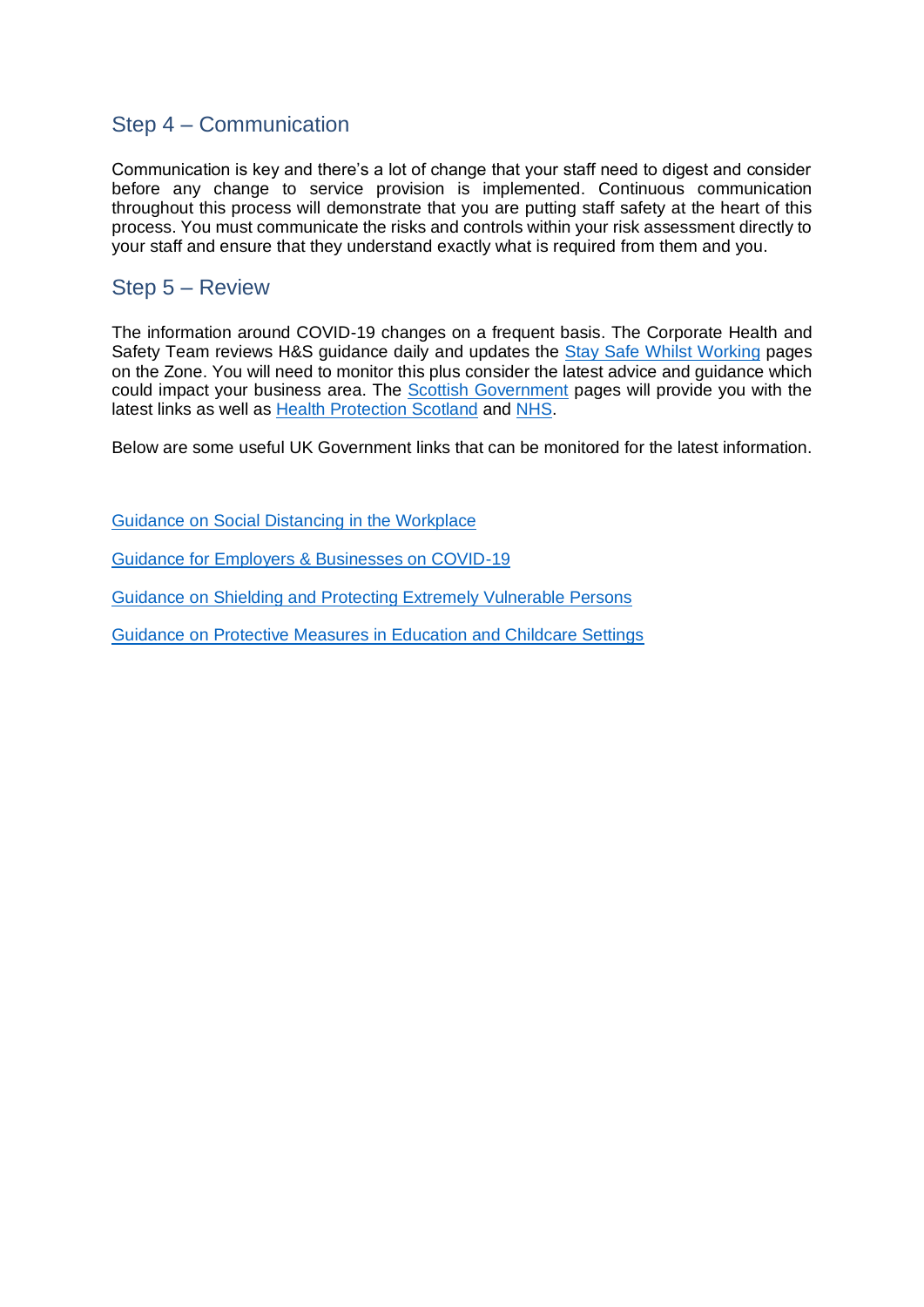## **COVID-19 Health & Safety Inspection Checklist**

The current COVID-19 'coronavirus' outbreak poses a serious risk to individuals and businesses. This inspection checklist assists in identifying the control measures to consider reducing the risk of workplace infections and as part of a proactive monitoring regime and checking that preventative and protective control measures are implemented in line with current health and safety general duties.

**Service area:** Schools

**Site Address: Bramble Brae School, Cummings Park Drive, Aberdeen, AB16 7BL**

**Service manager: Chief Education Officer**

**Inspection Undertaken by: Quality Improvement Team / Head Teacher – Amanda Murray**

**Approved by:** 

**Findings of Inspection**

Level of compliance should be included in report using a Rag Rating - **Green** – Full compliance (no action required), **Amber** - breach identified (remedial action recommended), **Red** – significant breach (action required)

|  |  | A: Employees - Consider what impact returning to work would have on your employees and how to keep your employees safe. |  |  |
|--|--|-------------------------------------------------------------------------------------------------------------------------|--|--|
|  |  |                                                                                                                         |  |  |

| <b>No</b> | <b>Issues</b>                                                                                                                                                                                    | Y/N/      | Rating       | Comments                                                                                                                                                            |
|-----------|--------------------------------------------------------------------------------------------------------------------------------------------------------------------------------------------------|-----------|--------------|---------------------------------------------------------------------------------------------------------------------------------------------------------------------|
|           |                                                                                                                                                                                                  | <b>NA</b> | <b>R/A/G</b> |                                                                                                                                                                     |
|           | Has a risk assessment been undertaken for those who<br>have a self-declared health condition which could increase<br>their risk profile.                                                         |           | Amber        | Risk assessment completed for pregnant member of staff. COVID-age risk<br>assessments completed for all staff - no additional risk assessment required as a result. |
| 2.        | Have you engaged with Trade Unions and staff during the<br>reinstatement of the work process and in the drafting of this<br>risk assessment to consider work processes and required<br>controls? |           | Green        | Risk assessment agreed with TUs and in line with SG guidance. Staff involved in any<br>changes/amendments to the risk assessment - ongoing review                   |
| 3.        | Are you tracking people who have been identified as high<br>risk/are shielding.                                                                                                                  |           | Green        | Core HR<br>Workforce planning information.                                                                                                                          |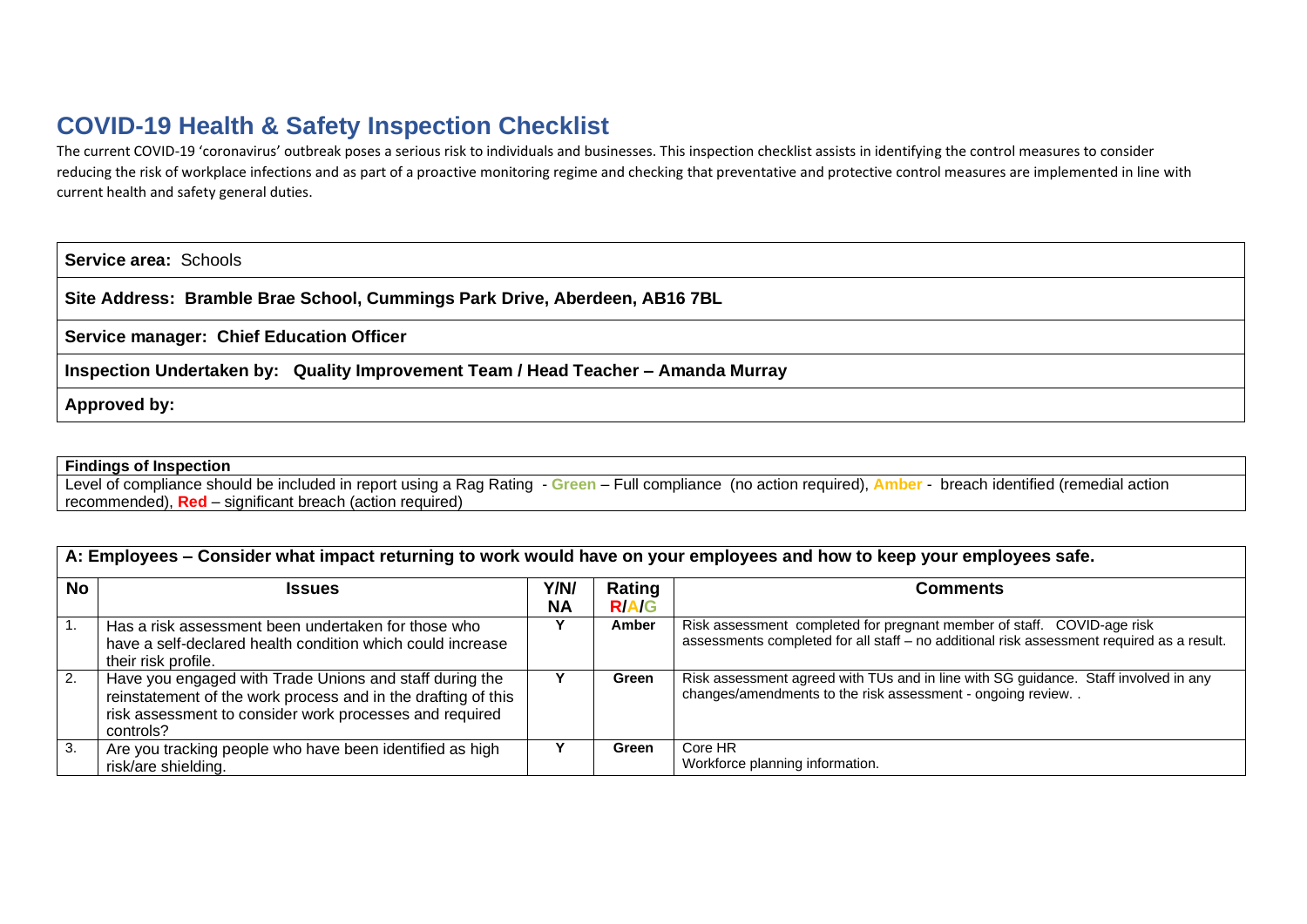| 4. | Where practicable will staff still be allowed to work from<br>home/remotely.                                                                                                                                                               | Y | Amber | Ongoing review - teachers working from home for Non-class contact time (blocked time)<br>to reduce amount of time in school building.<br>During lockdown - minimal numbers of staff in school to support the Hub and all other<br>members of staff working from home.                                                                                                                                                                                                                                                                                                                                                                                                                                                                                                                                                                                                                                                                                                                                                                                                                                                                                                                                                                                                                                                                                                                                                                                                                                                                                                                                                                                                                                                         |
|----|--------------------------------------------------------------------------------------------------------------------------------------------------------------------------------------------------------------------------------------------|---|-------|-------------------------------------------------------------------------------------------------------------------------------------------------------------------------------------------------------------------------------------------------------------------------------------------------------------------------------------------------------------------------------------------------------------------------------------------------------------------------------------------------------------------------------------------------------------------------------------------------------------------------------------------------------------------------------------------------------------------------------------------------------------------------------------------------------------------------------------------------------------------------------------------------------------------------------------------------------------------------------------------------------------------------------------------------------------------------------------------------------------------------------------------------------------------------------------------------------------------------------------------------------------------------------------------------------------------------------------------------------------------------------------------------------------------------------------------------------------------------------------------------------------------------------------------------------------------------------------------------------------------------------------------------------------------------------------------------------------------------------|
| 5. | Can all staff maintain the <b>Scottish Government</b> guidelines<br>for social distancing based on your industry (The latest<br>Social Distancing Guidelines available here). These could<br>include but are not limited to the following: | Υ | Amber | 2 m distancing should be maintained between staff, other adults, between pupils<br>and between staff and pupils. Classrooms are arranged so that staff can<br>maintain 2 m distancing (e.g. staff members carefully positioning themselves 2m<br>from children).<br>Teacher / staff workstations will be wiped down between each use by different<br>individuals, hand washing facilities / hand sanitiser available.<br>Staggered start, finish, lunch and break times are in place to reduce large<br>gatherings of children.<br>Pupils assigned to learn within specific class groups for the duration of the<br>school day to avoid large gatherings / groups and spaces / areas becoming<br>crowded. This extends to the dining hall.<br>However, this may be compromised by needs of individual pupils A different<br>arrangement is in place for a Targeted Support group of pupils/individual with<br>specific needs. For example, an area designated in classrooms / teaching areas<br>if 1-2-1 support needed.<br>PPE provided for any members of staff who require to come into close contact<br>within 2 m of a pupil (e.g. for additional support needs, first aid, etc.) for 10<br>minutes or more. PPE stocks in all classes as well as a central stock.<br>Education guidance in relation to PPE is being followed.<br>Staffroom altered / additional staff area set up in library and numbers limited to<br>take account of social distancing. Staff will need to bring their own food and<br>drinks.<br>All meetings with staff are held virtually to reduce contact between staff<br>members.<br>Keep left system and floor visuals are in place to support 2m social distancing<br>throughout the school. |
| 5a | Are you able to segregate staff's activities to promote 2<br>metres distance?                                                                                                                                                              | Y | Amber | See 5. above.                                                                                                                                                                                                                                                                                                                                                                                                                                                                                                                                                                                                                                                                                                                                                                                                                                                                                                                                                                                                                                                                                                                                                                                                                                                                                                                                                                                                                                                                                                                                                                                                                                                                                                                 |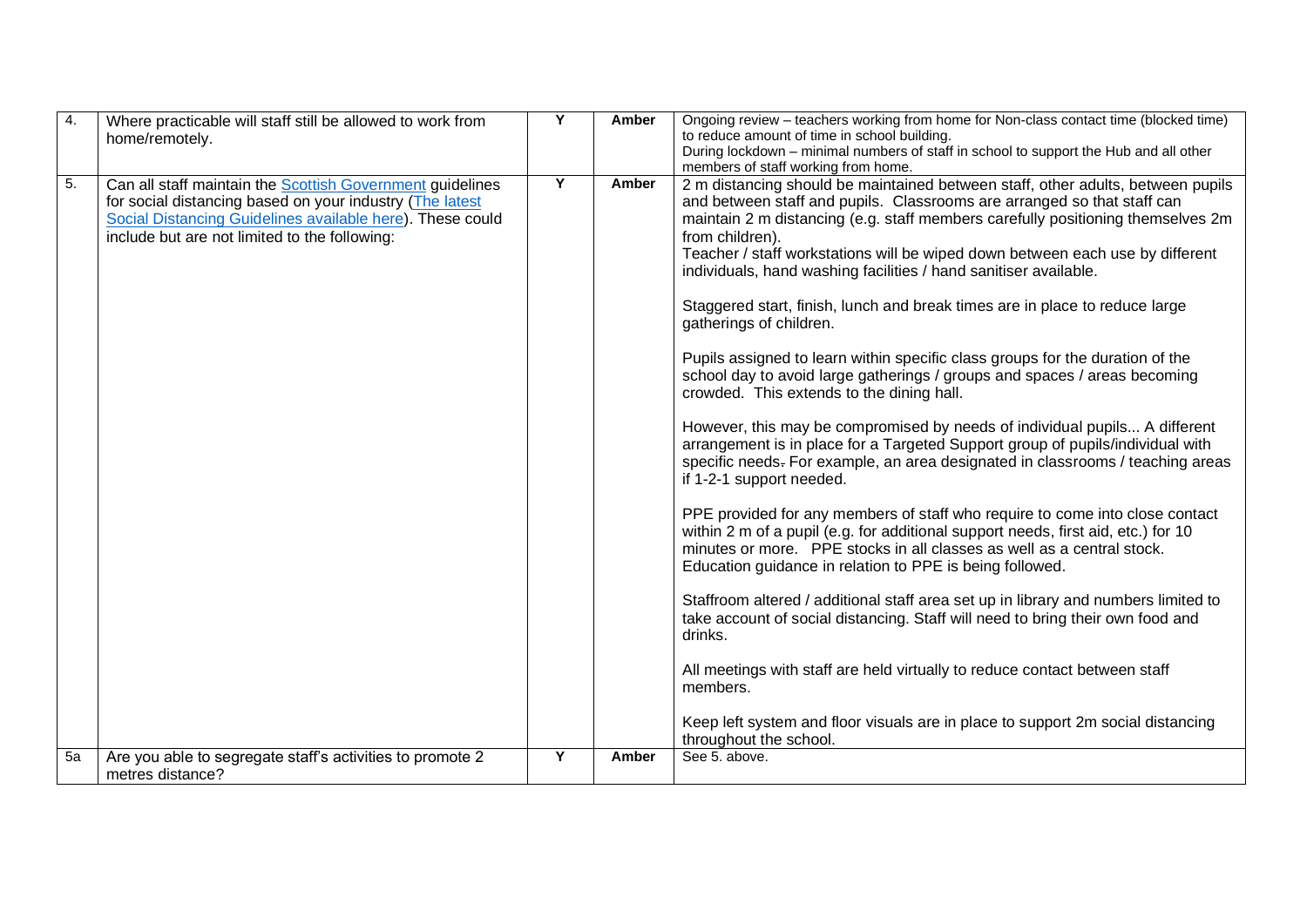| 5b               | Are you able to limit the amount of contact staff have with<br>each other to 15 minutes or less                                                                                      |   | Amber | See 5, above.                                                                                                                                                                                                   |
|------------------|--------------------------------------------------------------------------------------------------------------------------------------------------------------------------------------|---|-------|-----------------------------------------------------------------------------------------------------------------------------------------------------------------------------------------------------------------|
| 5c               | Are you able to implement a one way flow system and<br>provide visual aids (e.g. distancing markers, signage, flow<br>system markers) for maintaining two metres distance.           | N | Amber | However a 'keep left' policy will be implemented. Signage and visual aids will be<br>provided to support this.                                                                                                  |
| 6.               | Have staff been trained / notified before returning to work<br>on any new procedures.                                                                                                |   | Amber | Handwashing<br>PPE<br>Social Distancing<br>Training completed by all staff before opening and as part of INSET day. All staff have<br>viewed PPE guidance and electronically signed to confirm this.            |
| $\overline{7}$ . | Have staff been instructed on how to hand wash effectively,<br>for the suggested duration and maintain good hygiene<br>practices.                                                    | Υ | Green | Signage is displayed at all hand wash stations                                                                                                                                                                  |
| 8.               | Have staff been instructed on social distancing where<br>practicable while at work.                                                                                                  |   | Amber | See 5, above.                                                                                                                                                                                                   |
| 9.               | Have staff been trained on what to do if they are<br>experiencing COVID-19 symptoms.                                                                                                 |   | Green | Reissued within Risk assessment and PPE Guidance during staff training<br>All staff are familiar with the Test and Protect arrangements<br>Staff have been encouraged to download the NHS Protect Scotland app. |
| 10.              | Have staff been instructed to minimise business related<br>travel and use video chat as an alternative method of<br>maintaining contact with colleagues, suppliers and<br>customers. |   | Green | Staff meetings will be conducted virtually until further notice<br>All meetings with parents will be conducted by telephone or video meet                                                                       |

|           | B: Travel, Access & Egress – Consider how your employees will travel to work, travel for work, access and exit work safely.                          |   |                        |                                                                                                                                                            |  |  |  |  |  |
|-----------|------------------------------------------------------------------------------------------------------------------------------------------------------|---|------------------------|------------------------------------------------------------------------------------------------------------------------------------------------------------|--|--|--|--|--|
| <b>No</b> | <b>Issues</b>                                                                                                                                        |   | Rating<br><b>R/A/G</b> | <b>Comments</b>                                                                                                                                            |  |  |  |  |  |
|           | Are you able to implement sufficient parking restrictions to<br>maintain social distancing measures, where car use is required<br>to perform a role? |   | Amber                  | Reminder to HSLO if return to normal duties are implemented                                                                                                |  |  |  |  |  |
| 2.        | Are workers required to use either their own vehicle or<br>company vehicle to travel to their task?                                                  | N | Green                  | Schools to adopt car park protocol (all reverse parking to limit exiting cars at<br>same time). Staff have been advised that car sharing is not permitted. |  |  |  |  |  |
| 3.        | Are workers avoiding public transport where applicable and<br>using alternatives (e.g. cycling, walking to work etc).                                |   | Green                  | Where possible, if using public transport, social distancing should be<br>observed, along with the wearing of a face covering.                             |  |  |  |  |  |
|           | Have you considered staff that are required to vehicle share for<br>their role and whether this could continue?                                      |   | Green                  | No escorts being used at this time.                                                                                                                        |  |  |  |  |  |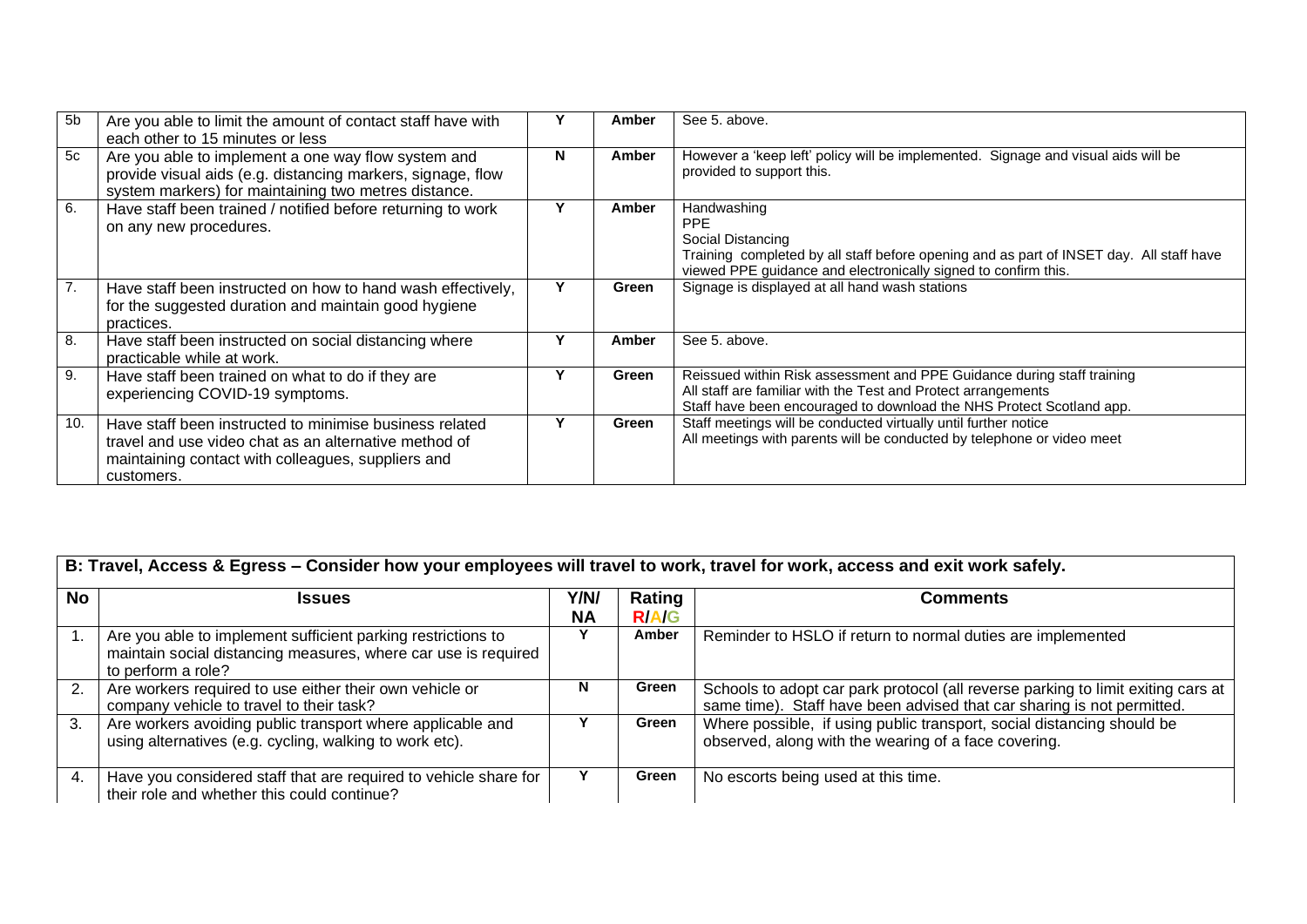| 5. | Has the entry and exits to the building/site been limited to the<br>minimum number of points required.                                                                                                                            | Y | Green | Increase to usual number of entry / exit points to allow for appropriate physical<br>distancing. Detail within Return to School Plan.                                                                                                                                                                                                                                                                                                                                                                                                                                                                                                                                                                                                                                                                                                                                                                                                                                                                                                                                                                                                                                                                                                                                                                                                                                                                                                                                                |
|----|-----------------------------------------------------------------------------------------------------------------------------------------------------------------------------------------------------------------------------------|---|-------|--------------------------------------------------------------------------------------------------------------------------------------------------------------------------------------------------------------------------------------------------------------------------------------------------------------------------------------------------------------------------------------------------------------------------------------------------------------------------------------------------------------------------------------------------------------------------------------------------------------------------------------------------------------------------------------------------------------------------------------------------------------------------------------------------------------------------------------------------------------------------------------------------------------------------------------------------------------------------------------------------------------------------------------------------------------------------------------------------------------------------------------------------------------------------------------------------------------------------------------------------------------------------------------------------------------------------------------------------------------------------------------------------------------------------------------------------------------------------------------|
| 6. | Has access to the building/site been restricted to visitors and<br>contractors etc.                                                                                                                                               | Y | Amber | Essential personnel by prior arrangement only - all protocols to be<br>observed<br>Emergency contractors, as above and when learners are not in attendance<br>where possible. For ongoing planned construction works Corporate<br>Landlord and Capital will work with contractors to ensure appropriate<br>mitigation is in place such as sites physically separated from rest of building<br>and contractors use separate entrances etc.<br>Other essential visitors only where the impact of non attendance would<br>cause further harm (e.g. essential maintenance contractors, Educational<br>Psychologist, health professional)                                                                                                                                                                                                                                                                                                                                                                                                                                                                                                                                                                                                                                                                                                                                                                                                                                                 |
| 7. | Is it practicable to confine visitors to strictly defined areas and<br>avoid unnecessary movements around the building?                                                                                                           | Y | Amber | Only essential visitors as outlined above and HT office would have to be used.<br>Parents will be asked not to enter the building. If they need to speak to a<br>member of school staff, they should telephone or email in the normal way.<br>All visitors to arrange appointments and sign in/out and leave contact<br>details (reception staff/school administrator to take visitor details for Test<br>and Protect purposes and to reduce risk of virus transmission). There is an<br>electronic sign in system in place. Where it is essential that a visitor attend<br>the school, such as a parent / carer collecting an unwell child, the parent will<br>not be admitted to the school foyer and can collect their child from the<br>school front door. Signage will be displayed at school visitor entrances to<br>explain that visitors are generally not permitted, and a telephone number<br>will be provided for visitors to contact a member of office staff within the<br>building should they wish to speak with someone or have an appointment to<br>visit the school. If a visitor has an appointment to access the building, they<br>will be asked first to confirm that they are not displaying COVID-19<br>symptoms. Those displaying symptoms will not be permitted access. Where<br>possible, visitors permitted access will remain within the reception area of<br>the school and speak with the relevant member(s) of staff via the School<br>Office window. |
| 8. | Have appropriate hand wash stations (toilets) and/or hand<br>sanitiser pump action containers been made available in every<br>work area and on main travel routes through the building/site<br>including access and egress areas. | Y | Green | Hand washing facilities within every classroom areas<br>Procurement of Hand Sanitiser and Cleaning materials<br>Hand sanitiser stations fitted at entrance points.                                                                                                                                                                                                                                                                                                                                                                                                                                                                                                                                                                                                                                                                                                                                                                                                                                                                                                                                                                                                                                                                                                                                                                                                                                                                                                                   |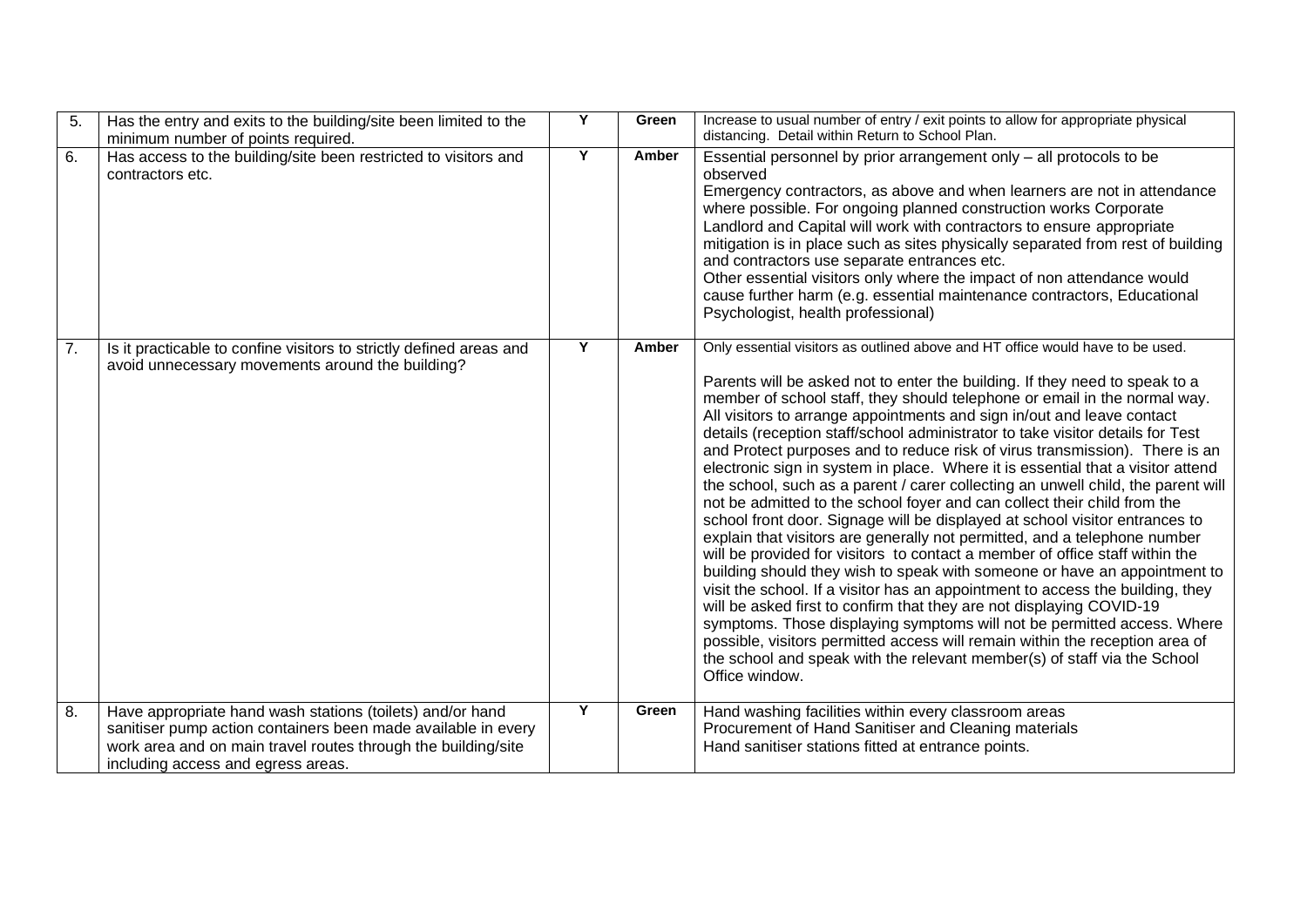|     | Is advisory hand washing signage displayed throughout the   | Green | Posters are displayed throughout the school.                                    |
|-----|-------------------------------------------------------------|-------|---------------------------------------------------------------------------------|
|     | building/site, especially at entrances and exits and were   |       | National guidance to be followed and detailed arrangements to be set out in     |
|     | people congregate.                                          |       | Return to School plan.                                                          |
| 10. | Are the signs displayed reviewed and replaced as necessary? | Amber | Weekly check to be added to risk assessment for signage. Janitors/SLT           |
|     |                                                             |       | this is due to not having a full time janitor) to replace signage where         |
|     |                                                             |       | necessary – janitors will require access to school printing facilities for this |

#### **C: Cleaning Regime – Consider what cleaning and hygiene measures need to be implemented to reduce the risk of individuals contracting the virus on your premises / site.**

| $\overline{N}$   | <b>Issues</b>                                                                                                                                                                                                  | Y/N/      | Rating       | <b>Comments</b>                                                                                                                                                                                                                                                                                                                                                                                                                                                                                                            |
|------------------|----------------------------------------------------------------------------------------------------------------------------------------------------------------------------------------------------------------|-----------|--------------|----------------------------------------------------------------------------------------------------------------------------------------------------------------------------------------------------------------------------------------------------------------------------------------------------------------------------------------------------------------------------------------------------------------------------------------------------------------------------------------------------------------------------|
|                  |                                                                                                                                                                                                                | <b>NA</b> | <b>R/A/G</b> |                                                                                                                                                                                                                                                                                                                                                                                                                                                                                                                            |
| $\overline{1}$ . | Have you completed a clean of the property / site before<br>returning?                                                                                                                                         |           | Green        | Most schools, other than those which were used for Keyworker Childcare or<br>Vulnerable Learner Hubs, have laid empty since 23 March. Initial cleaning<br>was carried out to ensure buildings were fit for small groups of staff to return<br>and a full clean has been undertaken in preparation for pupils return on 12th<br>August.<br>Ongoing monitoring of the standard of cleaning being carried out – regular<br>discussion with cleaning supervisor taking place.                                                  |
| $\overline{2}$   | Is the ongoing cleaning frequency sufficient and is cleaning<br>required and can cleaning be undertaken when<br>site/building/premises is occupied?                                                            |           | Green        | Daily cleaning will be undertaken by Cleaning Services, supplemented by<br>Janitorial staff undertaking regular cleaning of frequent hand touch points<br>during the school day. All surface cleaning will be undertaken using<br>EN14476 rated (for destroying enveloped viruses) disinfecting solutions.<br>Key areas of school being used during lockdown have been identified to<br>ensure that cleaning is being prioritised, Additional cleaning by janitor<br>throughout the day due not having to share a janitor. |
| $\overline{3}$ . | Are all hand contact points cleaned on a frequent basis<br>including, door furniture, handrails, IT equipment, desks,<br>phones, flush plates, taps, dispensers, toilets, canteen / food<br>preparation areas? |           | Green        | In addition to the answer in 2 above, discussion is ongoing at the School<br>Readiness for Reopening Group to determine who will clean IT equipment,<br>toys and other resources. Items which cannot be effectively disinfected<br>between uses have been temporarily taken out of use.                                                                                                                                                                                                                                    |
| $\overline{4}$   | Have persons undertaking the cleaning been instructed with<br>clear safe usage instructions?                                                                                                                   |           | Green        | All FM staff are trained in the safe methods of work for activity within their<br>service areas. COVID-19 specific risk assessments have been completed<br>and shared with all staff. Supplementary service specific FAQs have also<br>been prepared and shared with staff upon their return to work.                                                                                                                                                                                                                      |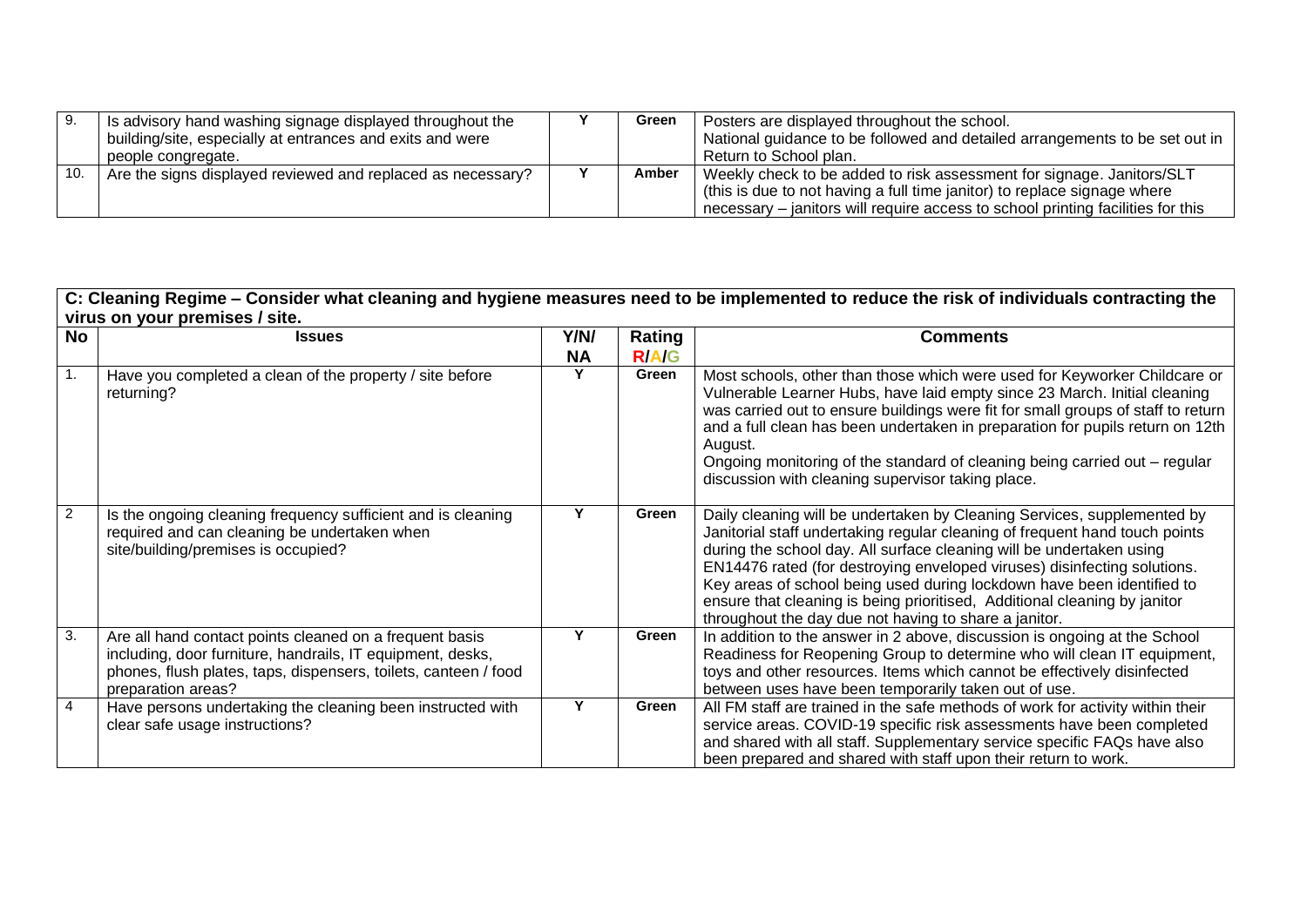| 5 | Can, where practical, curtains and blinds be removed to<br>minimise the areas where viruses can be difficult or time<br>consuming to remove? | Green | Roller blinds in all classes which can't be removed as they are needed to<br>protect children from the glare of the sun.                                                                                                                                                                                                                            |
|---|----------------------------------------------------------------------------------------------------------------------------------------------|-------|-----------------------------------------------------------------------------------------------------------------------------------------------------------------------------------------------------------------------------------------------------------------------------------------------------------------------------------------------------|
| 6 | Can blinds be kept opened and locked if they cannot be<br>removed?                                                                           | Amber | Adult responsible for opening / closing blinds and ensuring they are not<br>touched by pupils.                                                                                                                                                                                                                                                      |
|   | Can rugs and mats be removed where safe to do so to make<br>cleaning and disinfection of floors easier?                                      | Green | All rugs and mats have been removed from classroom areas.                                                                                                                                                                                                                                                                                           |
| 8 | Have staff been provided with appropriate cleaning products<br>so that they can frequently clean their work stations during<br>the day?      | Green | Products to be ordered by individual schools. Facilities Management to<br>assist in storing and replenishing appropriate cleaning materials.<br>Products have been delivered to school and all staff know where to access<br>these .<br>Within each classroom there are cleaning products available to ensure<br>regular cleaning of work stations. |

**D: Building Safety – Responsible Person Checks – Consider how you ensure your building remains safe for all employees and visitors.** Guidance on a suitable inspection can be [found here.](https://www.alcumusgroup.com/guidance-health-safety-inspection-checklist)

| <b>No</b>        | $5.15$ $\sigma$ $5.15$ $\sigma$ $1.5$ $\sigma$ $1.5$ $\sigma$ $1.5$ $\sigma$<br><b>Issues</b> | Y/N/<br><b>NA</b> | Rating<br><b>R/A/G</b> | <b>Comments</b>       |
|------------------|-----------------------------------------------------------------------------------------------|-------------------|------------------------|-----------------------|
|                  | Has your responsible person carried out checks on your<br>building in the following areas:    |                   |                        |                       |
| $\vert$ 1.       | Fire Safety Systems / Emergency Lighting.                                                     |                   | Green                  | All checks completed  |
| $\overline{2}$ . | Ventilation / Humidity / Lighting & Heating.                                                  |                   | Green                  | All checks completed. |
| 3.               | Gas Installations.                                                                            | v                 | Green                  | All checks completed. |
| 4.               | Legionella Controls.                                                                          | v                 | Green                  | All checks completed. |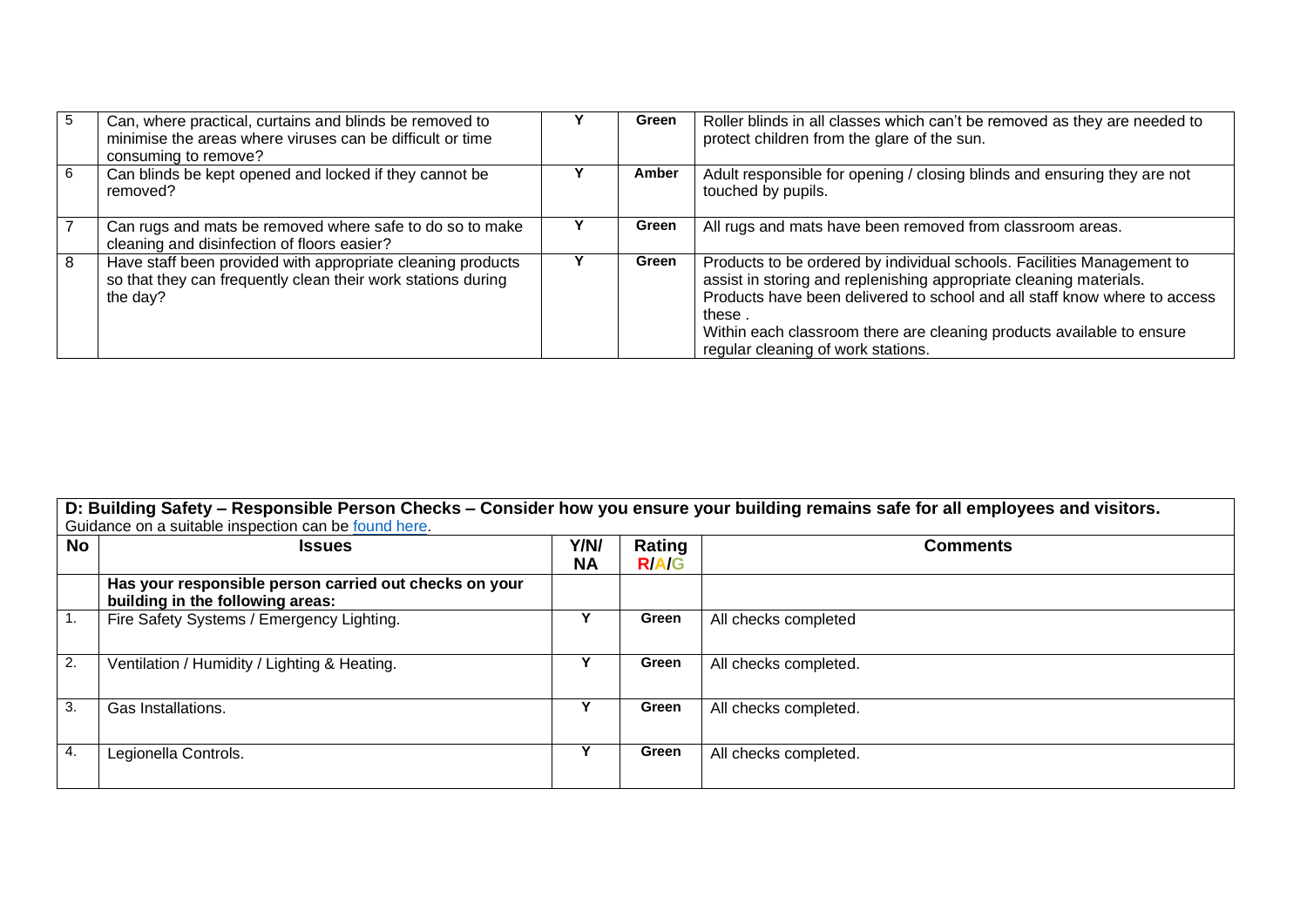| Ð. | Routine Inspections e.g. Local Exhaust Ventilation, Lifting | Green | All checks completed |
|----|-------------------------------------------------------------|-------|----------------------|
|    | Equipment and Pressure Systems and Equipment                |       |                      |
|    | Maintenance.                                                |       |                      |
|    | Lift Statutory Inspections.                                 | Green | All checks completed |
|    |                                                             |       |                      |
|    |                                                             |       |                      |

Signed: **Date: Date: Date: Date: Date: Date: Date: Date: Date: Date: Date: Date: Date: Date: Date: Date: Date: Date: Date: Date: Date: Date: Date: Date: Date: Date: Date:**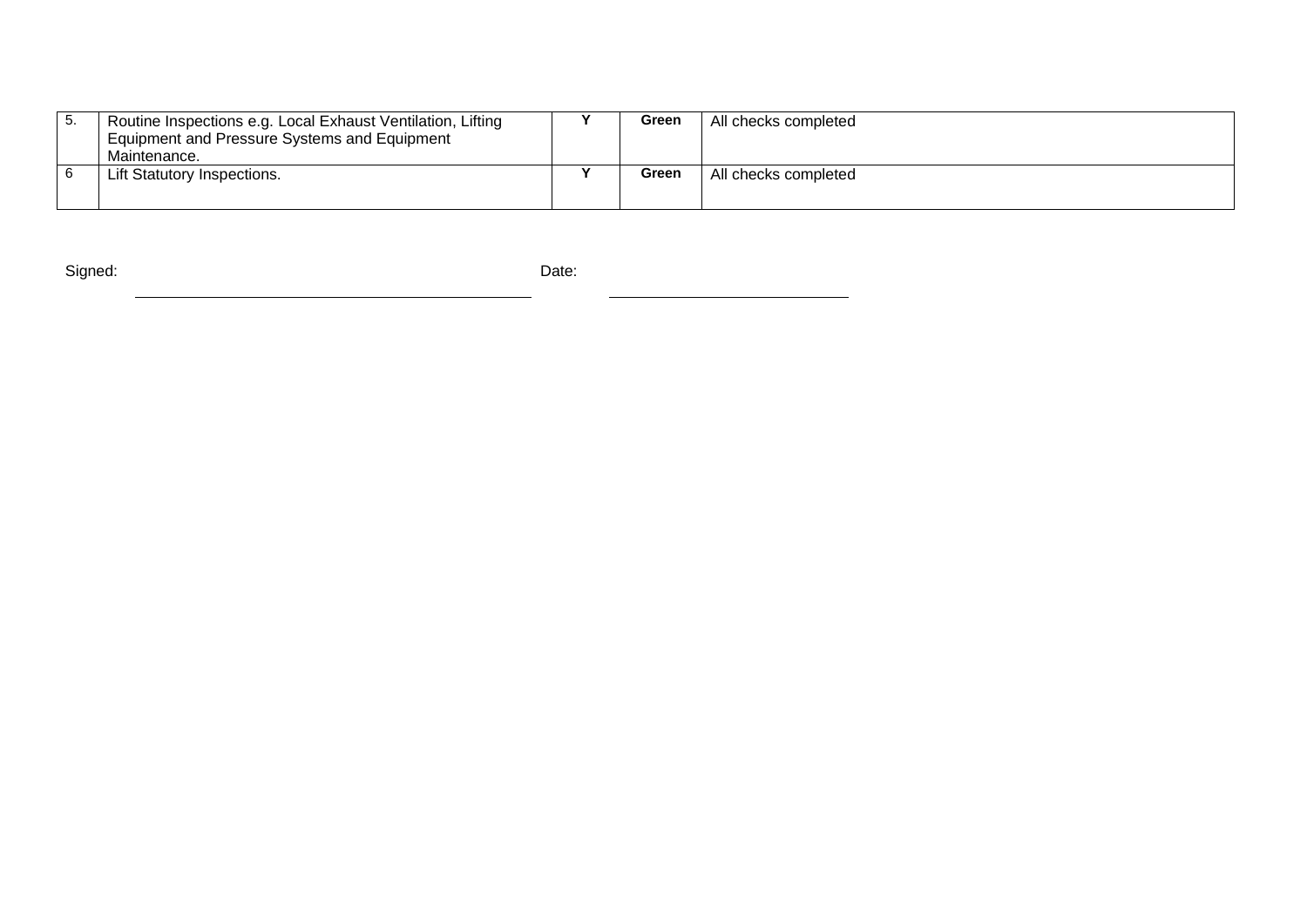# **COVID-19 Health & Safety Risk Assessment**

| <b>HAZARD</b>                                                              | <b>AT</b><br><b>RISK</b> | <b>CONTROL MEASURES</b>                                                                                                                                                                                                                                                                                                                                                                                                                                                                                                                                                                                                                                                                                                                                                                                                                                                                                           |                                                   | <b>PROBABILITY WORST CASE OUTCOME</b> |            |                                                            |                                     |                                                          |  |
|----------------------------------------------------------------------------|--------------------------|-------------------------------------------------------------------------------------------------------------------------------------------------------------------------------------------------------------------------------------------------------------------------------------------------------------------------------------------------------------------------------------------------------------------------------------------------------------------------------------------------------------------------------------------------------------------------------------------------------------------------------------------------------------------------------------------------------------------------------------------------------------------------------------------------------------------------------------------------------------------------------------------------------------------|---------------------------------------------------|---------------------------------------|------------|------------------------------------------------------------|-------------------------------------|----------------------------------------------------------|--|
| <b>Consider:</b><br>premises work,<br>equipment,<br>specific tasks<br>etc. | People at<br>risk        | <b>Control By:</b> guards, training, supervision, safety<br>equipment, safe working procedures, hygiene monitoring<br>etc.                                                                                                                                                                                                                                                                                                                                                                                                                                                                                                                                                                                                                                                                                                                                                                                        | <b>EXISTING/</b><br><b>PROPOSED</b><br>'E' or 'P' | <b>Possible</b><br><b>Outcome</b>     | Likelihood | <b>Risk rating:</b><br><b>High</b><br><b>Medium</b><br>Low | <b>Proposed</b><br><b>Timescale</b> | <b>Action</b><br><b>Completed</b><br><b>Date/Initial</b> |  |
| <b>Employee Safety -</b>                                                   |                          |                                                                                                                                                                                                                                                                                                                                                                                                                                                                                                                                                                                                                                                                                                                                                                                                                                                                                                                   |                                                   |                                       |            |                                                            |                                     |                                                          |  |
| Psychological<br>well being                                                | Staff                    | Regular communication is in place (individual and group) to $ P $<br>ensure staff are not ill-informed about returning to work safely.<br>New workplace/controls put in place to reduce risk of exposure to<br>COVID 19 are documented in procedures and policies and<br>disseminated to employees through line managers and HR.<br>Line managers are aware of how big changes to working<br>arrangements may cause additional work-related stress and<br>affect their employees' mental health and wellbeing.<br>Managers hold regular informal discussions with their team and<br>look at ways to reduce causes of stress.<br>Concerns on workload issues or support needs are escalated to<br>line manager.<br>Managers are trained to recognise signs and symptoms that a<br>person is working beyond their capacity to cope and deal<br>sensitively with employees experiencing problems outside of<br>work. |                                                   | Major                                 | Possible   | Medium                                                     | <b>June 2020</b>                    | <b>June 2020</b>                                         |  |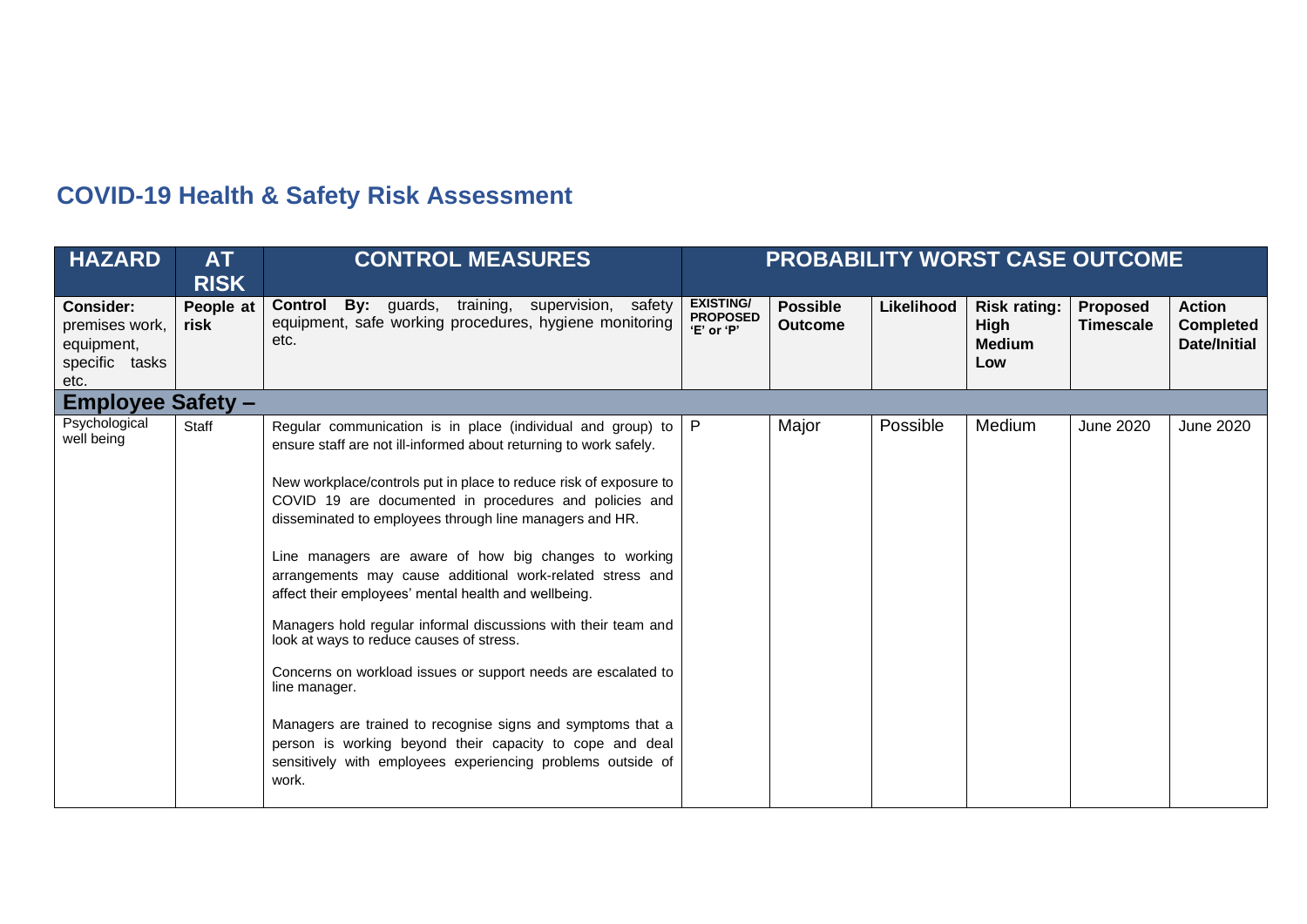| <b>HAZARD</b>                                                              | <b>AT</b><br><b>RISK</b> | <b>CONTROL MEASURES</b>                                                                                                                                                                                                                                                                                                                                                                                                                                                                                                                                                                                                                          |                                                   | PROBABILITY WORST CASE OUTCOME    |            |                                                            |                              |                                                          |  |
|----------------------------------------------------------------------------|--------------------------|--------------------------------------------------------------------------------------------------------------------------------------------------------------------------------------------------------------------------------------------------------------------------------------------------------------------------------------------------------------------------------------------------------------------------------------------------------------------------------------------------------------------------------------------------------------------------------------------------------------------------------------------------|---------------------------------------------------|-----------------------------------|------------|------------------------------------------------------------|------------------------------|----------------------------------------------------------|--|
| <b>Consider:</b><br>premises work,<br>equipment,<br>specific tasks<br>etc. | People at<br>risk        | By: guards, training, supervision, safety<br><b>Control</b><br>equipment, safe working procedures, hygiene monitoring<br>etc.                                                                                                                                                                                                                                                                                                                                                                                                                                                                                                                    | <b>EXISTING/</b><br><b>PROPOSED</b><br>'E' or 'P' | <b>Possible</b><br><b>Outcome</b> | Likelihood | <b>Risk rating:</b><br><b>High</b><br><b>Medium</b><br>Low | Proposed<br><b>Timescale</b> | <b>Action</b><br><b>Completed</b><br><b>Date/Initial</b> |  |
| Psychological<br>wellbeing<br>Continued                                    | Staff                    | Staff who are in vulnerable groups themselves or caring for others<br>are encouraged to contact their line manager to discuss their<br>support needs<br>Undertake a review of your stress risk assessment<br>to reflect new working arrangements. Where you have made<br>significant adjustments to employee's working practices, a review<br>must be undertaken.<br>Employees are made aware of supportive mechanisms available<br>to them (e.g. counselling, occupational health, HR, etc) through<br>line managers.<br>During lockdown, contact maintained with all members of staff<br>(Individually and through group meetings) every week. |                                                   |                                   |            |                                                            |                              |                                                          |  |
| Psychological<br>wellbeing                                                 | Pupils                   | Contact with individual parents/carers at initial return to<br>ensure relevant, appropriate information is passed on and<br>shared with staff in a timely manner through SEEMIS<br>Ensure first aiders on site at all times following<br>appropriate ratios.<br>Ensure named Child Protection Officer is available within<br>each setting. Parents have been reminded of these<br>arrangements within the Contingency Plan.<br>All ACC policies adhered to at all times.                                                                                                                                                                         | P                                                 | Major                             | Possible   | Medium                                                     | August 20                    | August 20                                                |  |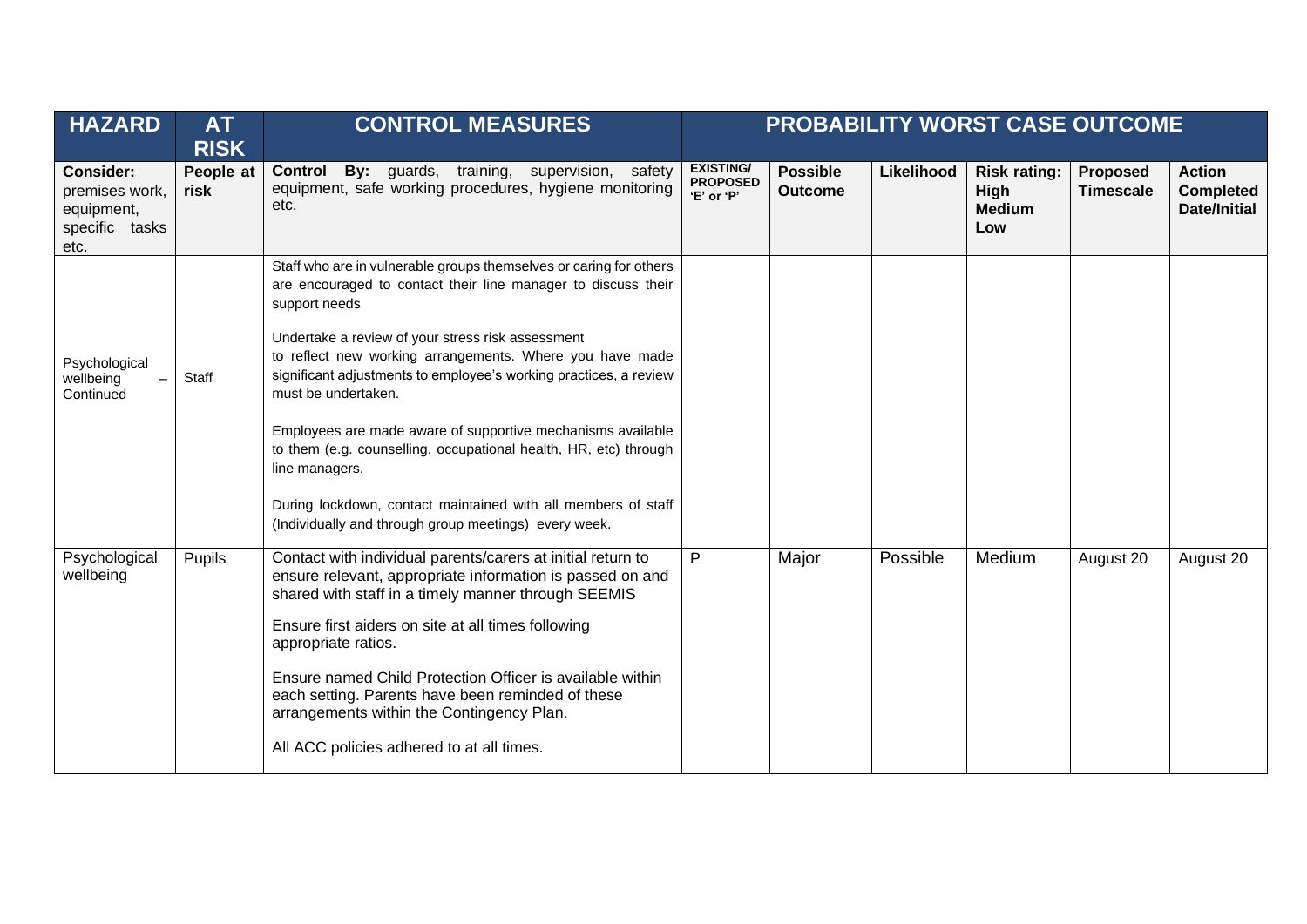| <b>HAZARD</b>                                                       | <b>AT</b><br><b>RISK</b>                       | <b>CONTROL MEASURES</b>                                                                                                                                                                                                                                                                                                                                                                                                                                                                                                                                                                                                                                                                                                                                                                                                                                                                                             | PROBABILITY WORST CASE OUTCOME                    |                                   |            |                                                            |                                |                                                          |
|---------------------------------------------------------------------|------------------------------------------------|---------------------------------------------------------------------------------------------------------------------------------------------------------------------------------------------------------------------------------------------------------------------------------------------------------------------------------------------------------------------------------------------------------------------------------------------------------------------------------------------------------------------------------------------------------------------------------------------------------------------------------------------------------------------------------------------------------------------------------------------------------------------------------------------------------------------------------------------------------------------------------------------------------------------|---------------------------------------------------|-----------------------------------|------------|------------------------------------------------------------|--------------------------------|----------------------------------------------------------|
| Consider:<br>premises work,<br>equipment,<br>specific tasks<br>etc. | People at<br>risk                              | By: guards, training, supervision, safety<br><b>Control</b><br>equipment, safe working procedures, hygiene monitoring<br>etc.                                                                                                                                                                                                                                                                                                                                                                                                                                                                                                                                                                                                                                                                                                                                                                                       | <b>EXISTING/</b><br><b>PROPOSED</b><br>'E' or 'P' | <b>Possible</b><br><b>Outcome</b> | Likelihood | <b>Risk rating:</b><br><b>High</b><br><b>Medium</b><br>Low | Proposed<br><b>Timescale</b>   | <b>Action</b><br><b>Completed</b><br><b>Date/Initial</b> |
|                                                                     |                                                | Staff working with children to continue to be calm,<br>nurturing and caring, seeking confirmation from line<br>manager if unsure of anything.                                                                                                                                                                                                                                                                                                                                                                                                                                                                                                                                                                                                                                                                                                                                                                       |                                                   |                                   |            |                                                            |                                |                                                          |
| Virus<br>transmission in<br>the workplace                           | Staff,<br>visitors,<br>contractors<br>, pupils | Any employee/service user showing symptoms of Covid-<br>P<br>19 or sharing a house with someone with Covid-19 should<br>remain at home as per the government's guidance<br>Test and Protect see link below<br>https://www.gov.scot/publications/coronavirus-covid-19-<br>test-and-protect-information-leaflet-2/pages/coronavirus-<br>covid-19-test-and-protect---step-by-step-guide/<br>Specific individual worker risk assessment (appendix A) has been<br>undertaken for those who have a self-declared health condition<br>which could increase their risk profile.<br>The inspection checklist above has been undertaken to identify<br>the control measures to consider reducing the risk of workplace<br>infections and as part of a proactive monitoring regime and<br>checking that preventative and protective control measures are<br>implemented in line with current health and safety general duties. |                                                   | Extreme                           | Possible   | High                                                       | <b>June 2020</b>               | June 20                                                  |
| Someone<br>entering<br>the<br>with<br>workplace<br>COVID-19         | Staff,<br>visitors,<br>contractors<br>, pupils | Request that companies who regularly attend our premises or<br>those we work alongside us to provide their health and safety<br>policy/arrangements / or RAMS (risk assessment and method<br>statement) regarding COVID-19. Where possible all<br>appointments to be pre-arranged 3-4 days in advance of<br>visit.                                                                                                                                                                                                                                                                                                                                                                                                                                                                                                                                                                                                  | $\overline{P}$<br>Choose<br>an item.              | Extreme                           | Possible   | Medium                                                     | June<br>2020<br>and<br>ongoing | Ongoing                                                  |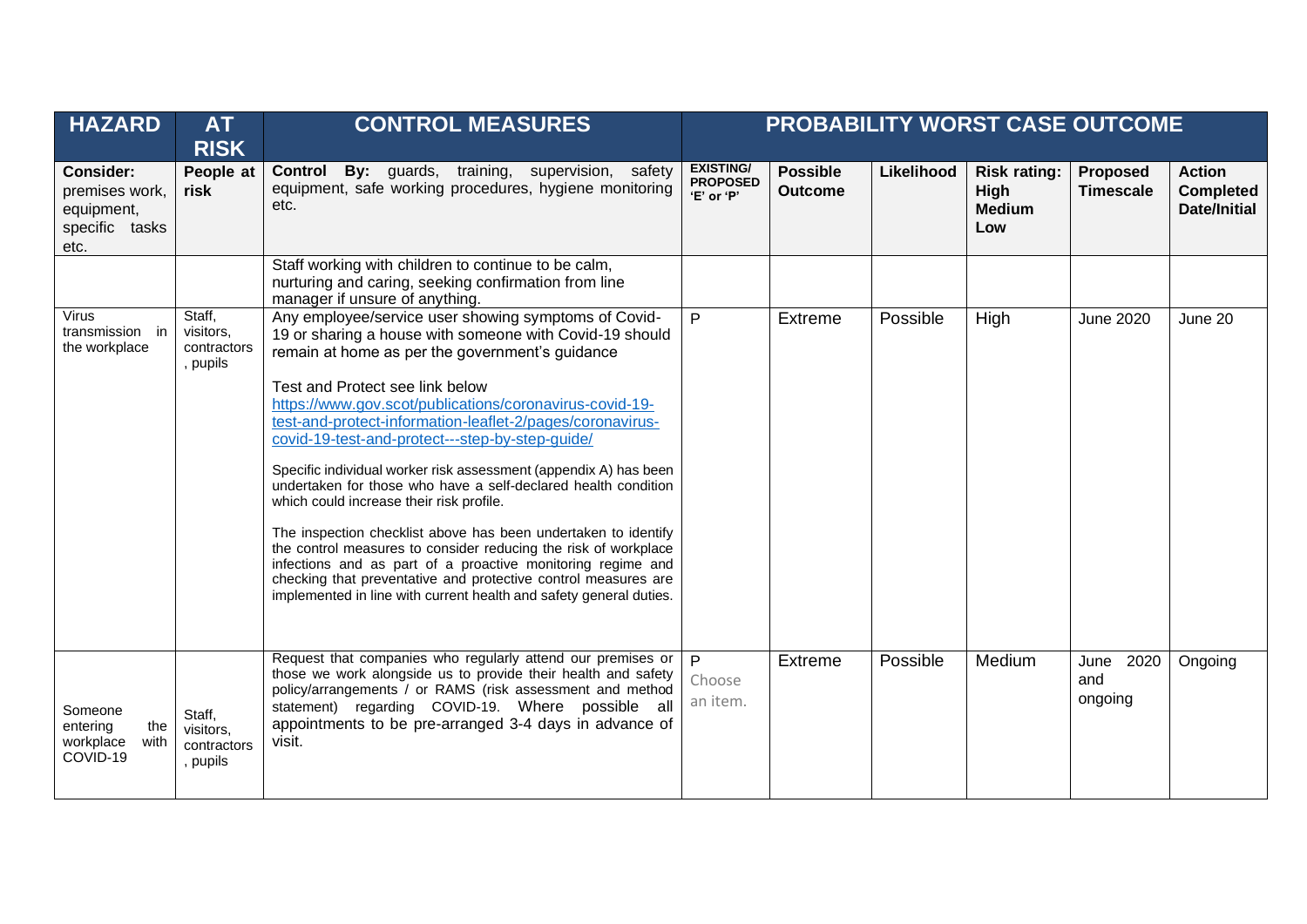| <b>HAZARD</b>                                                                 | AT<br><b>RISK</b> | <b>CONTROL MEASURES</b>                                                                                                                                                                                                                                                                                                                                                                                                                                                                                                  |                                                   |                                   |            | PROBABILITY WORST CASE OUTCOME                      |                              |                                                   |
|-------------------------------------------------------------------------------|-------------------|--------------------------------------------------------------------------------------------------------------------------------------------------------------------------------------------------------------------------------------------------------------------------------------------------------------------------------------------------------------------------------------------------------------------------------------------------------------------------------------------------------------------------|---------------------------------------------------|-----------------------------------|------------|-----------------------------------------------------|------------------------------|---------------------------------------------------|
| <b>Consider:</b><br>premises work,<br>equipment,<br>specific<br>tasks<br>etc. | People at<br>risk | <b>Control By:</b> guards, training, supervision,<br>safety<br>equipment, safe working procedures, hygiene monitoring<br>etc.                                                                                                                                                                                                                                                                                                                                                                                            | <b>EXISTING/</b><br><b>PROPOSED</b><br>'E' or 'P' | <b>Possible</b><br><b>Outcome</b> | Likelihood | <b>Risk rating:</b><br>High<br><b>Medium</b><br>Low | Proposed<br><b>Timescale</b> | <b>Action</b><br><b>Completed</b><br>Date/Initial |
|                                                                               |                   | Work with our supply chain to ensure that they're adopting good<br>practices to prevent the spread of COVID-19 to discuss<br>arrangements and control measures.<br>Staff are made aware of COVID-19 symptoms via training<br>sessions and visual aids such as posters in key locations,<br>screensavers                                                                                                                                                                                                                  |                                                   |                                   |            |                                                     |                              |                                                   |
|                                                                               |                   | External visitors will be actively discouraged. Parents will be<br>encouraged to make contact by email / phone and not in person.<br>Anybody visiting site will be informed that they are not to enter if<br>they're experiencing COVID-19 symptoms and will be advised to<br>self-isolate in line with government recommendations<br>Staff and pupils will be informed to self-isolate if they have a<br>person living in the same household or if they've been in contact<br>with someone displaying COVID-19 symptoms |                                                   |                                   |            |                                                     |                              |                                                   |

| <b>Hazard</b>                                                                 | At<br><b>Risk</b>       | <b>Control Measures</b>                                                                                                            | <b>Probability Worst Case Outcome</b>            |                                   |            |                                                     |                                     |                                            |
|-------------------------------------------------------------------------------|-------------------------|------------------------------------------------------------------------------------------------------------------------------------|--------------------------------------------------|-----------------------------------|------------|-----------------------------------------------------|-------------------------------------|--------------------------------------------|
| <b>Consider:</b><br>premises work,<br>equipment,<br>specific<br>tasks<br>etc. | People at<br>risk       | training,<br>supervision,<br>safety<br>Bv:<br>Control<br>quards,<br>equipment, safe working procedures, hygiene monitoring<br>etc. | <b>EXISTING/</b><br><b>PRPOSED</b><br>'E' or 'P' | <b>Possible</b><br><b>Outcome</b> | Likelihood | <b>Risk rating:</b><br>High<br><b>Medium</b><br>Low | <b>Proposed</b><br><b>Timescale</b> | <b>Action</b><br>Completed<br>Date/Initial |
|                                                                               | Travel, Access & Egress |                                                                                                                                    |                                                  |                                   |            |                                                     |                                     |                                            |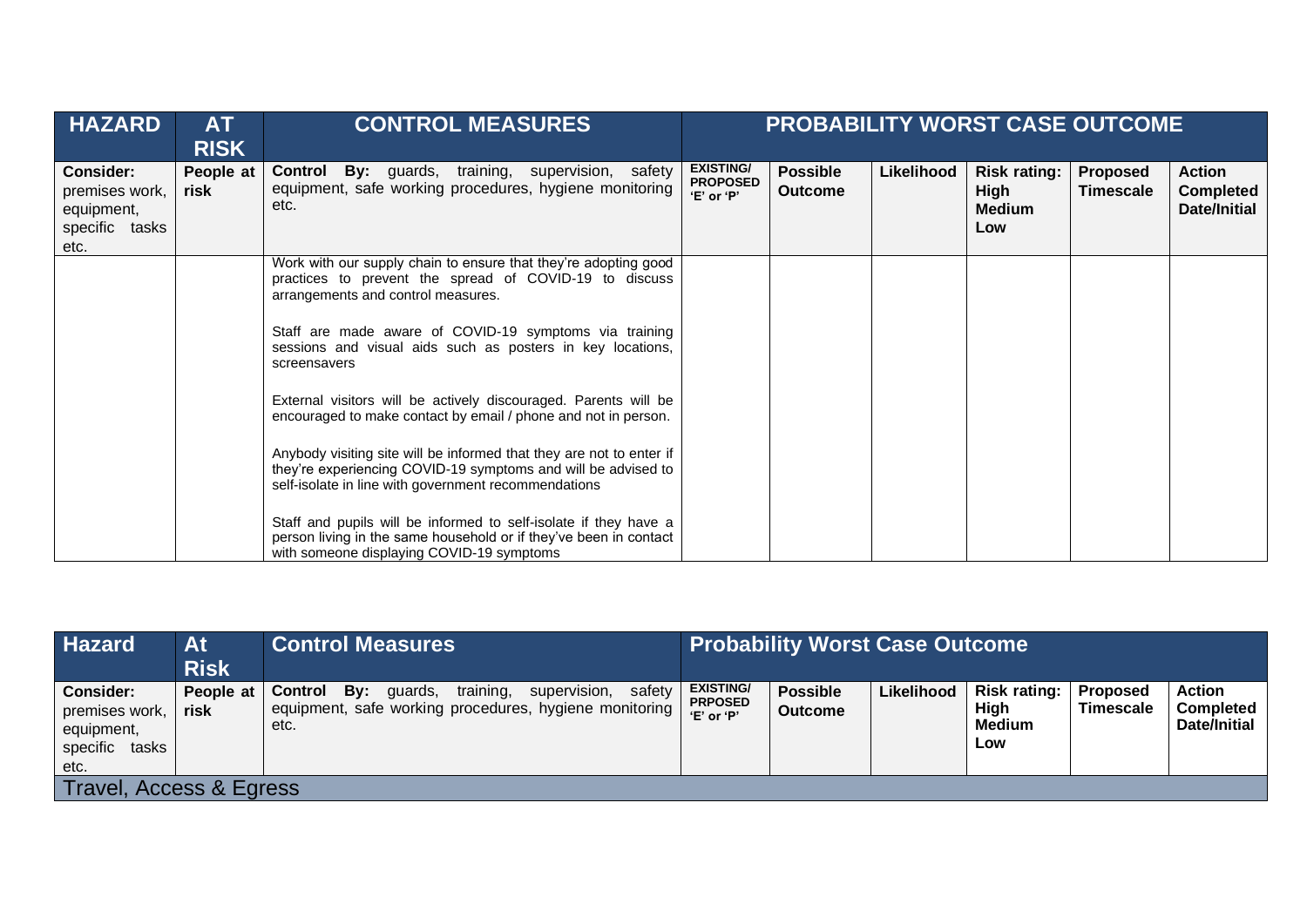| <b>Hazard</b>                                                       | <b>At</b><br><b>Risk</b>           | <b>Control Measures</b>                                                                                                                                                                                                                                                                                                        | <b>Probability Worst Case Outcome</b>            |                                   |            |                                                     |                              |                                                          |  |
|---------------------------------------------------------------------|------------------------------------|--------------------------------------------------------------------------------------------------------------------------------------------------------------------------------------------------------------------------------------------------------------------------------------------------------------------------------|--------------------------------------------------|-----------------------------------|------------|-----------------------------------------------------|------------------------------|----------------------------------------------------------|--|
| Consider:<br>premises work,<br>equipment,<br>specific tasks<br>etc. | People at<br>risk                  | <b>Control By:</b> guards, training, supervision, safety<br>equipment, safe working procedures, hygiene monitoring<br>etc.                                                                                                                                                                                                     | <b>EXISTING/</b><br><b>PRPOSED</b><br>'E' or 'P' | <b>Possible</b><br><b>Outcome</b> | Likelihood | <b>Risk rating:</b><br>High<br><b>Medium</b><br>Low | Proposed<br><b>Timescale</b> | <b>Action</b><br><b>Completed</b><br><b>Date/Initial</b> |  |
| <b>Travelling to</b><br>school buildings                            | Staff,<br>visitors,<br>contractors | Wherever possible private transport should be used to<br>maintain isolation from the public when commuting to the<br>school building.                                                                                                                                                                                          | P                                                | Moderate                          | Possible   | Medium                                              | <b>June 2020</b>             | <b>June 2020</b>                                         |  |
|                                                                     |                                    | If public transport or car sharing cannot be avoided, staff<br>or pupils should be encouraged to follow current<br>government advice in respect of "face coverings".                                                                                                                                                           |                                                  |                                   |            |                                                     |                              |                                                          |  |
|                                                                     |                                    | Parking restrictions (no parent vehicles) to maintain social<br>distancing measures in place include agreed reverse<br>parking to limit possible exiting of cars from same side.<br>Parents/carers are encouraged to adopt a 'Park and Stride'<br>approach, dropping off pupils at an appropriate distance<br>from the school. |                                                  |                                   |            |                                                     |                              |                                                          |  |
|                                                                     |                                    | On arrival at the site, pupils and staff will thoroughly wash<br>their hands at entrances for at least for 20 seconds or use<br>hand sanitiser gel immediately on entry to the workplace.                                                                                                                                      |                                                  |                                   |            |                                                     |                              |                                                          |  |
|                                                                     |                                    | Children are encouraged to avoid travelling to school on<br>public transport, with walking and cycling being promoted<br>where safe to do so.                                                                                                                                                                                  |                                                  |                                   |            |                                                     |                              |                                                          |  |
|                                                                     |                                    | At present we have no children requiring School<br>transport, but hand sanitising must take place before<br>every journey as well as the wearing of a face covering.                                                                                                                                                           |                                                  |                                   |            |                                                     |                              |                                                          |  |
|                                                                     |                                    | For pupils using bicycles, bike racks will be available, but<br>any adults (e.g. non teaching staff) supervising /                                                                                                                                                                                                             |                                                  |                                   |            |                                                     |                              |                                                          |  |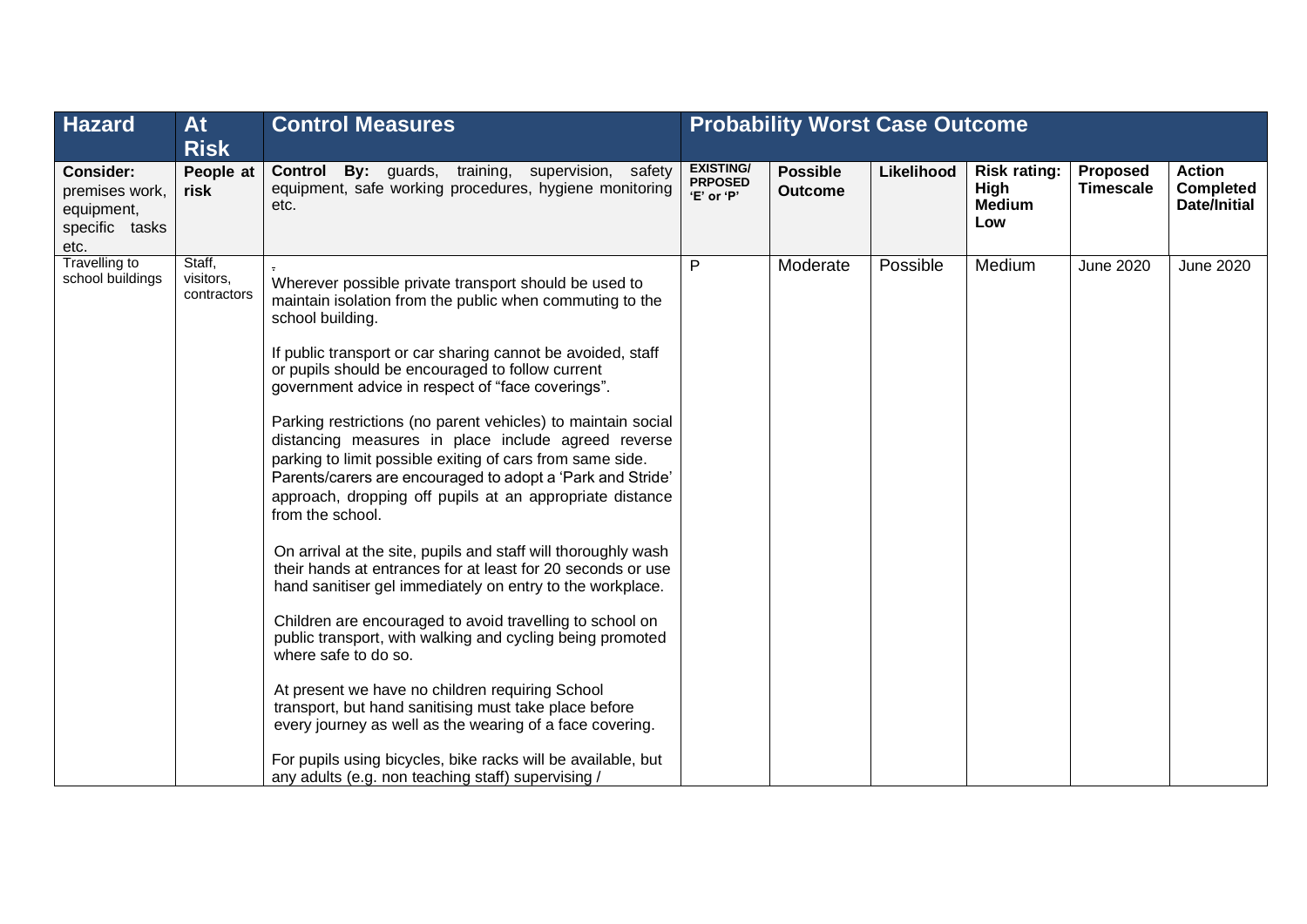| <b>Hazard</b>                                                       | <b>At</b><br><b>Risk</b>                       | <b>Control Measures</b>                                                                                                                                                                                                                                                                                                                                                                                                                                                                                                                                                                                                                                                                                                                                                                              | <b>Probability Worst Case Outcome</b>            |                                   |            |                                                     |                              |                                                   |
|---------------------------------------------------------------------|------------------------------------------------|------------------------------------------------------------------------------------------------------------------------------------------------------------------------------------------------------------------------------------------------------------------------------------------------------------------------------------------------------------------------------------------------------------------------------------------------------------------------------------------------------------------------------------------------------------------------------------------------------------------------------------------------------------------------------------------------------------------------------------------------------------------------------------------------------|--------------------------------------------------|-----------------------------------|------------|-----------------------------------------------------|------------------------------|---------------------------------------------------|
| Consider:<br>premises work,<br>equipment,<br>specific tasks<br>etc. | People at<br>risk                              | By: guards, training, supervision, safety<br><b>Control</b><br>equipment, safe working procedures, hygiene monitoring<br>etc.                                                                                                                                                                                                                                                                                                                                                                                                                                                                                                                                                                                                                                                                        | <b>EXISTING/</b><br><b>PRPOSED</b><br>'E' or 'P' | <b>Possible</b><br><b>Outcome</b> | Likelihood | <b>Risk rating:</b><br>High<br><b>Medium</b><br>Low | Proposed<br><b>Timescale</b> | <b>Action</b><br><b>Completed</b><br>Date/Initial |
|                                                                     |                                                | supporting pupils will need to maintain 2 m distancing<br>between each other and the pupils.<br>Staff will work within one setting only and will not be able<br>to travel between schools/establishments.                                                                                                                                                                                                                                                                                                                                                                                                                                                                                                                                                                                            |                                                  |                                   |            |                                                     |                              |                                                   |
| Driving at work                                                     | Staff,<br>Contractors                          | Staff roles that are required to car share are considered and<br>whether this could continue.                                                                                                                                                                                                                                                                                                                                                                                                                                                                                                                                                                                                                                                                                                        | P                                                | <b>Extreme</b>                    | Likely     | High                                                | August<br>2020               | August<br>2020                                    |
| Entry and exit to<br>building                                       | Staff,<br>visitors,<br>contractors<br>, pupils | P<br>Entry and exits to the building/site will be planned and managed<br>to support physical distancing within the building<br>Access and exit from a building involving signing in/out at<br>reception digitally managed, any touchscreen technology<br>avoided. If use of a device is required then it will be cleaned after<br>use.<br>External visitors will be actively discouraged. Parents will be<br>encouraged to make contact by email / phone and not in person.<br>Any essential visitors confined to strictly defined areas and<br>unnecessary movements around the building avoided.<br>Hand sanitiser pump action containers / sinks with soap and water<br>are available in every work area and on main travel routes through<br>the building/site including access and egress areas |                                                  | Major                             | Possible   | Medium                                              | <b>June 2020</b>             | Ongoing                                           |
| Entry and exit to<br>building<br>Continued                          | Staff,<br>visitors,                            | Advisory hand washing signage displayed throughout the<br>building/site, especially at entrances and exits and were people<br>congregate.                                                                                                                                                                                                                                                                                                                                                                                                                                                                                                                                                                                                                                                            |                                                  |                                   |            |                                                     |                              |                                                   |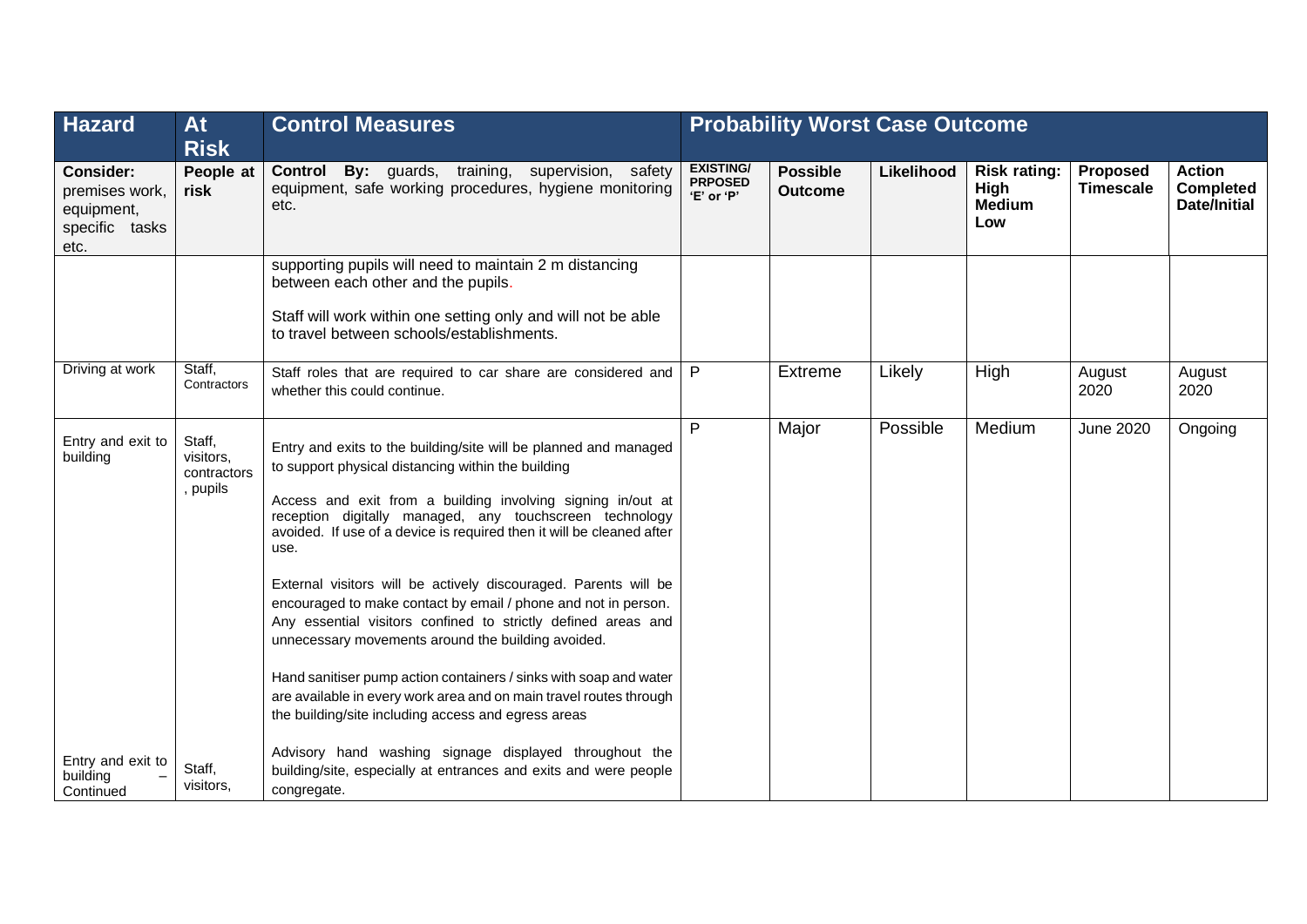| <b>Hazard</b>                                                              | <b>At</b><br><b>Risk</b>                                        | <b>Control Measures</b>                                                                                                                                                                                                                                                                                                                                                                                                                                                                                                                                                                                                                                                                                                                                                                                                                                                                                                                  |                                                  | <b>Probability Worst Case Outcome</b> |            |                                                     |                                |                                                   |  |  |
|----------------------------------------------------------------------------|-----------------------------------------------------------------|------------------------------------------------------------------------------------------------------------------------------------------------------------------------------------------------------------------------------------------------------------------------------------------------------------------------------------------------------------------------------------------------------------------------------------------------------------------------------------------------------------------------------------------------------------------------------------------------------------------------------------------------------------------------------------------------------------------------------------------------------------------------------------------------------------------------------------------------------------------------------------------------------------------------------------------|--------------------------------------------------|---------------------------------------|------------|-----------------------------------------------------|--------------------------------|---------------------------------------------------|--|--|
| <b>Consider:</b><br>premises work,<br>equipment,<br>specific tasks<br>etc. | People at<br>risk                                               | By: guards, training, supervision, safety<br><b>Control</b><br>equipment, safe working procedures, hygiene monitoring<br>etc.                                                                                                                                                                                                                                                                                                                                                                                                                                                                                                                                                                                                                                                                                                                                                                                                            | <b>EXISTING/</b><br><b>PRPOSED</b><br>'E' or 'P' | <b>Possible</b><br><b>Outcome</b>     | Likelihood | <b>Risk rating:</b><br>High<br><b>Medium</b><br>Low | Proposed<br><b>Timescale</b>   | <b>Action</b><br><b>Completed</b><br>Date/Initial |  |  |
|                                                                            | contractors<br>, pupils                                         | Signs displayed reviewed and replaced as necessary.                                                                                                                                                                                                                                                                                                                                                                                                                                                                                                                                                                                                                                                                                                                                                                                                                                                                                      |                                                  |                                       |            |                                                     |                                |                                                   |  |  |
| Orientation/<br>Training                                                   | Staff,<br>pupils,<br>visitors<br>(agreed<br>only in<br>advance) | $\mathsf{P}$<br>Staff, pupils and parents have been provided with the<br>School Recovery Contingency Plan which details issues<br>such as the following:<br>Prior to August 11 <sup>th</sup> (on in-service day 10 <sup>th</sup> August)<br>All staff will complete health and safety orientation:<br>Social distancing and one-way system plans<br>Handwashing training<br><b>PPE Training</b><br>Updated First Aid Training (for relevant staff)<br>Updated Fire Evacuation Procedures (The latest<br>Guidance on these measures can be found by<br>clicking the following link Social Distancing<br>Guidelines).<br>On first day of school entry<br>Pupils will complete an induction including health & safety<br>orientations, which will address:<br>Social distancing and one-way system plans for<br>$\bullet$<br>staff/other adults<br>Handwashing training<br>All will take responsibility for challenging those not following |                                                  | Major                                 | Possible   | Medium                                              | August<br>2020                 | August<br>2020                                    |  |  |
| Personal<br>Hygiene                                                        | Staff,<br>pupils,<br>visitors                                   | Staff will follow good infection control guidance (Infection<br>Prevention and Control in Childcare Settings (Day Care<br>and Childminding Settings).                                                                                                                                                                                                                                                                                                                                                                                                                                                                                                                                                                                                                                                                                                                                                                                    | P                                                | Major                                 | Possible   | High                                                | 2020<br>June<br>and<br>ongoing | Ongoing                                           |  |  |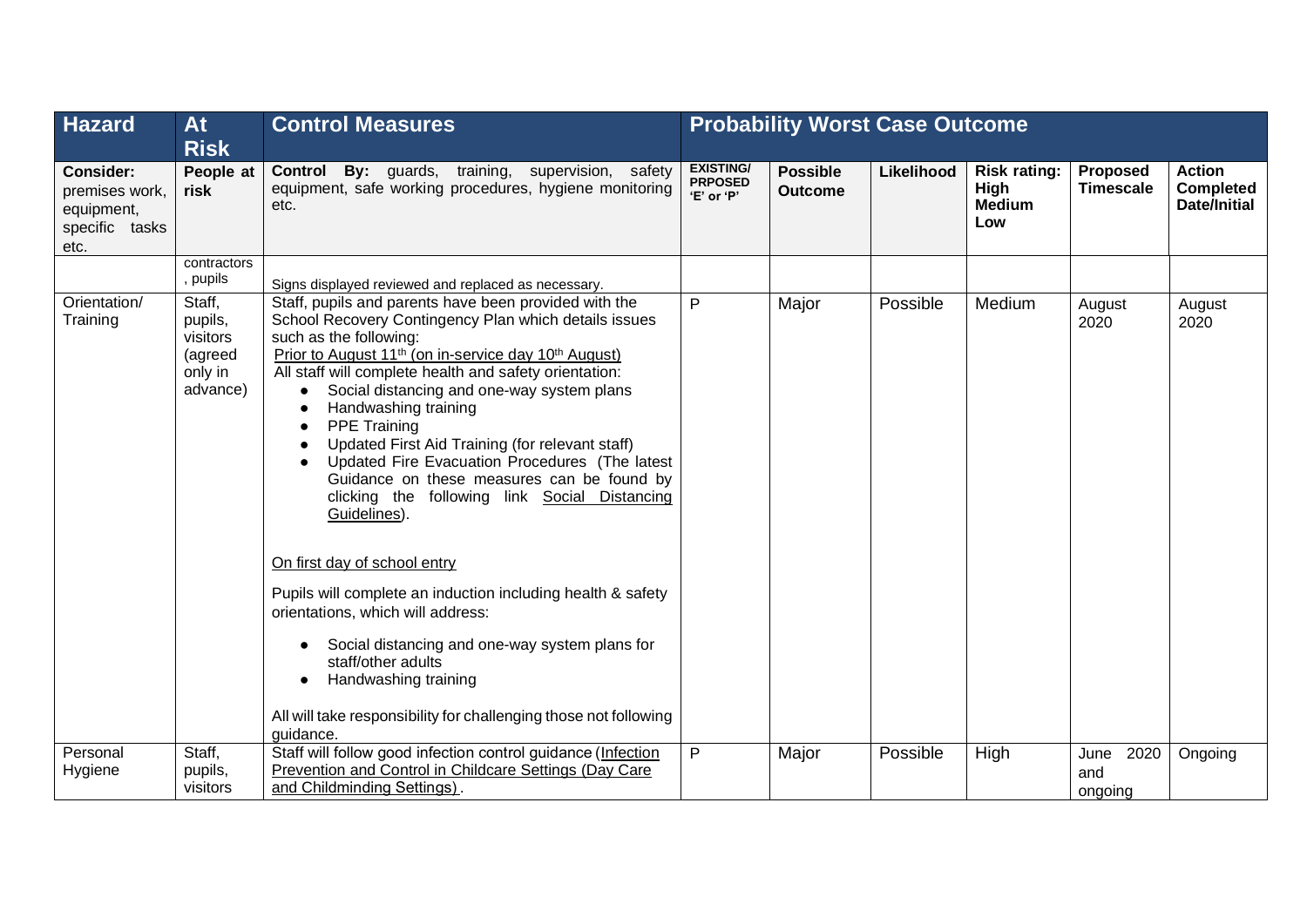| <b>Hazard</b>                                                              | <b>At</b><br><b>Risk</b>       | <b>Control Measures</b>                                                                                                                                                                                                                                                                       | <b>Probability Worst Case Outcome</b>            |                                   |            |                                                     |                                     |                                                   |
|----------------------------------------------------------------------------|--------------------------------|-----------------------------------------------------------------------------------------------------------------------------------------------------------------------------------------------------------------------------------------------------------------------------------------------|--------------------------------------------------|-----------------------------------|------------|-----------------------------------------------------|-------------------------------------|---------------------------------------------------|
| <b>Consider:</b><br>premises work,<br>equipment,<br>specific tasks<br>etc. | People at<br>risk              | <b>Control By:</b> guards, training, supervision, safety<br>equipment, safe working procedures, hygiene monitoring<br>etc.                                                                                                                                                                    | <b>EXISTING/</b><br><b>PRPOSED</b><br>'E' or 'P' | <b>Possible</b><br><b>Outcome</b> | Likelihood | <b>Risk rating:</b><br>High<br><b>Medium</b><br>Low | <b>Proposed</b><br><b>Timescale</b> | <b>Action</b><br><b>Completed</b><br>Date/Initial |
|                                                                            | (agreed<br>only in<br>advance) | Handwashing procedure posters are displayed in areas<br>where handwashing takes place.                                                                                                                                                                                                        |                                                  |                                   |            |                                                     |                                     |                                                   |
|                                                                            |                                | All pupils and staff will wash hands before entering setting<br>and build handwashing into daily routine                                                                                                                                                                                      |                                                  |                                   |            |                                                     |                                     |                                                   |
|                                                                            |                                | Where hand washing facilities are limited, hand sanitiser<br>will be provided. Classrooms and work areas which do not<br>have a sink will have a supply of hand sanitiser.                                                                                                                    |                                                  |                                   |            |                                                     |                                     |                                                   |
|                                                                            |                                | Employees or service users who suffer dry skin/dermatitis<br>will carry their own hand cream.                                                                                                                                                                                                 |                                                  |                                   |            |                                                     |                                     |                                                   |
|                                                                            |                                | Where tissues are used they will be binned immediately,<br>then hands will be washed.                                                                                                                                                                                                         |                                                  |                                   |            |                                                     |                                     |                                                   |
|                                                                            |                                | All will be encouraged and reminded to avoid touching<br>eyes, nose and mouth with unwashed hands and to cough<br>directly to crook of elbow.                                                                                                                                                 |                                                  |                                   |            |                                                     |                                     |                                                   |
|                                                                            |                                | Staff/service users will be encouraged to tie back long hair<br>where appropriate and change clothes daily.                                                                                                                                                                                   |                                                  |                                   |            |                                                     |                                     |                                                   |
|                                                                            |                                | All children, young people and staff will wash their hands<br>with soap and water for at least 20 seconds, or use an<br>alcohol-based hand sanitiser.<br>Handwashing will take place:<br>When entering the building (and returning after<br>lunchtime)<br>After using the toilet<br>$\bullet$ |                                                  |                                   |            |                                                     |                                     |                                                   |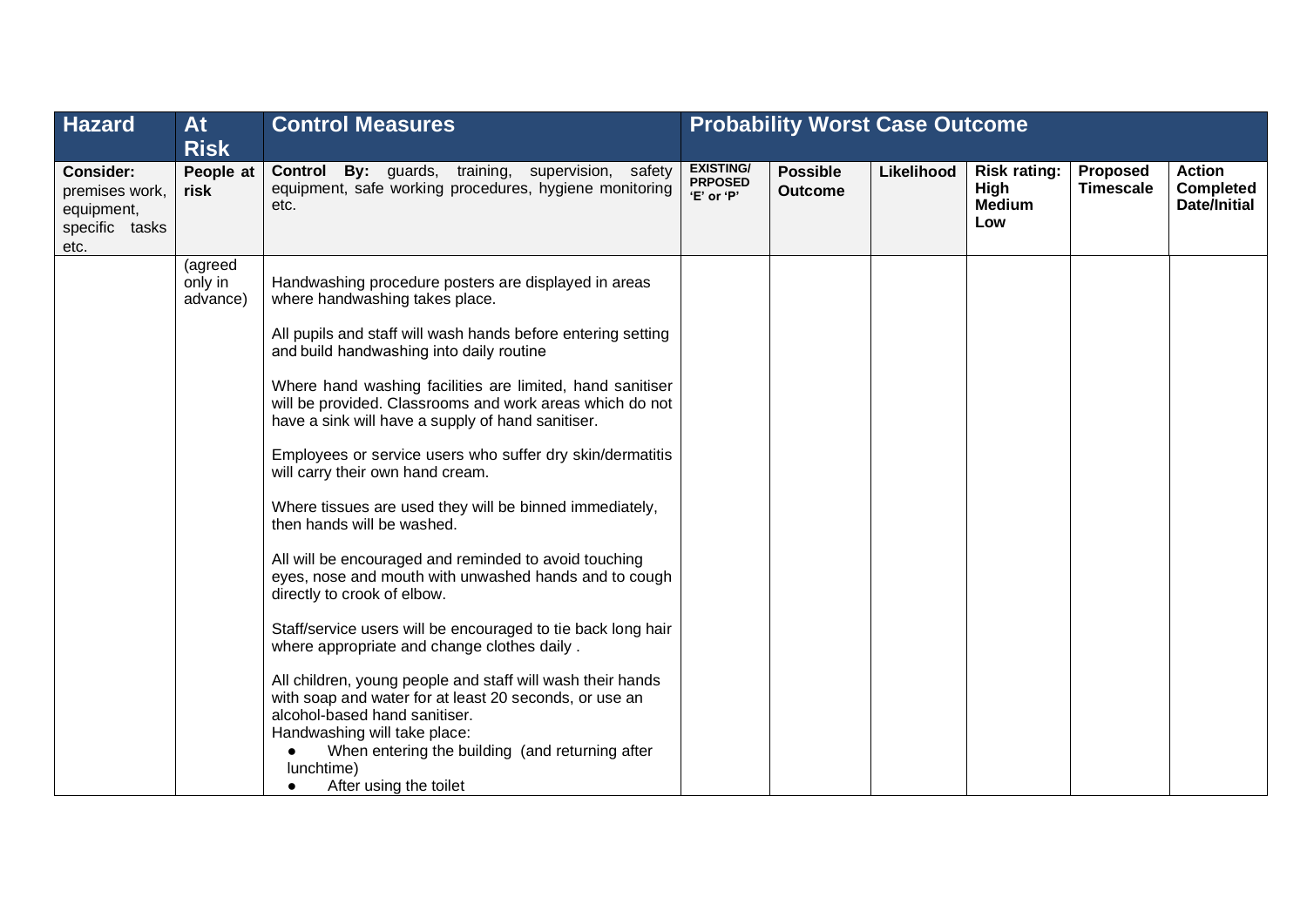| <b>Hazard</b>                                                              | At<br><b>Risk</b>                                               | <b>Control Measures</b>                                                                                                                                                                                                                                                                                                                                                                                                                                                                                                                                                                                                                                                                                                                                                                                                                                                                                                                                                                                                     | <b>Probability Worst Case Outcome</b>            |                                   |            |                                                     |                                |                                                   |  |
|----------------------------------------------------------------------------|-----------------------------------------------------------------|-----------------------------------------------------------------------------------------------------------------------------------------------------------------------------------------------------------------------------------------------------------------------------------------------------------------------------------------------------------------------------------------------------------------------------------------------------------------------------------------------------------------------------------------------------------------------------------------------------------------------------------------------------------------------------------------------------------------------------------------------------------------------------------------------------------------------------------------------------------------------------------------------------------------------------------------------------------------------------------------------------------------------------|--------------------------------------------------|-----------------------------------|------------|-----------------------------------------------------|--------------------------------|---------------------------------------------------|--|
| <b>Consider:</b><br>premises work,<br>equipment,<br>specific tasks<br>etc. | People at<br>risk                                               | By: guards, training, supervision, safety<br>Control<br>equipment, safe working procedures, hygiene monitoring<br>etc.                                                                                                                                                                                                                                                                                                                                                                                                                                                                                                                                                                                                                                                                                                                                                                                                                                                                                                      | <b>EXISTING/</b><br><b>PRPOSED</b><br>'E' or 'P' | <b>Possible</b><br><b>Outcome</b> | Likelihood | <b>Risk rating:</b><br>High<br><b>Medium</b><br>Low | Proposed<br><b>Timescale</b>   | <b>Action</b><br><b>Completed</b><br>Date/Initial |  |
|                                                                            |                                                                 | Before and after eating or handling food<br>$\bullet$<br>Before leaving the building/getting into their car,<br>$\bullet$<br>After blowing the nose<br>$\bullet$<br>After sneezing or coughing<br>$\bullet$<br>When changing classroom<br>$\bullet$<br>Prior to entering school transport<br>When arriving home                                                                                                                                                                                                                                                                                                                                                                                                                                                                                                                                                                                                                                                                                                             |                                                  |                                   |            |                                                     |                                |                                                   |  |
| Maintaining 2m<br>distancing                                               | Staff,<br>pupils,<br>visitors<br>(agreed<br>only in<br>advance) | Social distancing while at work is maintained by continuing<br>to limit social interactions at breaktime and lunchtime.<br>Identified isolation area where pupils can wait and a<br>process for them to be moved to outside to meet parents to<br>be taken home<br>Timetable organised to reduce movement of pupils around<br>the school as much as possible. Pupils remain within<br>class/hub bubble groups over breaktimes and lunchtimes.<br>Social gatherings amongst employees have been<br>discouraged whilst at work. Staffroom altered and numbers<br>limited to take account of social distancing and to provide a<br>rest area for staff. Additional areas has been identified to<br>ensure there is adequate space.<br>Staff requested to keep in touch through remote technology<br>such as phone, internet and social media.<br>This would include attendance at school of psychologists,<br>nurses, social workers, etc. being kept to an absolute<br>minimum. The use of remote technology (digital/virtual | P                                                | Major                             | Possible   | Low                                                 | 2020<br>June<br>and<br>Ongoing | Ongoing                                           |  |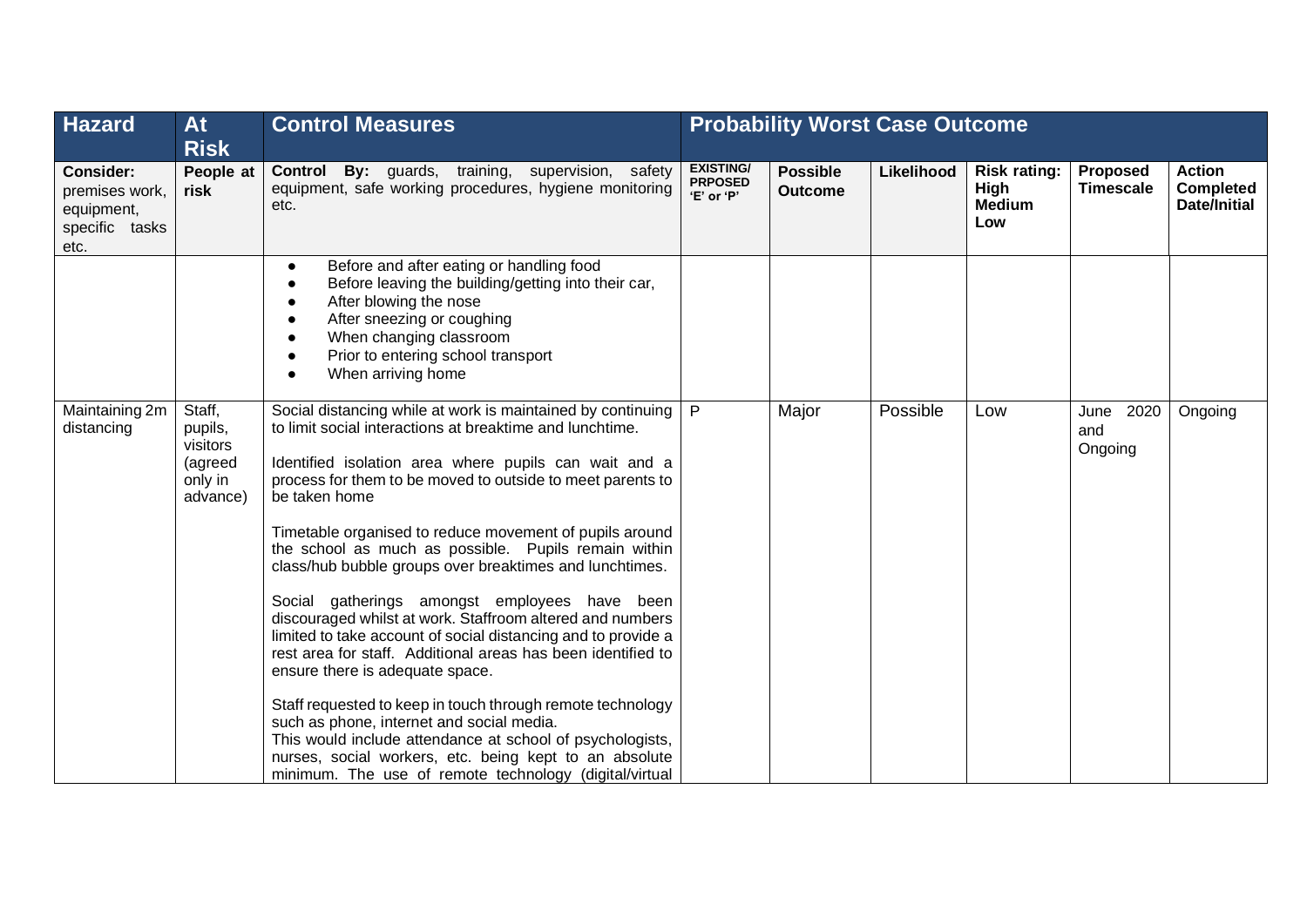| <b>Hazard</b>                                                       | <b>At</b><br><b>Risk</b> | <b>Control Measures</b>                                                                                                                                                                                                                                                                                                                                                                                                                                                                                                                                                                                                                                                                                                                                                                                                                                                                                                                                                                                                                                      | <b>Probability Worst Case Outcome</b>            |                                   |            |                                                     |                                     |                                                   |
|---------------------------------------------------------------------|--------------------------|--------------------------------------------------------------------------------------------------------------------------------------------------------------------------------------------------------------------------------------------------------------------------------------------------------------------------------------------------------------------------------------------------------------------------------------------------------------------------------------------------------------------------------------------------------------------------------------------------------------------------------------------------------------------------------------------------------------------------------------------------------------------------------------------------------------------------------------------------------------------------------------------------------------------------------------------------------------------------------------------------------------------------------------------------------------|--------------------------------------------------|-----------------------------------|------------|-----------------------------------------------------|-------------------------------------|---------------------------------------------------|
| Consider:<br>premises work,<br>equipment,<br>specific tasks<br>etc. | People at<br>risk        | <b>Control By:</b> guards, training, supervision, safety<br>equipment, safe working procedures, hygiene monitoring<br>etc.                                                                                                                                                                                                                                                                                                                                                                                                                                                                                                                                                                                                                                                                                                                                                                                                                                                                                                                                   | <b>EXISTING/</b><br><b>PRPOSED</b><br>'E' or 'P' | <b>Possible</b><br><b>Outcome</b> | Likelihood | <b>Risk rating:</b><br>High<br><b>Medium</b><br>Low | <b>Proposed</b><br><b>Timescale</b> | <b>Action</b><br><b>Completed</b><br>Date/Initial |
|                                                                     |                          | meetings) methods, meetings in outdoor settings (where<br>possible) to support children should be used initially.<br>Staff have been separated into teams to reduce contact<br>between employees, e.g. class bubble groups<br>Staff activities are segregated to promote 2 metres<br>distance.<br>Staff face to face contact has been limited with each other<br>to 10 minutes or less. Medical grade facemasks are being<br>worn at all times by staff<br>A system of keeping left when moving around corridors and<br>stairs is implemented and visual aids, such as signage are<br>used for maintaining two metres distance.<br>Desks are arranged to maintain a minimum of 2 metres<br>from each other, with staff facing in opposite directions<br>where possible (e.g. Teachers workstation in class, school<br>office).<br>Thorough orientation and ongoing reminders will be given<br>to staff to maintain 2m distancing where possible.<br>Physical contact will be minimised and only take place<br>where a risk assessment has been completed and |                                                  |                                   |            |                                                     |                                     |                                                   |
|                                                                     |                          | appropriate PPE arrangements in place. Employees will<br>follow Education PPE Guidance and should wear<br>appropriate PPE including Fluid resistant face masks<br>(type IIR) for work where individual risk assessment has                                                                                                                                                                                                                                                                                                                                                                                                                                                                                                                                                                                                                                                                                                                                                                                                                                   |                                                  |                                   |            |                                                     |                                     |                                                   |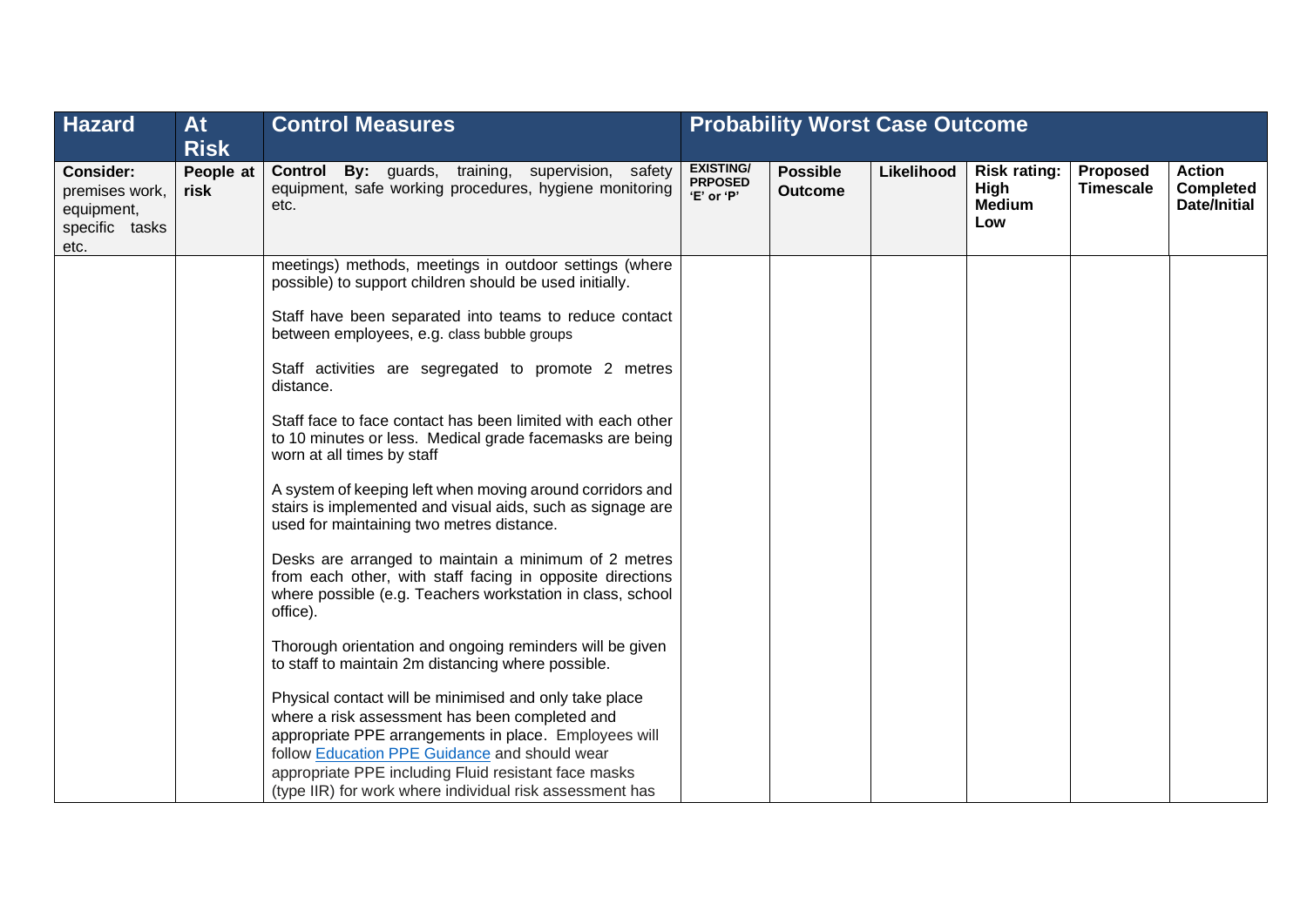| <b>Hazard</b>                                                              | <b>At</b><br><b>Risk</b> |                                                                                                                                                                                                                                                                                                                                                                                                                                                                                                                                                                                                                                                                                                                                                                                                                       | <b>Control Measures</b> |                                                                                                             |                                                  | <b>Probability Worst Case Outcome</b> |            |                                                     |                              |                                                   |  |
|----------------------------------------------------------------------------|--------------------------|-----------------------------------------------------------------------------------------------------------------------------------------------------------------------------------------------------------------------------------------------------------------------------------------------------------------------------------------------------------------------------------------------------------------------------------------------------------------------------------------------------------------------------------------------------------------------------------------------------------------------------------------------------------------------------------------------------------------------------------------------------------------------------------------------------------------------|-------------------------|-------------------------------------------------------------------------------------------------------------|--------------------------------------------------|---------------------------------------|------------|-----------------------------------------------------|------------------------------|---------------------------------------------------|--|
| <b>Consider:</b><br>premises work,<br>equipment,<br>specific tasks<br>etc. | People at<br>risk        | etc.                                                                                                                                                                                                                                                                                                                                                                                                                                                                                                                                                                                                                                                                                                                                                                                                                  |                         | Control By: guards, training, supervision, safety<br>equipment, safe working procedures, hygiene monitoring | <b>EXISTING/</b><br><b>PRPOSED</b><br>'E' or 'P' | <b>Possible</b><br><b>Outcome</b>     | Likelihood | <b>Risk rating:</b><br>High<br><b>Medium</b><br>Low | Proposed<br><b>Timescale</b> | <b>Action</b><br><b>Completed</b><br>Date/Initial |  |
|                                                                            |                          | identified the need at times where staff will provide<br>intimate care or have direct contact (within 2 metres) of<br>children for a period of 10 minutes or more such as:<br>supporting the medical and additional support<br>requirements of children with complex needs<br>where there are invasive interventions required<br>where children have difficulty maintaining social<br>distancing for 10 minutes or more<br>Identified Health & Wellbeing Coordinator will ensure that<br>a regular stock take is done and order completed on a 4<br>weekly basis. Completed orders should be in by 12pm<br>Wednesday of week 3.<br><b>PPE Order</b><br>Central Order of<br>Gloves<br>$\bullet$<br>Aprons<br><b>Face Masks</b><br>$\bullet$<br>Paper towels/tissues<br>$\bullet$<br><b>Hand Sanitiser</b><br>$\bullet$ |                         |                                                                                                             |                                                  |                                       |            |                                                     |                              |                                                   |  |
|                                                                            |                          | <b>Activity</b><br><b>Circumstances</b><br><b>PPE</b><br>in which PPE is<br>required<br>Staff directly<br>Medical care,<br>Aprons (change<br>after every<br>supporting a<br>e.g. feeding or<br>child<br>nappy changing<br>nappy/care)<br>is required and<br>the staff member                                                                                                                                                                                                                                                                                                                                                                                                                                                                                                                                          |                         |                                                                                                             |                                                  |                                       |            |                                                     |                              |                                                   |  |
|                                                                            |                          |                                                                                                                                                                                                                                                                                                                                                                                                                                                                                                                                                                                                                                                                                                                                                                                                                       |                         |                                                                                                             |                                                  |                                       |            |                                                     |                              |                                                   |  |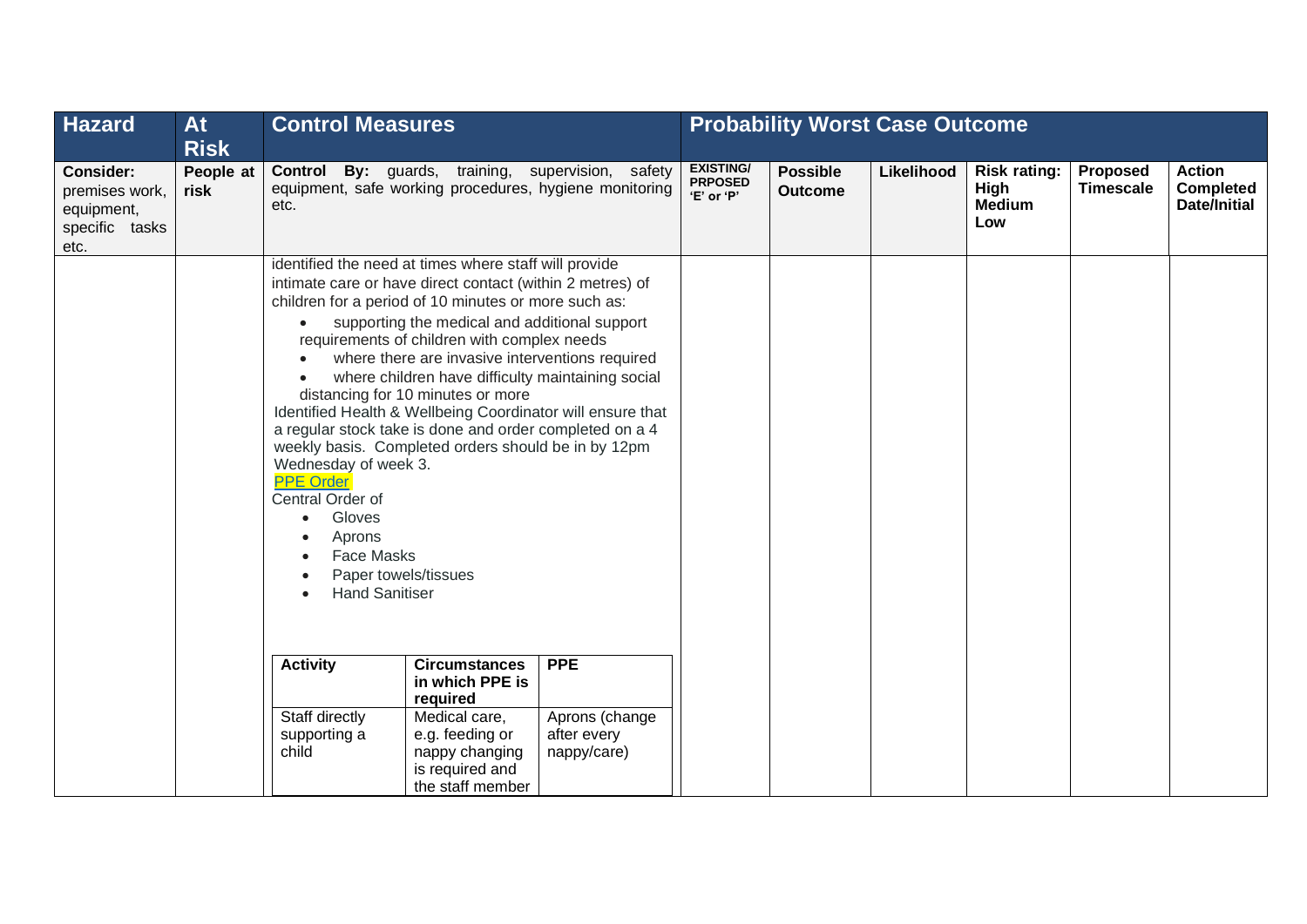| <b>Hazard</b>                                                              | <b>At</b><br><b>Risk</b> | <b>Control Measures</b>                                                                                                                                                                                                                                                                                                                                                                                                                                                   |                                                                                                                               | <b>Probability Worst Case Outcome</b> |            |                                                     |                              |                                                   |  |
|----------------------------------------------------------------------------|--------------------------|---------------------------------------------------------------------------------------------------------------------------------------------------------------------------------------------------------------------------------------------------------------------------------------------------------------------------------------------------------------------------------------------------------------------------------------------------------------------------|-------------------------------------------------------------------------------------------------------------------------------|---------------------------------------|------------|-----------------------------------------------------|------------------------------|---------------------------------------------------|--|
| <b>Consider:</b><br>premises work,<br>equipment,<br>specific tasks<br>etc. | People at<br>risk        | Control By: guards, training, supervision, safety<br>equipment, safe working procedures, hygiene monitoring<br>etc.                                                                                                                                                                                                                                                                                                                                                       | <b>EXISTING/</b><br><b>PRPOSED</b><br>'E' or 'P'                                                                              | <b>Possible</b><br><b>Outcome</b>     | Likelihood | <b>Risk rating:</b><br>High<br><b>Medium</b><br>Low | Proposed<br><b>Timescale</b> | <b>Action</b><br><b>Completed</b><br>Date/Initial |  |
|                                                                            |                          | is within 2m for a<br>period of 10<br>minutes or more.<br>Physical direct<br>contact (within<br>2m) with<br>individuals for a<br>10 minute period<br>or more which<br>might involve<br>movement of a<br>client.<br>Direct care of a<br>child/young<br>person within a<br>childcare setting<br>if they have a<br>temperature or<br>new continuous<br>cough and is<br>waiting for an<br>adult to collect<br>them where it is<br>not possible to<br>maintain 2m<br>distance. | Gloves (change<br>after every<br>nappy/care)<br>Fluid repellent<br>surgical mask<br>(change after<br>each session of<br>care) |                                       |            |                                                     |                              |                                                   |  |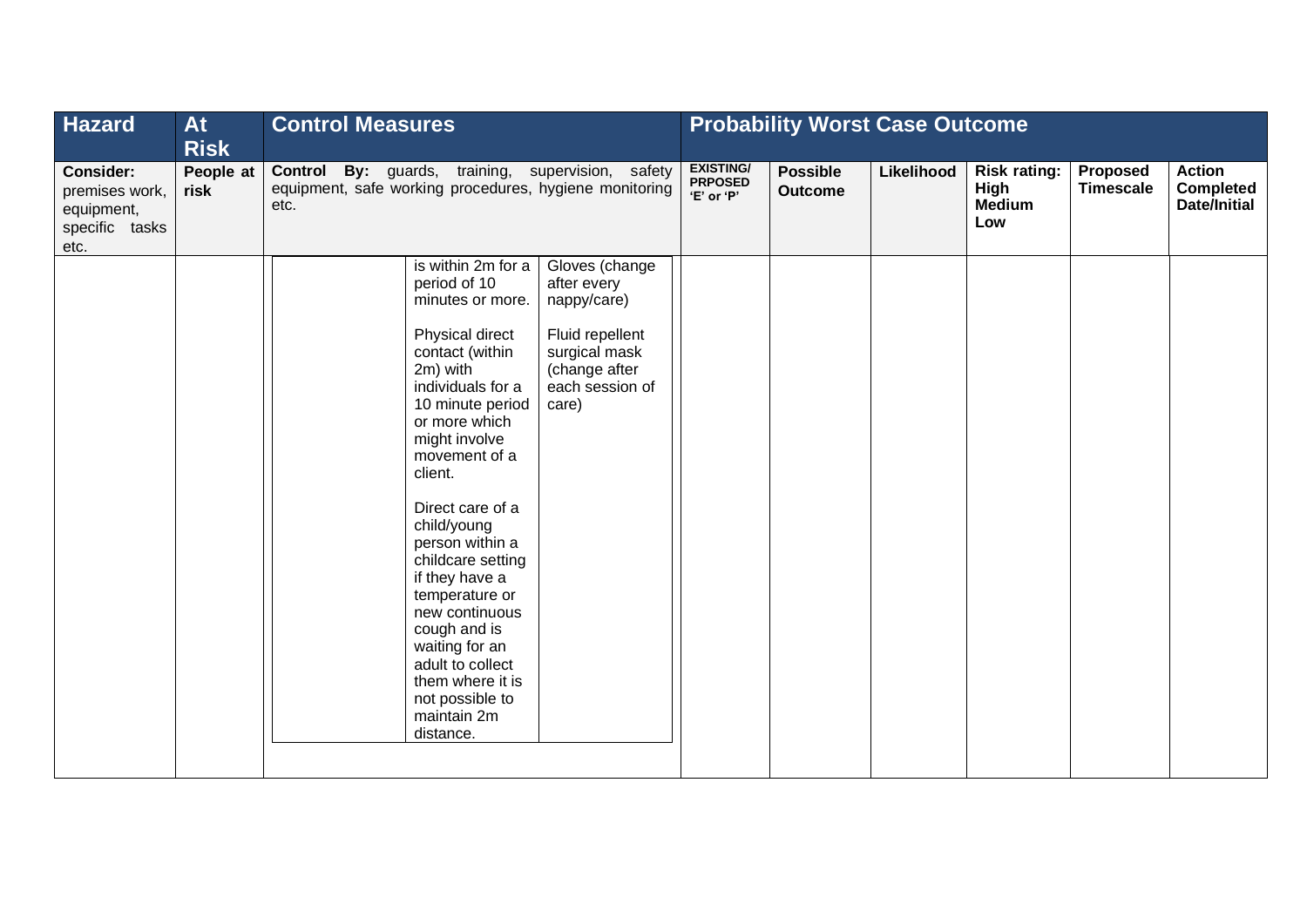| <b>Hazard</b>                                                              | At<br><b>Risk</b> | <b>Control Measures</b>                                                                                                                                                                                                                                                        |                                                  | <b>Probability Worst Case Outcome</b> |            |                                                     |                                     |                                                          |
|----------------------------------------------------------------------------|-------------------|--------------------------------------------------------------------------------------------------------------------------------------------------------------------------------------------------------------------------------------------------------------------------------|--------------------------------------------------|---------------------------------------|------------|-----------------------------------------------------|-------------------------------------|----------------------------------------------------------|
| <b>Consider:</b><br>premises work,<br>equipment,<br>specific tasks<br>etc. | People at<br>risk | <b>Control By:</b> guards, training, supervision, safety<br>equipment, safe working procedures, hygiene monitoring<br>etc.                                                                                                                                                     | <b>EXISTING/</b><br><b>PRPOSED</b><br>'E' or 'P' | <b>Possible</b><br><b>Outcome</b>     | Likelihood | <b>Risk rating:</b><br>High<br><b>Medium</b><br>Low | <b>Proposed</b><br><b>Timescale</b> | <b>Action</b><br><b>Completed</b><br><b>Date/Initial</b> |
|                                                                            |                   | Emergency evacuation procedures/ fire drill & muster<br>point updated and shared with employees / service users<br>prior to or on day of entry.<br>Minimise contact with surfaces, e.g. tables, furniture and                                                                  |                                                  |                                       |            |                                                     |                                     |                                                          |
|                                                                            |                   | where there is reason for multiple use, items should be<br>wiped prior to and following use.                                                                                                                                                                                   |                                                  |                                       |            |                                                     |                                     |                                                          |
|                                                                            |                   | Items that come into contact with your mouth such as<br>cups & bottles will not be shared.                                                                                                                                                                                     |                                                  |                                       |            |                                                     |                                     |                                                          |
|                                                                            |                   | Individual learners will be provided with one use resource<br>where practical and where not, these will be wiped down<br>between use with wipes provided.                                                                                                                      |                                                  |                                       |            |                                                     |                                     |                                                          |
|                                                                            |                   | The outdoor areas will be used regularly, where possible,<br>to support social distancing and staff will plan for this.                                                                                                                                                        |                                                  |                                       |            |                                                     |                                     |                                                          |
|                                                                            |                   | Social / activity gatherings amongst pupils have been<br>restricted so that spaces / areas do not become crowded<br>by limiting the size of pupil groups for the duration of the<br>school day. Large group activities such as assemblies,<br>drama, etc. will not take place. |                                                  |                                       |            |                                                     |                                     |                                                          |
|                                                                            |                   | All staff to monitor practice and alert SLT of any potential<br>risks. This will trigger a review of this risk assessment                                                                                                                                                      |                                                  |                                       |            |                                                     |                                     |                                                          |
|                                                                            |                   | If a service user refuses to comply with ACC risk<br>assessment, they will be asked to work from home.                                                                                                                                                                         |                                                  |                                       |            |                                                     |                                     |                                                          |
|                                                                            |                   | The number of learners/staff within each area is limited as<br>appropriate with regard to the 2m distancing rule.                                                                                                                                                              |                                                  |                                       |            |                                                     |                                     |                                                          |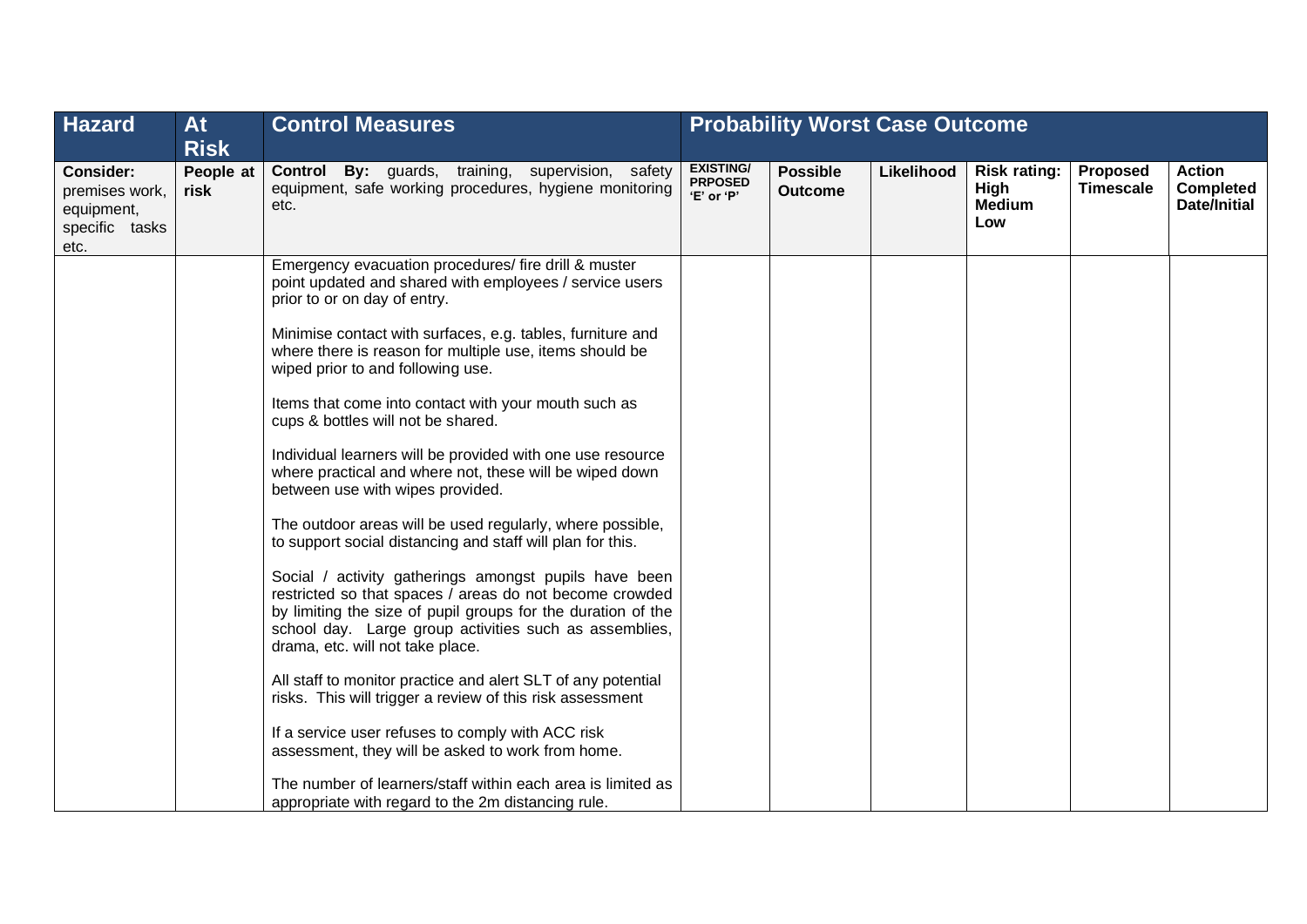| <b>Hazard</b>                                                              | <b>At</b><br><b>Risk</b>                                        | <b>Control Measures</b>                                                                                                                                                                                                                                                                                                                                                                                                                                                                                                                                                                                                                                                                                                                                                                                                                                                                                                                                                                                                                                            |                                                  | <b>Probability Worst Case Outcome</b> |            |                                                     |                                  |                                                   |
|----------------------------------------------------------------------------|-----------------------------------------------------------------|--------------------------------------------------------------------------------------------------------------------------------------------------------------------------------------------------------------------------------------------------------------------------------------------------------------------------------------------------------------------------------------------------------------------------------------------------------------------------------------------------------------------------------------------------------------------------------------------------------------------------------------------------------------------------------------------------------------------------------------------------------------------------------------------------------------------------------------------------------------------------------------------------------------------------------------------------------------------------------------------------------------------------------------------------------------------|--------------------------------------------------|---------------------------------------|------------|-----------------------------------------------------|----------------------------------|---------------------------------------------------|
| <b>Consider:</b><br>premises work,<br>equipment,<br>specific tasks<br>etc. | People at<br>risk                                               | <b>Control By:</b> guards, training, supervision, safety<br>equipment, safe working procedures, hygiene monitoring<br>etc.                                                                                                                                                                                                                                                                                                                                                                                                                                                                                                                                                                                                                                                                                                                                                                                                                                                                                                                                         | <b>EXISTING/</b><br><b>PRPOSED</b><br>'E' or 'P' | <b>Possible</b><br><b>Outcome</b>     | Likelihood | <b>Risk rating:</b><br>High<br><b>Medium</b><br>Low | Proposed<br><b>Timescale</b>     | <b>Action</b><br><b>Completed</b><br>Date/Initial |
| Dining<br>arrangements                                                     | Staff,<br>pupils,<br>visitors<br>(agreed<br>only in<br>advance) | Staff and pupils should bring their own snack etc for<br>morning interval if required and packed lunch for the first<br>week. The provision of free school meal vouchers will<br>continue until 14 August.<br>For week commencing Monday 17th August, packed<br>lunch service will be provided. Further discussions will be<br>required on a site by site basis as to how service will be<br>delivered and from where.<br>For week commencing Monday 24 <sup>th</sup> August, return to full<br>service. Again further discussions will be required on a<br>site by site basis to determine exactly how service will be<br>provided.<br>Separate risk assessment for breakfast club will be<br>undertaken during Term 1 to determine whether it is<br>possible to provide the service.<br>Morning breaks and lunch breaks will be staggered to<br>reduce number of pupils queuing / congestion in the<br>dining hall.<br>Pupils will be seated in class bubbles within the dining<br>hall. A table plan is displayed for staff to ensure a<br>consistent approach. | P                                                | Major                                 | Possible   | Medium                                              | August<br>2020<br>and<br>ongoing | Ongoing                                           |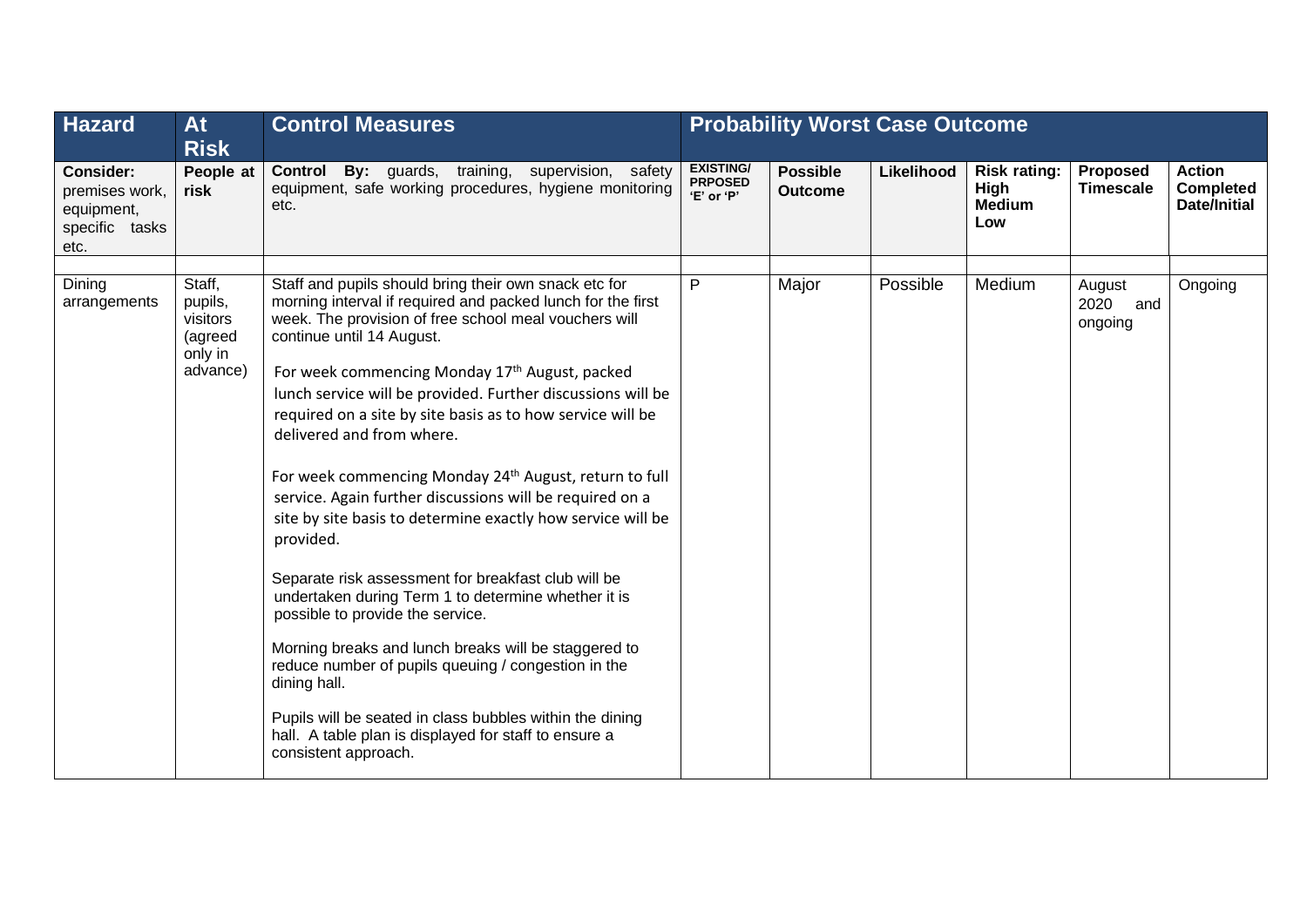| <b>Hazard</b>                                                              | <b>At</b><br><b>Risk</b>                                        | <b>Control Measures</b>                                                                                                                                                                                                                                                                                                                                                                                                                                                                                                                                                                                                                                                    |                                                  | <b>Probability Worst Case Outcome</b> |            |                                                     |                              |                                                   |
|----------------------------------------------------------------------------|-----------------------------------------------------------------|----------------------------------------------------------------------------------------------------------------------------------------------------------------------------------------------------------------------------------------------------------------------------------------------------------------------------------------------------------------------------------------------------------------------------------------------------------------------------------------------------------------------------------------------------------------------------------------------------------------------------------------------------------------------------|--------------------------------------------------|---------------------------------------|------------|-----------------------------------------------------|------------------------------|---------------------------------------------------|
| <b>Consider:</b><br>premises work,<br>equipment,<br>specific tasks<br>etc. | People at<br>risk                                               | By: guards, training, supervision, safety<br><b>Control</b><br>equipment, safe working procedures, hygiene monitoring<br>etc.                                                                                                                                                                                                                                                                                                                                                                                                                                                                                                                                              | <b>EXISTING/</b><br><b>PRPOSED</b><br>'E' or 'P' | <b>Possible</b><br><b>Outcome</b>     | Likelihood | <b>Risk rating:</b><br>High<br><b>Medium</b><br>Low | Proposed<br><b>Timescale</b> | <b>Action</b><br><b>Completed</b><br>Date/Initial |
|                                                                            |                                                                 | During school closure/lockdown the dining hall will not be<br>used. All children will eat lunch in their hub area to allow<br>for appropriate social distancing.<br>All pupils and staff leaving the site for lunch must follow<br>the guidelines for social distancing in takeaways and<br>shops. - These arrangements will be reviewed as<br>restrictions are reviewed<br>Early Years dining will be within the setting area to ensure<br>that children can remain within the space and rolling<br>snack offered to limit numbers in kitchen / dining areas<br>Any uneaten food / waste wrappers etc will be taken<br>home, to help reduce the risk of infection spread. |                                                  |                                       |            |                                                     |                              |                                                   |
| Use of Toilets                                                             | Staff,<br>pupils,<br>visitors<br>(agreed<br>only in<br>advance) | Supervision of pupils at break times – maintenance of 2 m<br>distancing between adults and pupils. Break times will be<br>staggered to facilitate use.<br>There will be a strong emphasis on hand washing after visiting<br>the toilet, and hand washing may require to be supervised for<br>younger children. All children will be required to hand wash<br>when return to class too.<br>There will be a visual system in place for staff toilets too.                                                                                                                                                                                                                    | $\mathsf{P}$                                     | Major                                 | Possible   | High                                                | Ongoing                      | Ongoing                                           |
| Employees<br>Service<br>user<br>becomes<br>unwell                          | Staff,<br>pupils,<br>visitors<br>(agreed                        | In line with procedures and guidance, only allow<br>employees and service users in good health to be in the<br>setting.<br>If someone develops any of the symptoms:                                                                                                                                                                                                                                                                                                                                                                                                                                                                                                        | P                                                | <b>Extreme</b>                        | Possible   | High                                                | Ongoing                      | Ongoing                                           |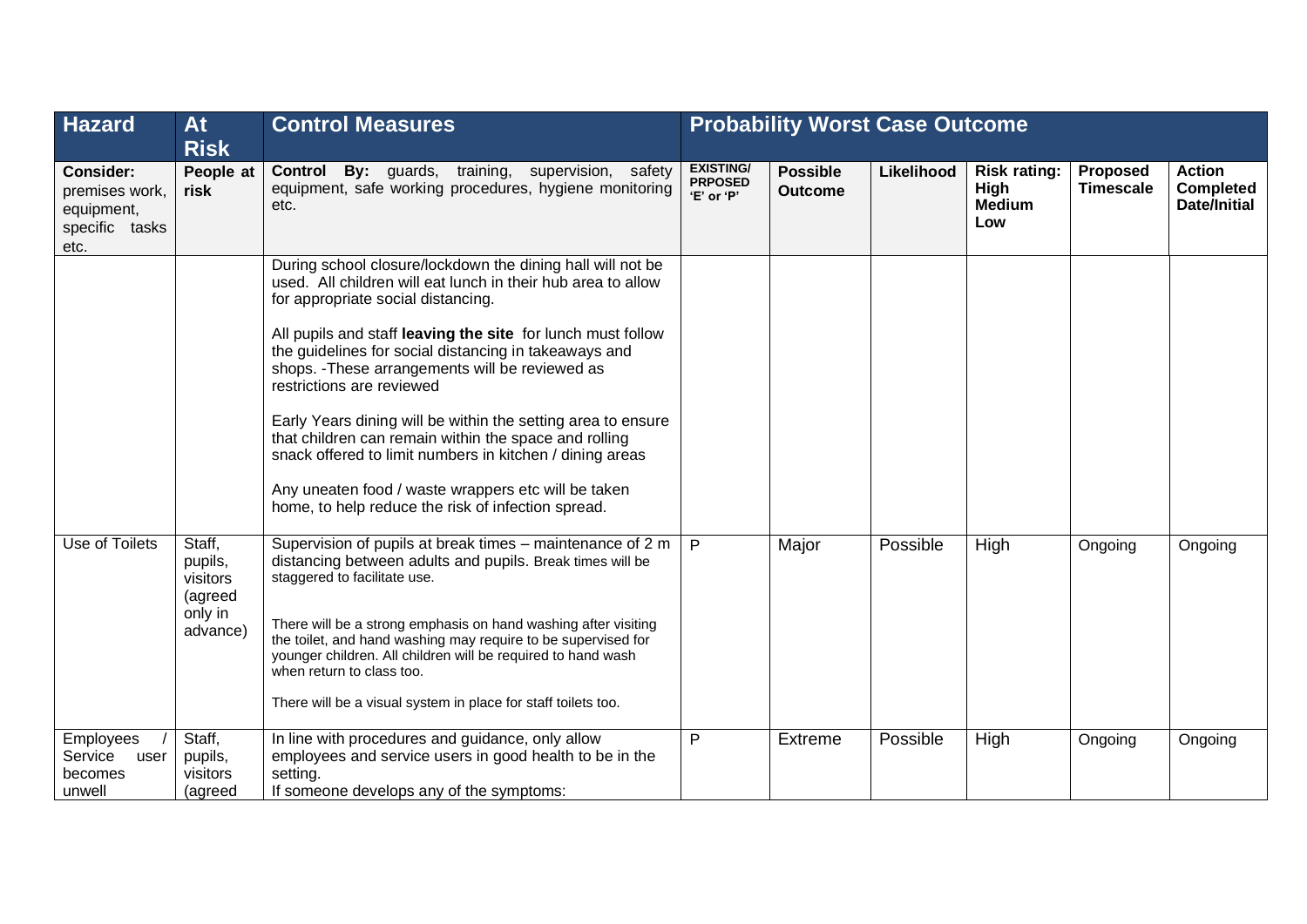| <b>Hazard</b>                                                              | <b>At</b><br><b>Risk</b> | <b>Control Measures</b>                                                                                                                                                                                                                                                                                                                                                                                                                                                                                                                                                                                                                                                                                                                                                                                                                                                                                                                                                                                                                                                                                                                                                                                                                                                                                                                              |                                                  | <b>Probability Worst Case Outcome</b> |            |                                                     |                              |                                                   |
|----------------------------------------------------------------------------|--------------------------|------------------------------------------------------------------------------------------------------------------------------------------------------------------------------------------------------------------------------------------------------------------------------------------------------------------------------------------------------------------------------------------------------------------------------------------------------------------------------------------------------------------------------------------------------------------------------------------------------------------------------------------------------------------------------------------------------------------------------------------------------------------------------------------------------------------------------------------------------------------------------------------------------------------------------------------------------------------------------------------------------------------------------------------------------------------------------------------------------------------------------------------------------------------------------------------------------------------------------------------------------------------------------------------------------------------------------------------------------|--------------------------------------------------|---------------------------------------|------------|-----------------------------------------------------|------------------------------|---------------------------------------------------|
| <b>Consider:</b><br>premises work,<br>equipment,<br>specific tasks<br>etc. | People at<br>risk        | <b>Control By:</b> guards, training, supervision, safety<br>equipment, safe working procedures, hygiene monitoring<br>etc.                                                                                                                                                                                                                                                                                                                                                                                                                                                                                                                                                                                                                                                                                                                                                                                                                                                                                                                                                                                                                                                                                                                                                                                                                           | <b>EXISTING/</b><br><b>PRPOSED</b><br>'E' or 'P' | <b>Possible</b><br><b>Outcome</b>     | Likelihood | <b>Risk rating:</b><br>High<br><b>Medium</b><br>Low | Proposed<br><b>Timescale</b> | <b>Action</b><br><b>Completed</b><br>Date/Initial |
|                                                                            | only in<br>advance)      | a high temperature - this means you feel hot to<br>$\bullet$<br>touch on your chest or back (you do not need to<br>measure your temperature)<br>a new, continuous cough - this means coughing a<br>lot for more than an hour, or 3 or more coughing<br>episodes in 24 hours (if you usually have a cough, it<br>may be worse than usual)<br>loss or change to your sense of smell or taste -<br>this means you've noticed you cannot smell or taste<br>anything, or things smell or taste different to normal<br>Follow current NHS guidance<br>https://www.nhs.uk/conditions/coronavirus-covid-19/<br>All school staff will be asked to familiarise themselves with<br>the local Test, Trace, Isolate and Support Strategy.<br>Follow procedures to remove from setting where someone<br>becomes unwell.<br><b>Employee</b><br>Immediately leave the building and go directly home.<br>$\bullet$<br>Arrangements will be made for class cover.<br><b>Service User</b><br>Isolation area within the building identified (parent<br>$\bullet$<br>room / nurture room ) in case of any individuals who<br>present as unwell during the session. From upstairs<br>the 'old entrance' should be used for leaving the<br>building.<br>Emergency contact list accessible and up to date<br>Request for immediate collection by parents/carers<br>$\bullet$ |                                                  |                                       |            |                                                     |                              |                                                   |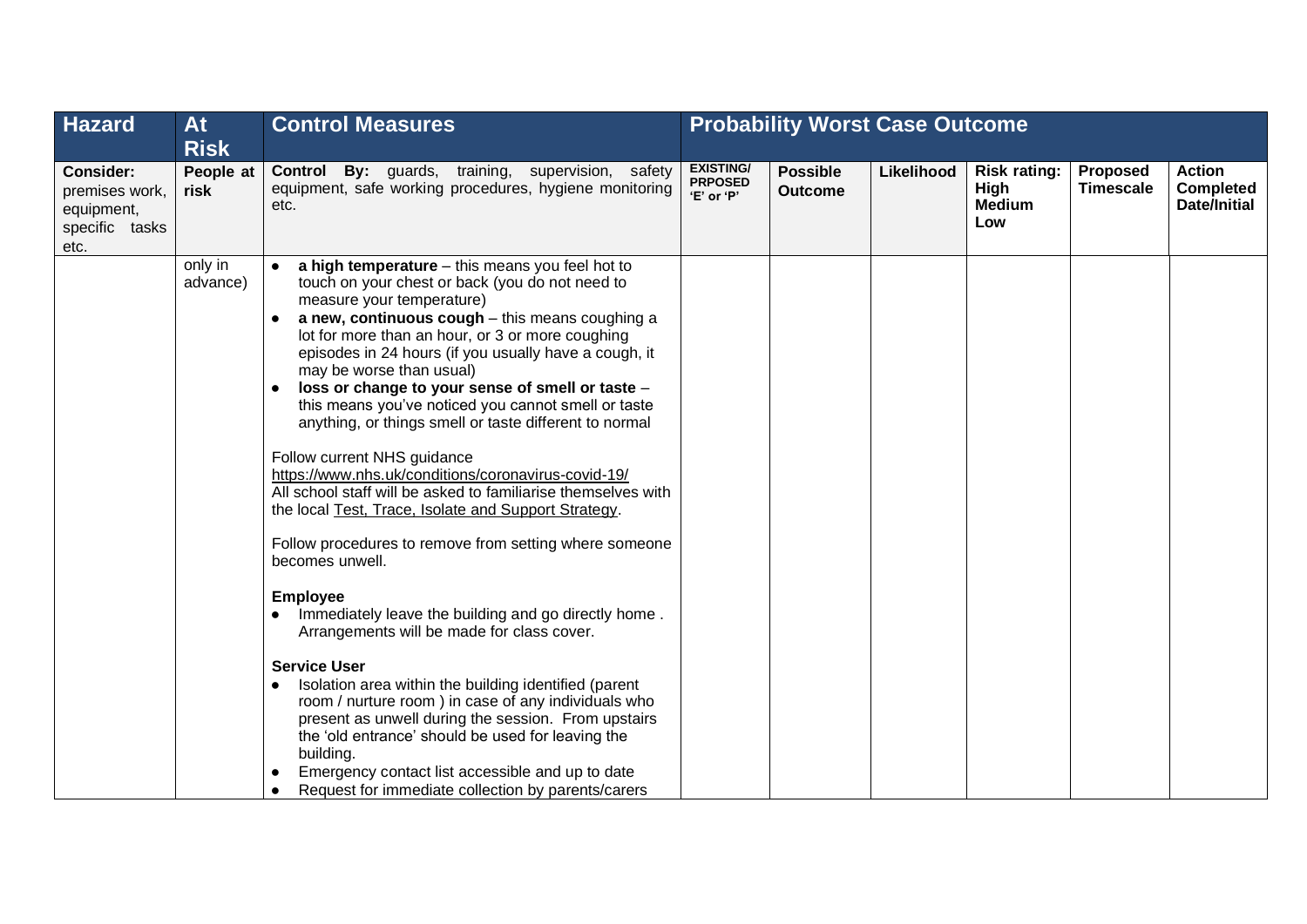| <b>Hazard</b>                                                                 | At<br><b>Risk</b> | <b>Control Measures</b>                                                                                                            | <b>Probability Worst Case Outcome</b>                |                                   |            |                                              |                              |                                                          |
|-------------------------------------------------------------------------------|-------------------|------------------------------------------------------------------------------------------------------------------------------------|------------------------------------------------------|-----------------------------------|------------|----------------------------------------------|------------------------------|----------------------------------------------------------|
| <b>Consider:</b><br>premises work,<br>equipment,<br>specific<br>tasks<br>etc. | People at<br>risk | training,<br>supervision,<br>safety<br>By:<br>Control<br>guards,<br>equipment, safe working procedures, hygiene monitoring<br>etc. | <b>EXISTING/</b><br><b>PRPOSED</b><br>$'E'$ or $'P'$ | <b>Possible</b><br><b>Outcome</b> | Likelihood | <b>Risk rating:</b><br>High<br>Medium<br>Low | Proposed<br><b>Timescale</b> | <b>Action</b><br><b>Completed</b><br><b>Date/Initial</b> |
|                                                                               |                   | On collection, immediately leave the building and go<br>directly home<br>Facilities informed and deep clean carried out            |                                                      |                                   |            |                                              |                              |                                                          |

| <b>HAZARD</b>                                                                    | <b>AT</b><br><b>RISK</b>                       | <b>CONTROL MEASURES</b>                                                                                                                                                                                                                                | <b>PROBABILITY WORST CASE OUTCOME</b>            |                                   |            |                                                     |                                                |                                                   |
|----------------------------------------------------------------------------------|------------------------------------------------|--------------------------------------------------------------------------------------------------------------------------------------------------------------------------------------------------------------------------------------------------------|--------------------------------------------------|-----------------------------------|------------|-----------------------------------------------------|------------------------------------------------|---------------------------------------------------|
| <b>Consider:</b><br>premises<br>work,<br>equipment,<br>specific<br>tasks<br>etc. | People at<br>risk                              | By: guards, training, supervision, safety<br>Control<br>equipment, safe working procedures, hygiene monitoring<br>etc.                                                                                                                                 | <b>EXISTING/</b><br><b>PRPOSED</b><br>'E' or 'P' | <b>Possible</b><br><b>Outcome</b> | Likelihood | <b>Risk rating:</b><br>High<br><b>Medium</b><br>Low | Proposed<br><b>Timescale</b>                   | <b>Action</b><br><b>Completed</b><br>Date/Initial |
| Cleaning and hygiene measures                                                    |                                                |                                                                                                                                                                                                                                                        |                                                  |                                   |            |                                                     |                                                |                                                   |
| Environmental<br>Cleaning                                                        | Staff,<br>visitors,<br>contractors<br>, pupils | A deep clean of the property / site before returning is performed $ P $<br>if required.                                                                                                                                                                |                                                  | Minor                             | Possible   | Low                                                 | 05/06/20                                       | 07/08/20                                          |
| Cleaning<br>Frequency                                                            | Staff,<br>visitors,<br>contractors<br>, pupils | The ongoing cleaning frequency is made sufficient enough such<br>that cleaning can be undertaken daily and supplementary<br>sanitisation by janitorial staff when site/building/premises is<br>occupied.                                               | P                                                | Moderate                          | Possible   | Medium                                              | In place<br>from 11th<br>August and<br>ongoing | Ongoing                                           |
| Commonly<br>touched<br>surfaces                                                  | Staff,<br>visitors,<br>contractors<br>, pupils | All hand contact points cleaned on a frequent basis throughout<br>the day including, door handles, light switches, furniture,<br>handrails, IT equipment, desks, phones, flush plates, taps,<br>dispensers, toilets, canteen / food preparation areas. | - P                                              | Moderate                          | Possible   | Medium                                              | In place<br>from 11th<br>August and<br>ongoing | Ongoing                                           |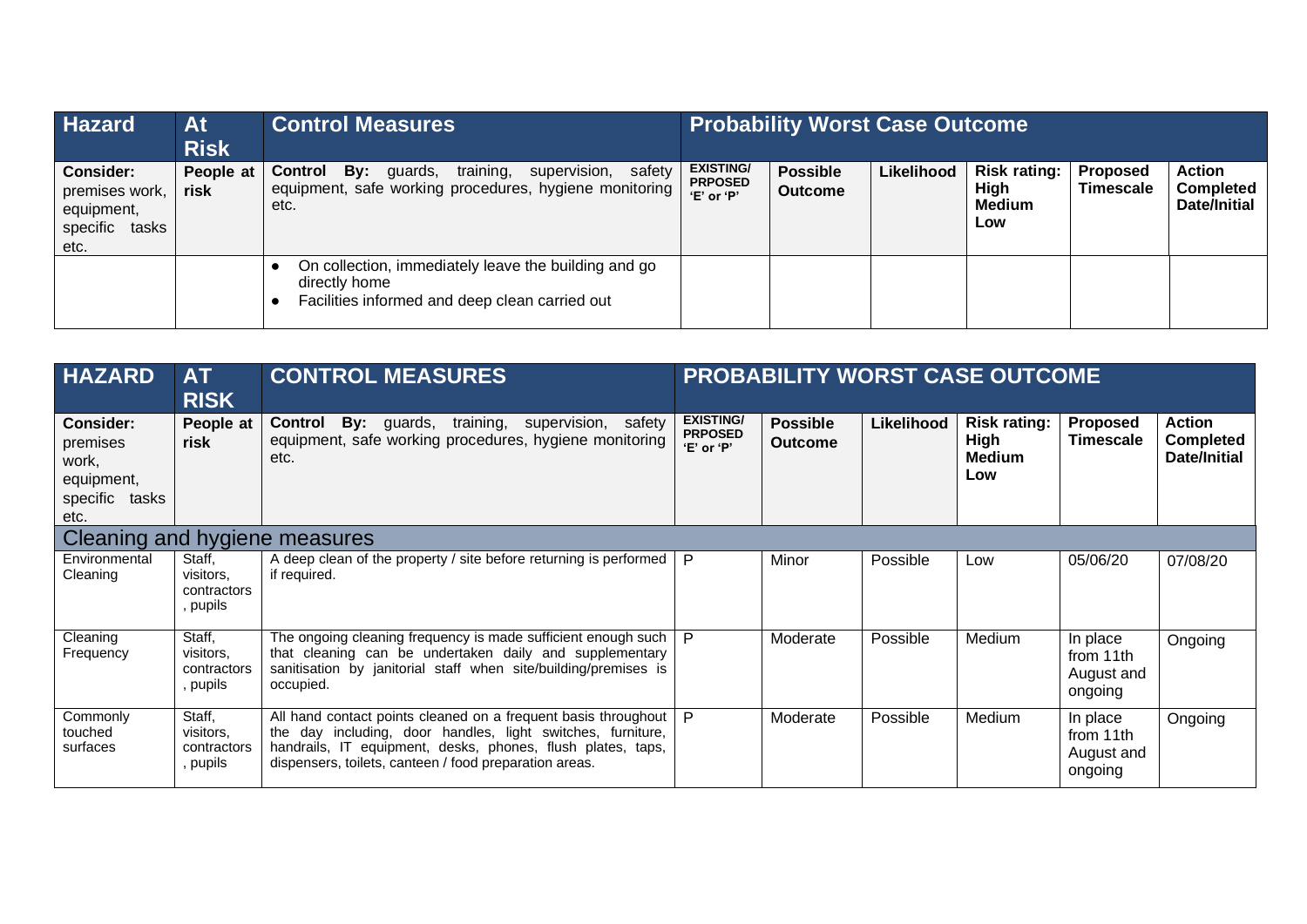| <b>HAZARD</b>                                                          | <b>AT</b><br><b>RISK</b>                       | <b>CONTROL MEASURES</b>                                                                                                                                                                                                                                                                                                                                                                                                                                                                                                                                                                                                                                                                                                                                                                                                                         |                                                  |                                   |            | <b>PROBABILITY WORST CASE OUTCOME</b>               |                                                |                                            |
|------------------------------------------------------------------------|------------------------------------------------|-------------------------------------------------------------------------------------------------------------------------------------------------------------------------------------------------------------------------------------------------------------------------------------------------------------------------------------------------------------------------------------------------------------------------------------------------------------------------------------------------------------------------------------------------------------------------------------------------------------------------------------------------------------------------------------------------------------------------------------------------------------------------------------------------------------------------------------------------|--------------------------------------------------|-----------------------------------|------------|-----------------------------------------------------|------------------------------------------------|--------------------------------------------|
| Consider:<br>premises<br>work,<br>equipment,<br>specific tasks<br>etc. | People at<br>risk                              | <b>Control By:</b> guards, training, supervision, safety<br>equipment, safe working procedures, hygiene monitoring<br>etc.                                                                                                                                                                                                                                                                                                                                                                                                                                                                                                                                                                                                                                                                                                                      | <b>EXISTING/</b><br><b>PRPOSED</b><br>'E' or 'P' | <b>Possible</b><br><b>Outcome</b> | Likelihood | <b>Risk rating:</b><br>High<br><b>Medium</b><br>Low | Proposed<br><b>Timescale</b>                   | <b>Action</b><br>Completed<br>Date/Initial |
|                                                                        |                                                | Where practical, curtains and blinds are removed to minimise the<br>areas where viruses can be difficult or time consuming to<br>remove.<br>Blinds kept opened and locked if they cannot be removed.<br>Rugs and mats are removed where safe to do so to make<br>cleaning and disinfection of floors easier.<br>Appropriate cleaning products are used during daily preventative<br>clean regime.<br>Staff avoid touching common pieces of equipment such as<br>printers/scanners/faxes and use only dedicated work equipment<br>on the workstations. . If staff do have to use common<br>equipment like printers, they should disinfect it with anti<br>bacterial wipe after each use. Social distancing to be<br>adhered to when using common equipment in resource<br>rooms."<br>Any use of common work equipment is restricted and managed. |                                                  |                                   |            |                                                     |                                                |                                            |
| Use of cleaning<br>products                                            | Staff,<br>visitors,<br>contractors<br>, pupils | Persons undertaking the cleaning been instructed with clear safe<br>usage instructions.<br>The relevant Safety Data Sheet and COSHH assessment is<br>provided for the substances in use<br>Correct PPE is provided for the use of cleaning materials                                                                                                                                                                                                                                                                                                                                                                                                                                                                                                                                                                                            | P                                                | Moderate                          | Possible   | Medium                                              | In place<br>from 11th<br>August and<br>ongoing | Ongoing                                    |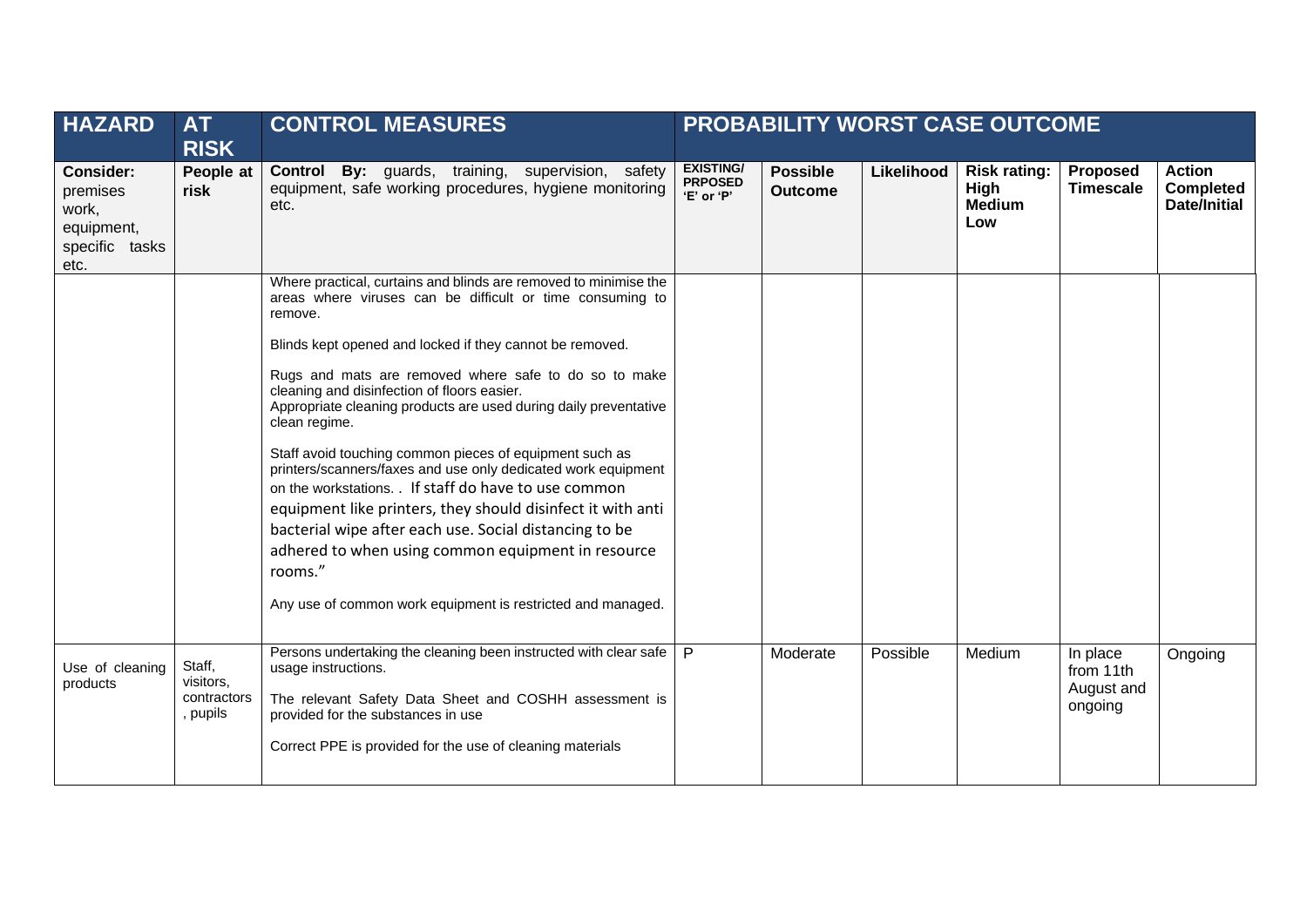| <b>HAZARD</b>                                                                    | <b>AT</b><br><b>RISK</b>         | <b>CONTROL MEASURES</b>                                                                                                                                                                                                                                                                                                                                          | <b>PROBABILITY WORST CASE OUTCOME</b>            |                                   |            |                                                     |                                                |                                                          |
|----------------------------------------------------------------------------------|----------------------------------|------------------------------------------------------------------------------------------------------------------------------------------------------------------------------------------------------------------------------------------------------------------------------------------------------------------------------------------------------------------|--------------------------------------------------|-----------------------------------|------------|-----------------------------------------------------|------------------------------------------------|----------------------------------------------------------|
| <b>Consider:</b><br>premises<br>work,<br>equipment,<br>specific<br>tasks<br>etc. | People at<br>risk                | Bv:<br>safety<br>Control<br>training,<br>supervision,<br>guards,<br>equipment, safe working procedures, hygiene monitoring<br>etc.                                                                                                                                                                                                                               | <b>EXISTING/</b><br><b>PRPOSED</b><br>'E' or 'P' | <b>Possible</b><br><b>Outcome</b> | Likelihood | <b>Risk rating:</b><br>High<br><b>Medium</b><br>Low | <b>Proposed</b><br><b>Timescale</b>            | <b>Action</b><br><b>Completed</b><br><b>Date/Initial</b> |
| Housekeeping                                                                     | Staff,<br>Contractors,<br>pupils | Appropriate cleaning products are provided, so that staff can<br>frequently clean their work stations during the day.<br>Staff provided with waste bins lined with a plastic bag so that they<br>can be emptied without contacting the contents.<br>Staff are instructed that the emptying of bins and wastepaper<br>baskets should be followed by hand washing. |                                                  | Moderate                          | Possible   | Medium                                              | In place<br>from 11th<br>August and<br>ongoing | Ongoing                                                  |

Work must continue alongside COVID-19 and you still have a duty to ensure a safe place of work for your staff, visitors etc. If you're intending to bring your staff back to your workplace and your workplace has been sat idle, we would suggest giving some consideration to the following topics:

| <b>HAZARD</b>                                                                                                                                                    | AT<br><b>RISK</b> | <b>CONTROL MEASURES</b>                                                                                                            | <b>PROBABILITY WORST CASE OUTCOME</b>              |                                   |            |                                              |                              |                                                          |
|------------------------------------------------------------------------------------------------------------------------------------------------------------------|-------------------|------------------------------------------------------------------------------------------------------------------------------------|----------------------------------------------------|-----------------------------------|------------|----------------------------------------------|------------------------------|----------------------------------------------------------|
| Consider:<br>premises<br>work,<br>equipment,<br>specific<br>tasks<br>etc.                                                                                        | People at<br>risk | supervision,<br>training,<br>safety<br>Bv:<br>Control<br>quards,<br>equipment, safe working procedures, hygiene monitoring<br>etc. | <b>EXISTING/</b><br><b>PRPOSED</b><br>$E'$ or $P'$ | <b>Possible</b><br><b>Outcome</b> | Likelihood | <b>Risk rating:</b><br>High<br>Medium<br>Low | Proposed<br><b>Timescale</b> | <b>Action</b><br><b>Completed</b><br><b>Date/Initial</b> |
| Fire Safety Systems / Emergency Lighting - Responsible person has carried out checks on your building in the below areas. Guidance on this topic can be accessed |                   |                                                                                                                                    |                                                    |                                   |            |                                              |                              |                                                          |
| here                                                                                                                                                             |                   |                                                                                                                                    |                                                    |                                   |            |                                              |                              |                                                          |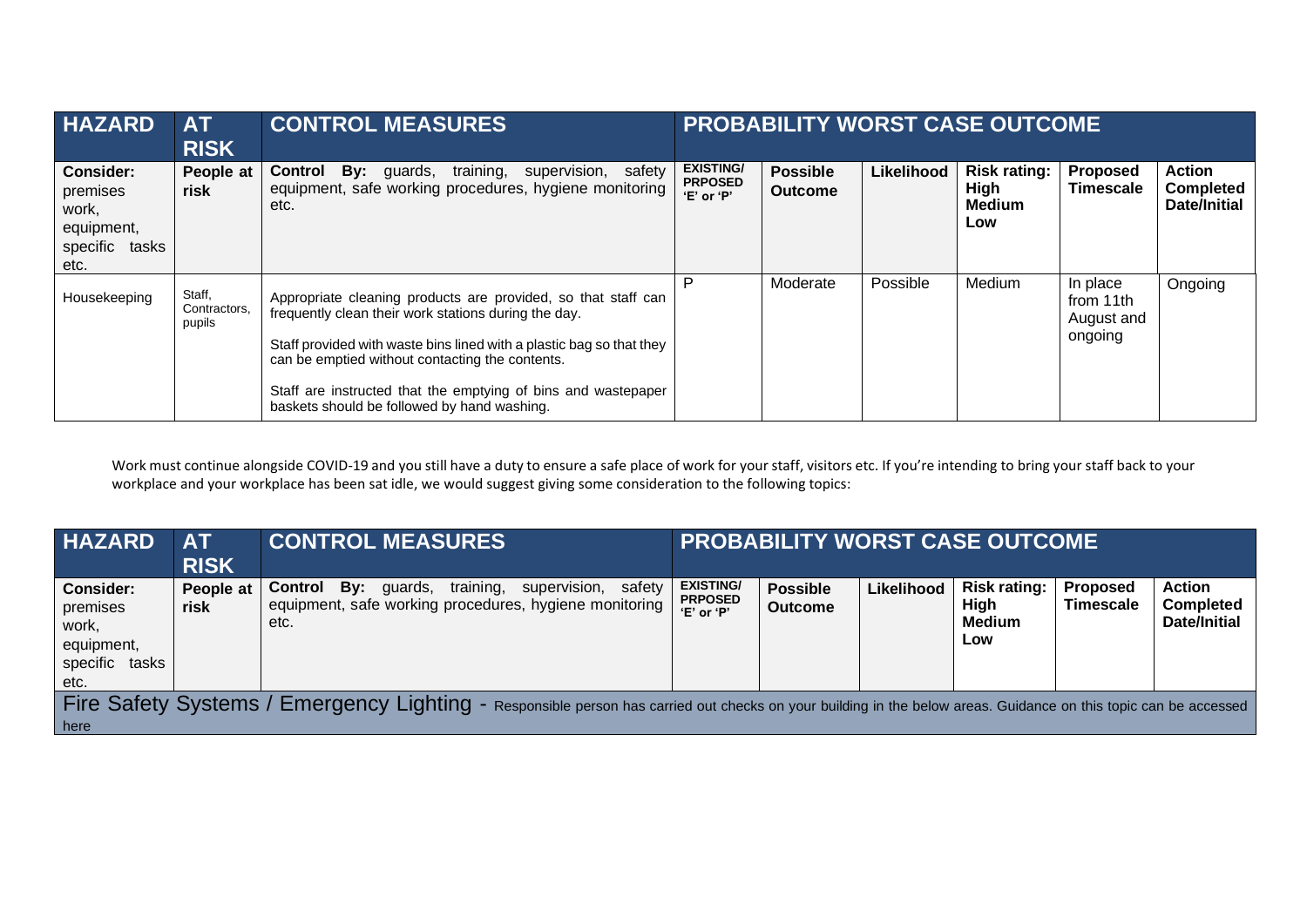| <b>HAZARD</b>                                                                 | <b>AT</b><br><b>RISK</b>                       | <b>CONTROL MEASURES</b>                                                                                                                                                                                                                                                                                                                                                                                                                                                                                                                                                                                                                                                                                                                                                     |                                                  |                                   |            | <b>PROBABILITY WORST CASE OUTCOME</b>               |                              |                                                          |
|-------------------------------------------------------------------------------|------------------------------------------------|-----------------------------------------------------------------------------------------------------------------------------------------------------------------------------------------------------------------------------------------------------------------------------------------------------------------------------------------------------------------------------------------------------------------------------------------------------------------------------------------------------------------------------------------------------------------------------------------------------------------------------------------------------------------------------------------------------------------------------------------------------------------------------|--------------------------------------------------|-----------------------------------|------------|-----------------------------------------------------|------------------------------|----------------------------------------------------------|
| <b>Consider:</b><br>premises<br>work,<br>equipment,<br>specific tasks<br>etc. | People at<br>risk                              | By: guards, training, supervision, safety<br>Control<br>equipment, safe working procedures, hygiene monitoring<br>etc.                                                                                                                                                                                                                                                                                                                                                                                                                                                                                                                                                                                                                                                      | <b>EXISTING/</b><br><b>PRPOSED</b><br>'E' or 'P' | <b>Possible</b><br><b>Outcome</b> | Likelihood | <b>Risk rating:</b><br>High<br><b>Medium</b><br>Low | Proposed<br><b>Timescale</b> | <b>Action</b><br><b>Completed</b><br><b>Date/Initial</b> |
| Fire,<br>heat,<br>smoke<br>burns,<br>inhalation                               | Staff,<br>visitors,<br>contractors<br>, pupils | Responsible person has carried out checks on your building in<br>the following areas:<br>Emergency lighting suitable, sufficient and maintained.<br>Suitable number fire extinguishers available in required<br>locations.<br>Fire hoses available and operational (If installed).<br>The sprinkler system including head's maintained (if fitted).<br>Dry / wet risers inspected and maintained (if installed).<br>Fire blankets available in required location.<br>Fire alarm and detection system for the building tested,<br>inspected and maintained.<br>Means of escape clear.<br>Fire doors provided and maintained in good working order.<br>Building has suitable lightening conductors / protection.<br>The fire risk assessment suitable & sufficient / current. | P                                                | Extreme                           | Possible   | Medium                                              | August<br>2020               | <b>June 2020</b>                                         |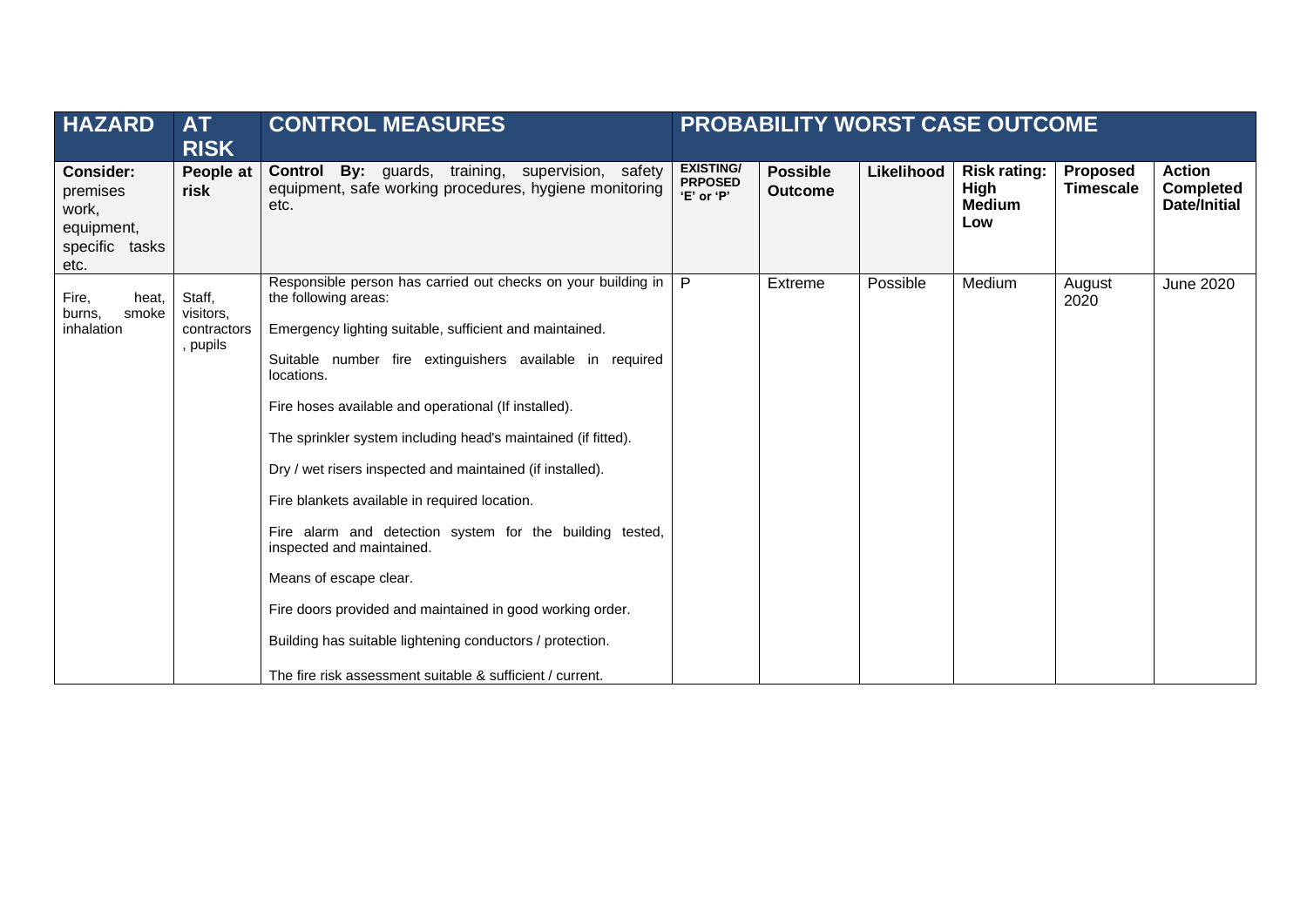| <b>HAZARD</b>                                                                    | <b>AT</b><br><b>RISK</b>                       | <b>CONTROL MEASURES</b>                                                                                                                                                                                                                                                                                                                                                                                              |                                                  |                                   |            | <b>PROBABILITY WORST CASE OUTCOME</b>               |                              |                                                          |
|----------------------------------------------------------------------------------|------------------------------------------------|----------------------------------------------------------------------------------------------------------------------------------------------------------------------------------------------------------------------------------------------------------------------------------------------------------------------------------------------------------------------------------------------------------------------|--------------------------------------------------|-----------------------------------|------------|-----------------------------------------------------|------------------------------|----------------------------------------------------------|
| <b>Consider:</b><br>premises<br>work,<br>equipment,<br>specific<br>tasks<br>etc. | People at<br>risk                              | <b>Control By:</b> guards, training, supervision, safety<br>equipment, safe working procedures, hygiene monitoring<br>etc.                                                                                                                                                                                                                                                                                           | <b>EXISTING/</b><br><b>PRPOSED</b><br>'E' or 'P' | <b>Possible</b><br><b>Outcome</b> | Likelihood | <b>Risk rating:</b><br>High<br><b>Medium</b><br>Low | Proposed<br><b>Timescale</b> | <b>Action</b><br><b>Completed</b><br><b>Date/Initial</b> |
|                                                                                  |                                                | Ventilation / Humidity / Lighting & Heating Responsible person has carried out checks on your building in the below areas. Guidance on this topic can be accessed here                                                                                                                                                                                                                                               |                                                  |                                   |            |                                                     |                              |                                                          |
| Temperature/<br><b>Humidity</b>                                                  | Staff,<br>visitors,<br>contractors<br>, pupils | Workplace temperatures are not too hot or too cold (at least 17<br>degrees Celsius).<br>Measures can be taken to control temperature extremes and/or<br>humidity levels such as through computerised EHAV system.                                                                                                                                                                                                    | E.                                               | Minor                             | Possible   | Low                                                 |                              |                                                          |
| Ventilation                                                                      | Staff,<br>visitors.<br>contractors<br>, pupils | Natural ventilation is available in the workplace, e.g.<br>windows or open doorways.<br>If natural ventilation is insufficient, ventilators, fans or air<br>conditioners provided to ensure a consistent flow of fresh air.<br>Air exchange rate of the air handling system meet standard<br>requirements for the occupants in the building.<br>Ventilation systems have been adequately maintained and<br>serviced. | E                                                | Minor                             | Possible   | Low                                                 |                              |                                                          |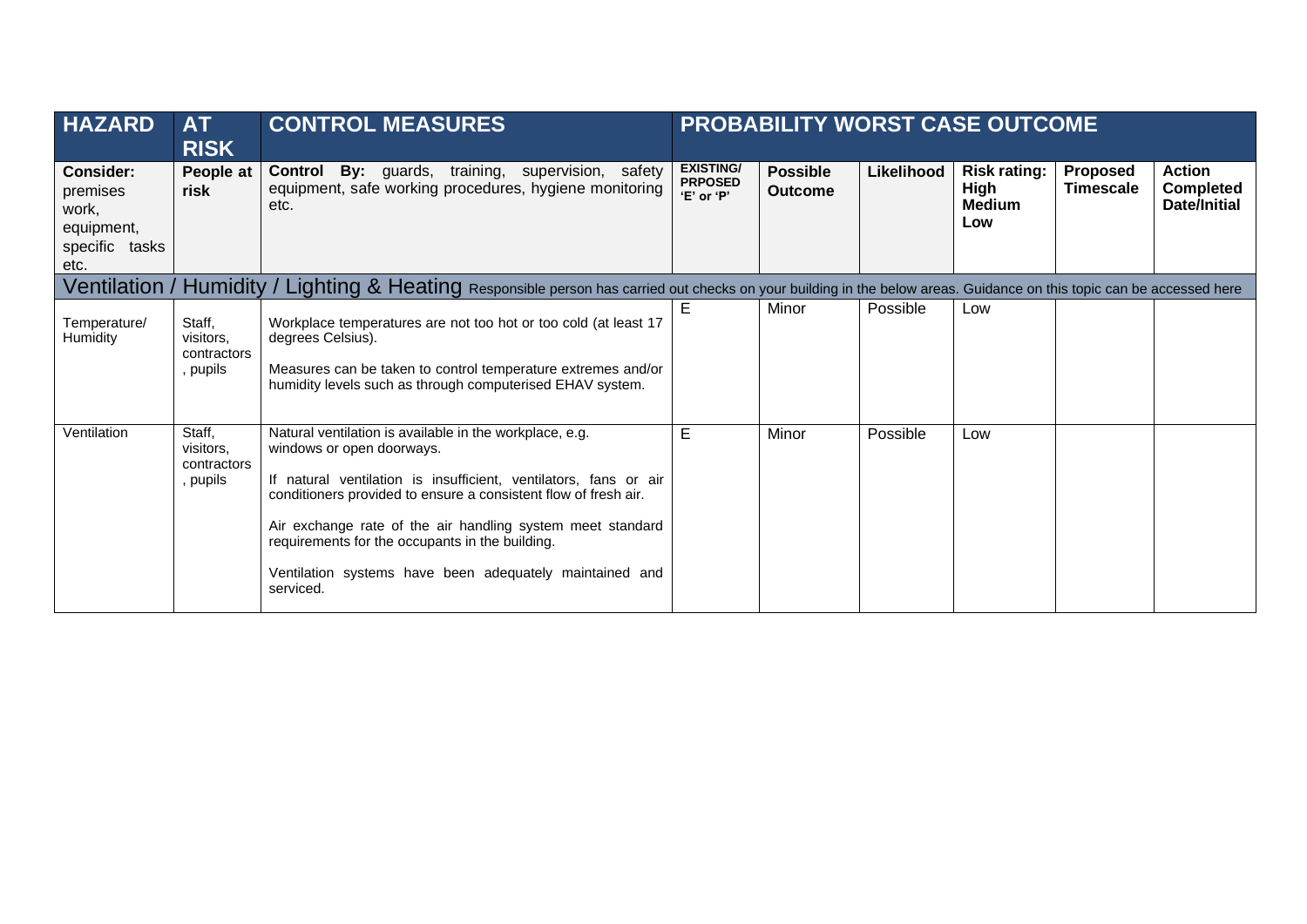| <b>HAZARD</b>                                                                    | <b>AT</b><br><b>RISK</b>                     | <b>CONTROL MEASURES</b>                                                                                                                                                                                                                                                                                                                                                | <b>PROBABILITY WORST CASE OUTCOME</b>              |                                   |            |                                              |                                     |                                                   |
|----------------------------------------------------------------------------------|----------------------------------------------|------------------------------------------------------------------------------------------------------------------------------------------------------------------------------------------------------------------------------------------------------------------------------------------------------------------------------------------------------------------------|----------------------------------------------------|-----------------------------------|------------|----------------------------------------------|-------------------------------------|---------------------------------------------------|
| <b>Consider:</b><br>premises<br>work,<br>equipment,<br>specific<br>tasks<br>etc. | People at<br>risk                            | training,<br><b>By:</b> guards,<br>Control<br>supervision, safety<br>equipment, safe working procedures, hygiene monitoring<br>etc.                                                                                                                                                                                                                                    | <b>EXISTING/</b><br><b>PRPOSED</b><br>$E'$ or $P'$ | <b>Possible</b><br><b>Outcome</b> | Likelihood | Risk rating:<br>High<br><b>Medium</b><br>Low | <b>Proposed</b><br><b>Timescale</b> | <b>Action</b><br><b>Completed</b><br>Date/Initial |
|                                                                                  |                                              | Gas Installations - Responsible person has carried out checks on your building in the below areas. Guidance on this topic can be accessed here                                                                                                                                                                                                                         |                                                    |                                   |            |                                              |                                     |                                                   |
| Gas Installations                                                                | Staff,<br>visitors,<br>contractors<br>pupils | Gas installations e.g. boilers been inspected, tested and<br>maintained at required frequencies.<br>Adequate ventilation available next to gas installations.<br>Gas isolation control switches available and clearly identified.<br>Supplier's emergency contact number clearly displayed, un-<br>obscured and legible.<br>Gas cylinders being used safely (if used). | $\mathsf{P}$                                       | Extreme                           | Possible   | High                                         | August<br>2020                      |                                                   |

| <b>HAZARD</b>                                                             | <b>AT</b><br><b>RISK</b>                                                                                                                                      |                 | <b>CONTROL MEASURES</b> |           |                                                                        |        |                                                  |                                   |            | <b>PROBABILITY WORST CASE OUTCOME</b>               |                                     |                                                   |
|---------------------------------------------------------------------------|---------------------------------------------------------------------------------------------------------------------------------------------------------------|-----------------|-------------------------|-----------|------------------------------------------------------------------------|--------|--------------------------------------------------|-----------------------------------|------------|-----------------------------------------------------|-------------------------------------|---------------------------------------------------|
| Consider:<br>premises<br>work,<br>equipment,<br>specific<br>tasks<br>etc. | People at<br>risk                                                                                                                                             | Control<br>etc. | Bv:<br>quards,          | training. | supervision,<br>equipment, safe working procedures, hygiene monitoring | safetv | <b>EXISTING/</b><br><b>PRPOSED</b><br>'E' or 'P' | <b>Possible</b><br><b>Outcome</b> | Likelihood | <b>Risk rating:</b><br>High<br><b>Medium</b><br>Low | <b>Proposed</b><br><b>Timescale</b> | <b>Action</b><br><b>Completed</b><br>Date/Initial |
|                                                                           | Legionella/Water Systems/Hygiene - Responsible person has carried out checks on your building in the below areas. Guidance on this topic can be accessed here |                 |                         |           |                                                                        |        |                                                  |                                   |            |                                                     |                                     |                                                   |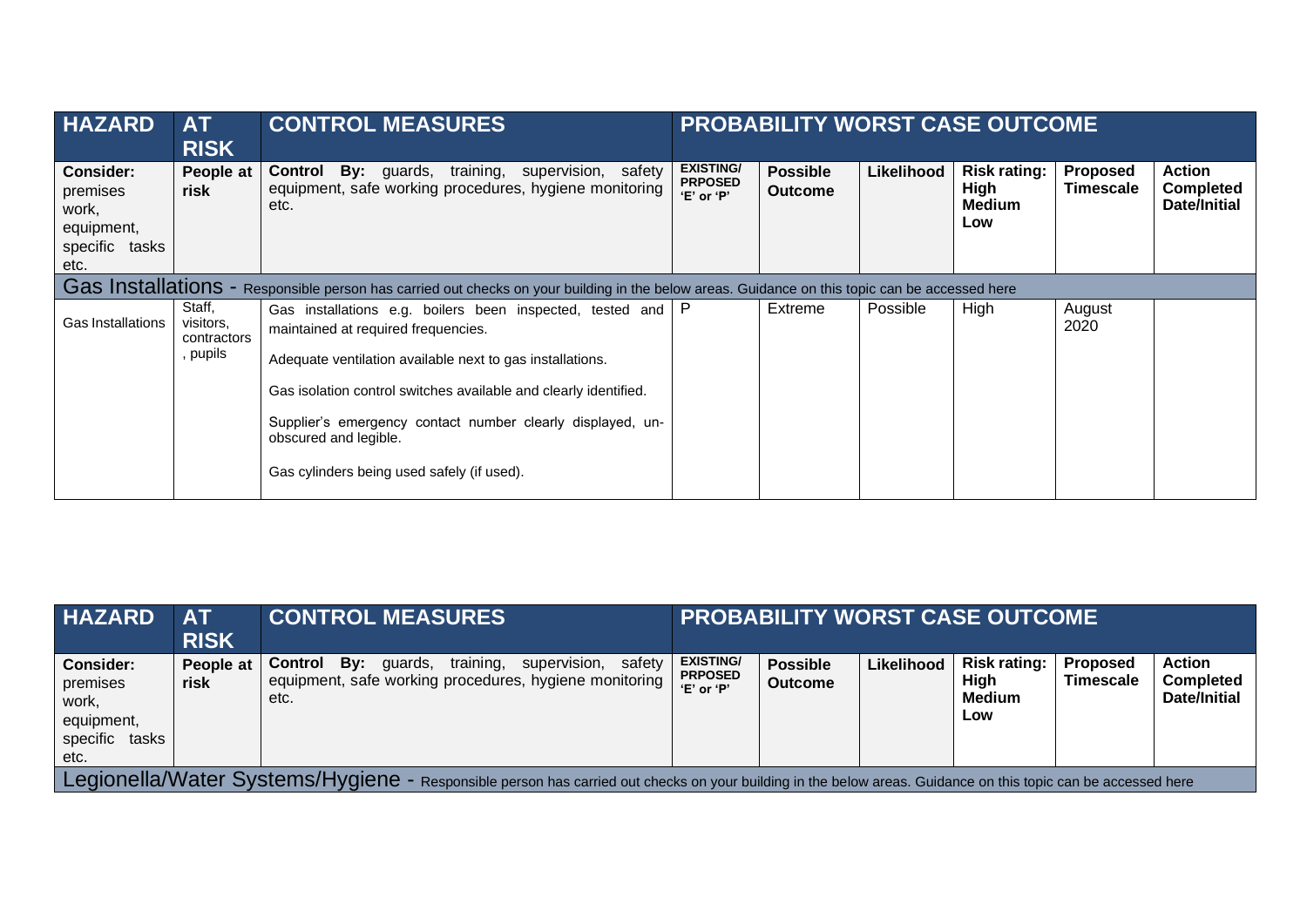| <b>HAZARD</b>                                                                 | <b>AT</b><br><b>RISK</b>                       | <b>CONTROL MEASURES</b>                                                                                                                                                                                                                                                                                                                                                | <b>PROBABILITY WORST CASE OUTCOME</b>            |                                   |            |                                              |                              |                                                   |
|-------------------------------------------------------------------------------|------------------------------------------------|------------------------------------------------------------------------------------------------------------------------------------------------------------------------------------------------------------------------------------------------------------------------------------------------------------------------------------------------------------------------|--------------------------------------------------|-----------------------------------|------------|----------------------------------------------|------------------------------|---------------------------------------------------|
| <b>Consider:</b><br>premises<br>work,<br>equipment,<br>specific tasks<br>etc. | People at<br>risk                              | <b>By:</b> guards, training, supervision, safety<br>Control<br>equipment, safe working procedures, hygiene monitoring<br>etc.                                                                                                                                                                                                                                          | <b>EXISTING/</b><br><b>PRPOSED</b><br>'E' or 'P' | <b>Possible</b><br><b>Outcome</b> | Likelihood | Risk rating:<br>High<br><b>Medium</b><br>Low | Proposed<br><b>Timescale</b> | <b>Action</b><br><b>Completed</b><br>Date/Initial |
| Water outlets<br>Legionella                                                   | Staff,<br>visitors,<br>contractors<br>, pupils | Tanks, taps and shower outlets inspected and maintained.<br>Suitable controls in place to reduce the risk of legionnaires<br>disease.<br>Showers been run at maximum temperature for 5mins to<br>eliminate standing water and eradicate legionella bacteria.<br>All other outlets to have been run for 5 mins to eliminate standing<br>water, prior to staff returning | P                                                | Major                             | Possible   | Medium                                       | August<br>2020               |                                                   |
| Drinking water                                                                | Staff,<br>visitors,<br>contractors<br>, pupils | Separate drinking water facilities should be made available for<br>staff and pupils to fill their own water bottles. Facilities to be<br>wiped down after each use.                                                                                                                                                                                                    | P                                                | Moderate                          | Possible   | Medium                                       | August<br>2020               |                                                   |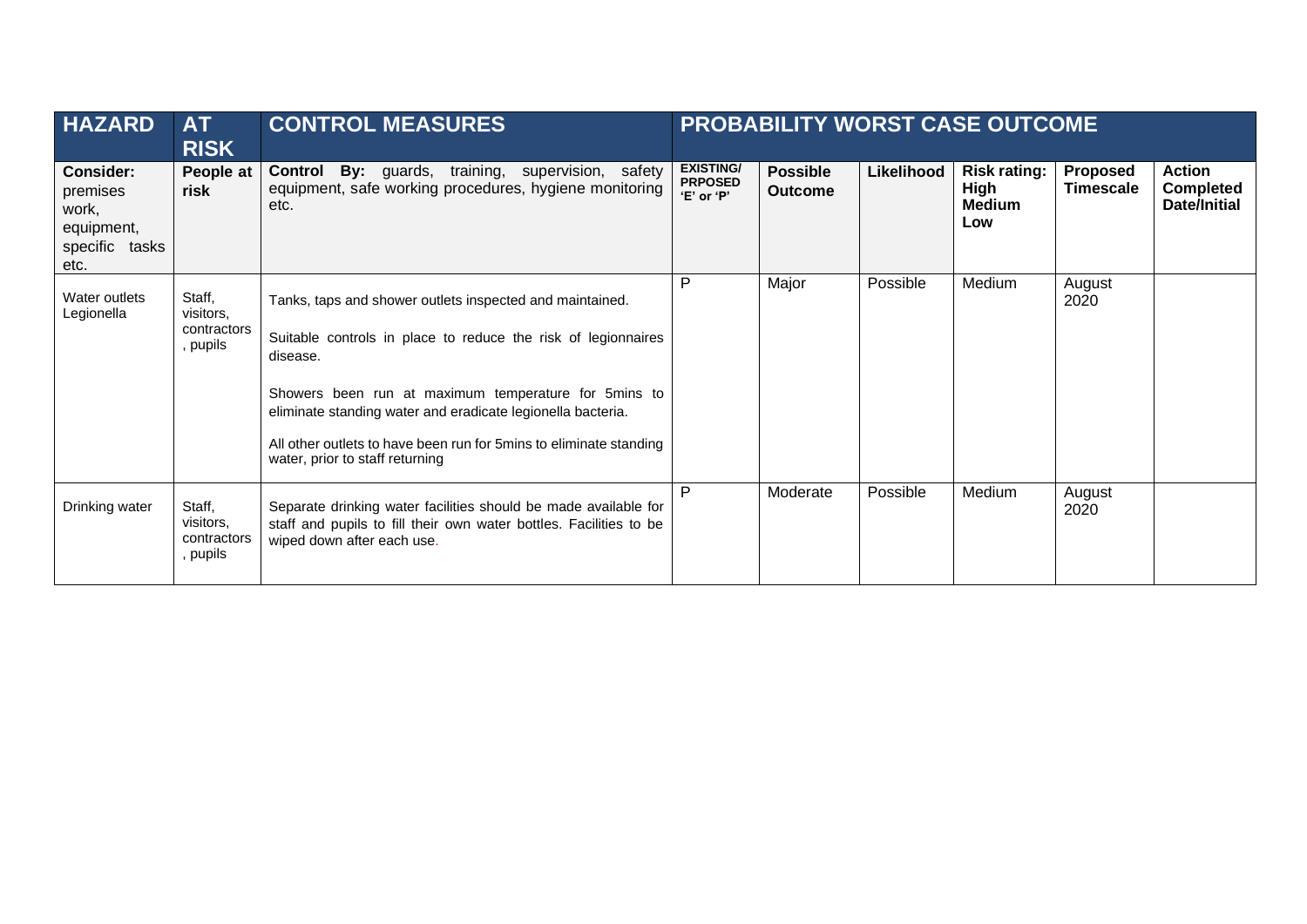| <b>HAZARD</b>                                                          | <b>AT</b><br><b>RISK</b>                       | <b>CONTROL MEASURES</b>                                                                                                                                                                                                                                                                                                                                                                                         | PROBABILITY WORST CASE OUTCOME                   |                                   |            |                                                            |                              |                                                   |
|------------------------------------------------------------------------|------------------------------------------------|-----------------------------------------------------------------------------------------------------------------------------------------------------------------------------------------------------------------------------------------------------------------------------------------------------------------------------------------------------------------------------------------------------------------|--------------------------------------------------|-----------------------------------|------------|------------------------------------------------------------|------------------------------|---------------------------------------------------|
| Consider:<br>premises<br>work,<br>equipment,<br>specific tasks<br>etc. | People at<br>risk                              | Control By: guards, training, supervision, safety<br>equipment, safe working procedures, hygiene monitoring<br>etc.                                                                                                                                                                                                                                                                                             | <b>EXISTING/</b><br><b>PRPOSED</b><br>'E' or 'P' | <b>Possible</b><br><b>Outcome</b> | Likelihood | <b>Risk rating:</b><br><b>High</b><br><b>Medium</b><br>Low | Proposed<br><b>Timescale</b> | <b>Action</b><br><b>Completed</b><br>Date/Initial |
|                                                                        |                                                | Routine Inspections e.g. Local Exhaust Ventilation, Lifting Equipment and Pressure Systems and Equipment Maintenance - Responsible person has carried out                                                                                                                                                                                                                                                       |                                                  |                                   |            |                                                            |                              |                                                   |
| Statutory<br>Inspections                                               | Staff,<br>visitors,<br>contractors<br>, pupils | checks on your building in the below areas. Guidance on this topic can be accessed here<br>Responsible person has carried out checks on your building in<br>the following areas:<br>Thorough examination, inspection, test and maintenance<br>certificate and logs available and up-to-date for the premises,<br>plant and equipment e.g. Local Exhaust Ventilation, Lifting<br>Equipment and Pressure Systems. | P                                                | Major                             | Possible   | Medium                                                     | August<br>2020               | August<br>2020                                    |
| Statutory<br>Lift<br>Inspections                                       | Staff,<br>visitors,<br>contractors<br>, pupils | The thorough examination, inspection, testing and maintenance<br>records for the lifts in date.                                                                                                                                                                                                                                                                                                                 | P                                                | Major                             | Possible   | Medium                                                     |                              |                                                   |
| Plant<br>and<br>Equipment                                              | Staff,<br>visitors.<br>contractors<br>, pupils | There is a planned preventative maintenance schedule and<br>inventory available for key items of plant and equipment and are<br>up-to-date<br>All fixed guards on machinery in place, secure and well<br>maintained.<br>The safety devices and controls e.g. emergency stops, light<br>guards etc been checked to ensure safe operation.<br>Defective equipment been taken out of service awaiting repair.      | E                                                | Major                             | Possible   | Medium                                                     |                              |                                                   |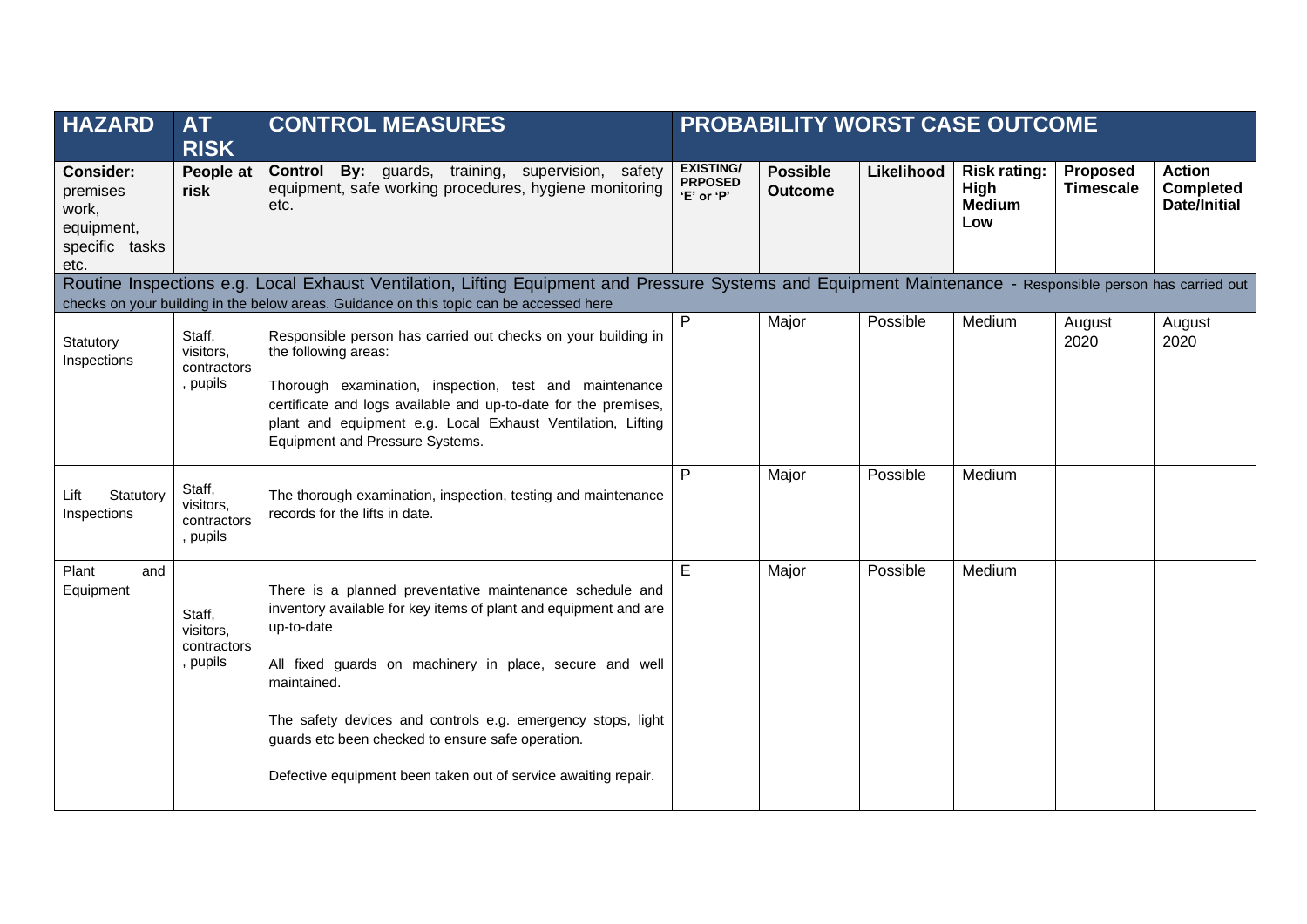| <b>HAZARD</b>                                                                    | <b>AT</b><br><b>RISK</b>           | <b>CONTROL MEASURES</b>      |                                                                                                     |                       |                                                  |                                   | <b>PROBABILITY WORST CASE OUTCOME</b> |                                                     |                              |                                                          |
|----------------------------------------------------------------------------------|------------------------------------|------------------------------|-----------------------------------------------------------------------------------------------------|-----------------------|--------------------------------------------------|-----------------------------------|---------------------------------------|-----------------------------------------------------|------------------------------|----------------------------------------------------------|
| <b>Consider:</b><br>premises<br>work,<br>equipment,<br>specific<br>tasks<br>etc. | People at<br>risk                  | Control<br>etc.              | <b>By:</b> guards, training, supervision,<br>equipment, safe working procedures, hygiene monitoring | safety                | <b>EXISTING/</b><br><b>PRPOSED</b><br>'E' or 'P' | <b>Possible</b><br><b>Outcome</b> | Likelihood                            | <b>Risk rating:</b><br>High<br><b>Medium</b><br>Low | Proposed<br><b>Timescale</b> | <b>Action</b><br><b>Completed</b><br><b>Date/Initial</b> |
|                                                                                  |                                    | safely and comfortably.      | Enough space is available for personnel to undertake their tasks                                    |                       |                                                  |                                   |                                       |                                                     |                              |                                                          |
|                                                                                  | Staff,<br>visitors,<br>contractors | use machines/work equipment. | Personnel have the appropriate competences and/or trained to                                        |                       |                                                  |                                   |                                       |                                                     |                              |                                                          |
| Signed:                                                                          |                                    | <b>Assessment Date:</b>      |                                                                                                     | <b>Further action</b> |                                                  | <b>Action Review Date(s):</b>     |                                       |                                                     |                              |                                                          |
| Name:                                                                            |                                    |                              |                                                                                                     |                       | required: Y/N<br><b>Next Review Date:</b>        |                                   |                                       |                                                     |                              |                                                          |
|                                                                                  |                                    |                              |                                                                                                     |                       |                                                  |                                   |                                       |                                                     |                              |                                                          |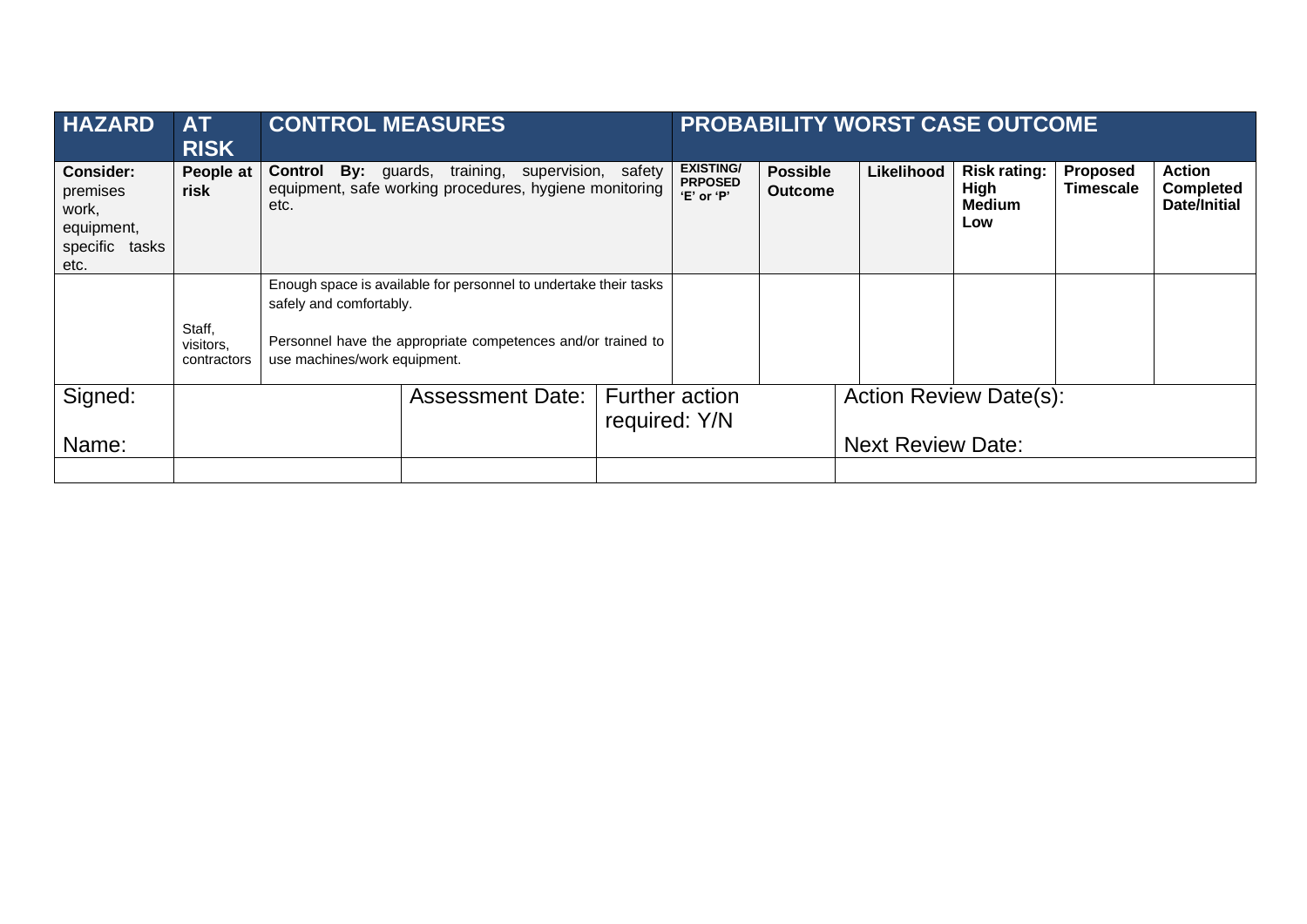## **Action Plan**

| Point<br>Ref      | <b>Details of Corrective Action Required</b>                                                                                | <b>Timescale</b> | <b>Responsible</b><br><b>Person</b>                    | <b>Closed Out</b> |
|-------------------|-----------------------------------------------------------------------------------------------------------------------------|------------------|--------------------------------------------------------|-------------------|
| A <sub>2</sub>    | Risk assessment for staff with self-declared health condition to be and agreed with<br><b>Trade Unions</b>                  | <b>June 2020</b> | CJ/<br><b>P&amp;O</b>                                  |                   |
| A <sub>1</sub>    | Risk assessment for staff with self-declared health condition to be undertaken with all<br>relevant staff                   | <b>June 2020</b> | Line<br>managers/H&<br>S                               |                   |
| A <sub>3</sub>    | Tracking system to be developed and maintained for vulnerable staff                                                         | <b>June 2020</b> | CJ//P&O/line<br>managers                               |                   |
| A <sub>5</sub> c  | Guidance on school building arrangements for each building to be created and<br>circulated as appropriate                   | <b>June 2020</b> | <b>HTs /Corporate</b><br>Landlord                      |                   |
| A5-A9             | Staff training around handwashing, PPE, social distancing and one-way systems to be<br>developed and completed by all staff | <b>June 2020</b> | <b>HTs/PPE working</b><br>group/Corpor<br>ate Landlord |                   |
| <b>B6/B7</b>      | Contractor and visitor to schools protocol and policy to be updated and shared with all<br>schools                          | <b>June 2020</b> | <b>Corporate Landlord</b>                              |                   |
| B <sub>8</sub>    | Co-ordinated procurement of PPE including hand sanitiser and cleaning materials                                             | <b>June 2020</b> | <b>FL/H&amp;S</b>                                      |                   |
| C                 | Soft furnishings/blinds/mats etc to be removed where safe to do so                                                          | August 2020      | <b>HTs /Corporate</b><br>Landlord                      |                   |
| IC <sub>1</sub>   | Each school building to be deep cleaned before staff and/or pupils return                                                   | <b>June 2020</b> | <b>Facilities</b>                                      |                   |
| $C2-4$            | <b>Cleaning guidance issued to all schools</b>                                                                              | <b>June 2020</b> | <b>Facilities</b>                                      |                   |
| C <sub>8</sub>    | Provision of appropriate cleaning products and usage instruction to school staff                                            | <b>June 2020</b> | <b>Facilities</b>                                      |                   |
| D <sub>1</sub> -6 | All required building related safety inspections undertaken and completed                                                   | August 2020      | <b>Corporate Landlord</b>                              |                   |
|                   |                                                                                                                             |                  |                                                        |                   |